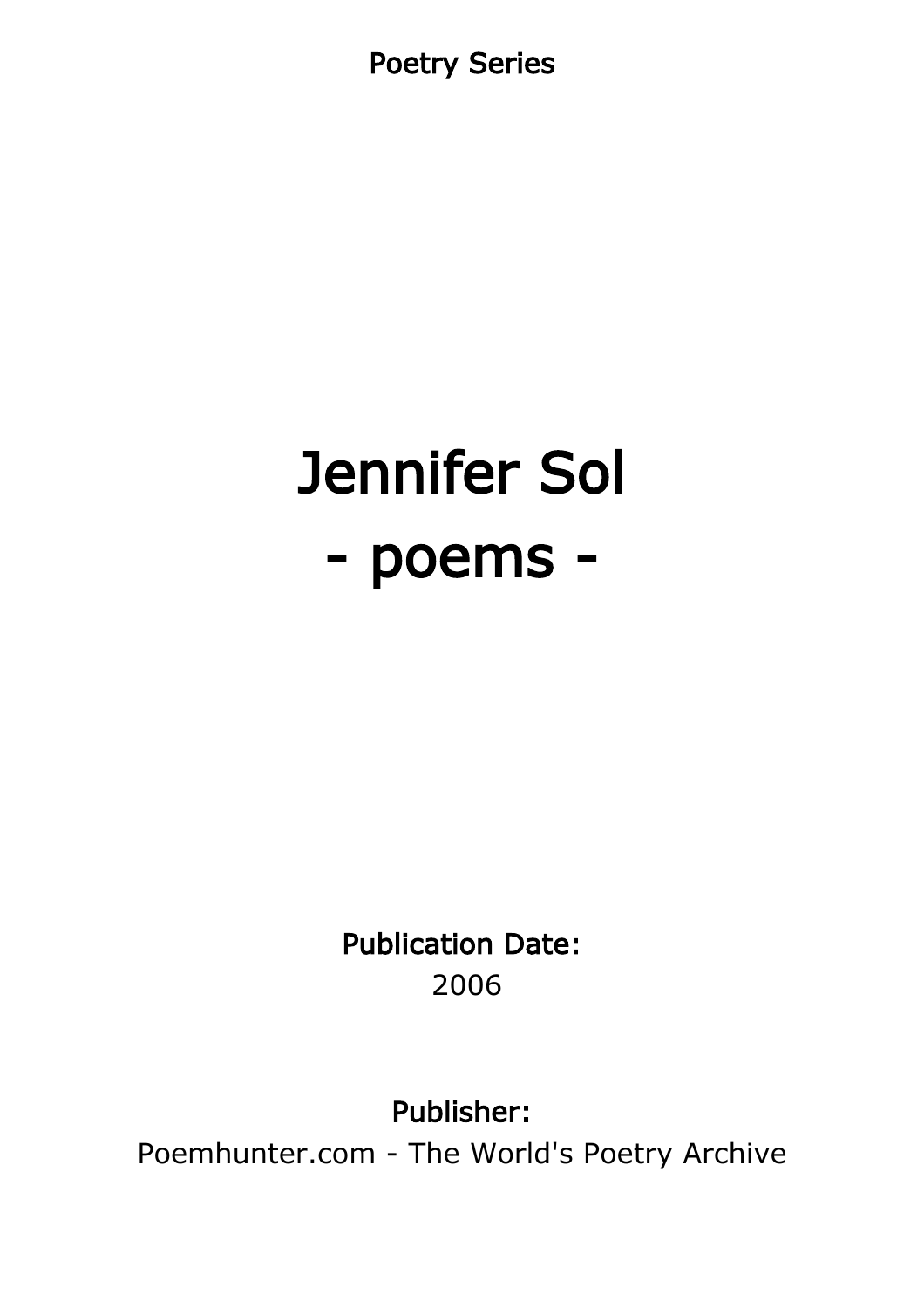# Jennifer Sol(a sun bathed day in the middle of winter)

me, what a debatable subject some would say that i am shy some would say otherwise while few dislike me a great many befriend me athletic or no? you can decide creative or unimaginative? that is your descision not mine i cannot tell you who i am only you can form your own image of me, true or false it is what you think and no one can take that away from you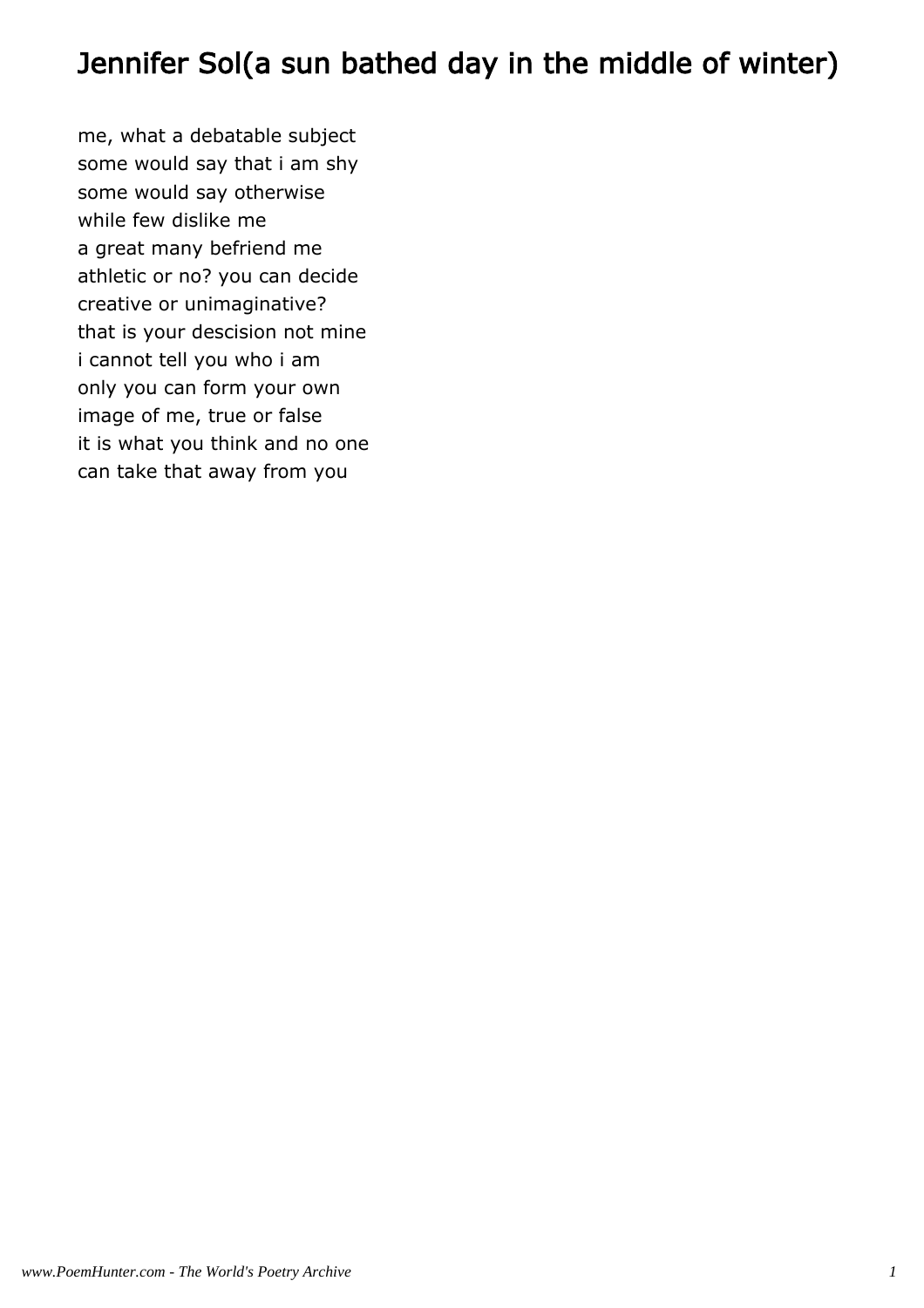# Always And Forever

Always and forever I am yours But for a brief moment were you mine My heart cares not for your imperfections My eye sees past any physical flaws My ear hears only what it needs My skin feels only your touch You are imprinted in me A lasting memory You are the one I will always love Always and forever I am yours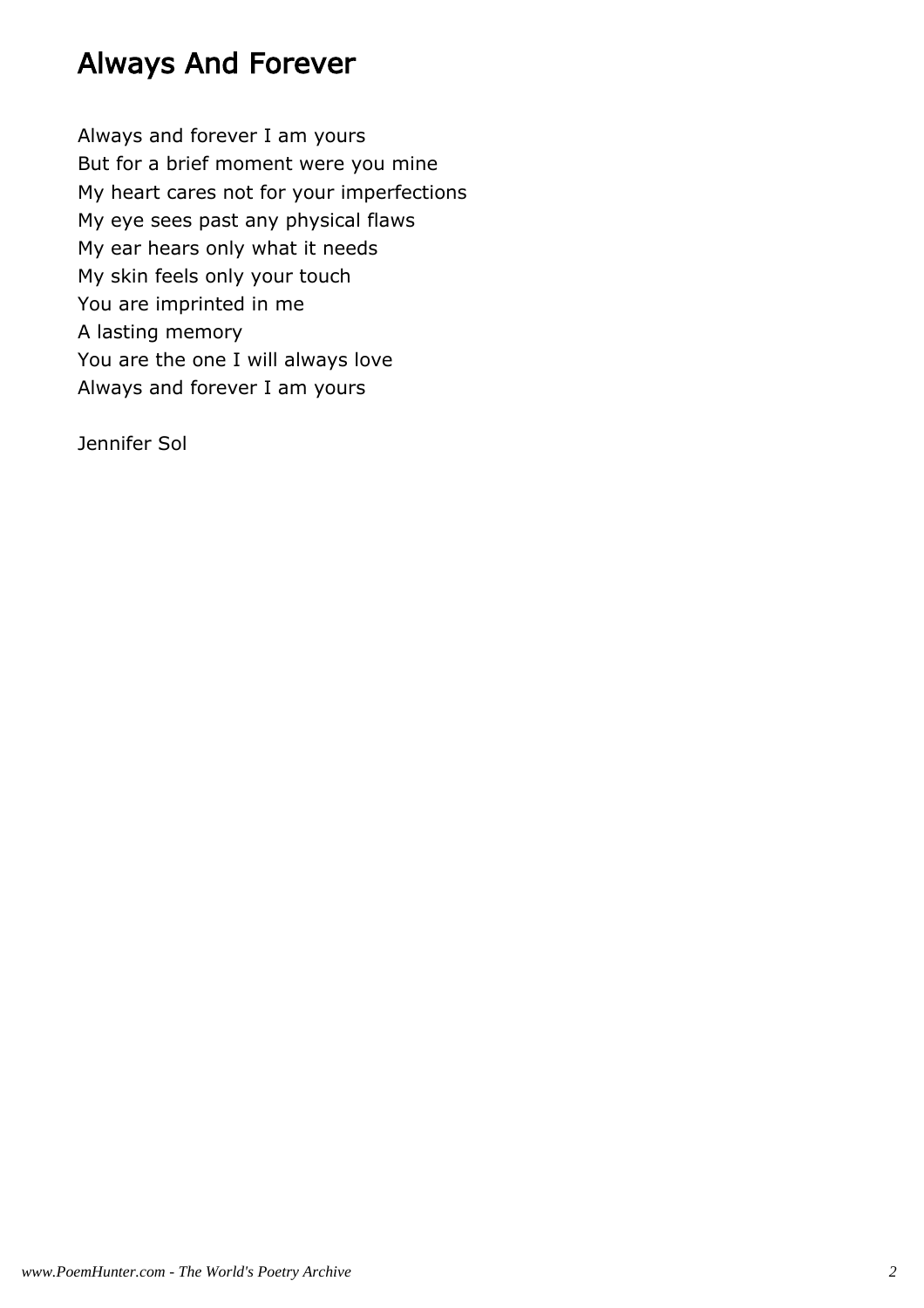#### Before Time Goes Still

And I'm climbing a mountain I think I've reached the peak Just as I'm there A rock comes loose And I'm falling Dreams and all I thought I had you You slipped from my grasp **Escaping** Running far away Do I even know you anymore A soft sprinkling of cocoa Across my cheeks Smearing with tears Where did your smile go Down the drain With everything else Spinning wildly away That sparkle in your eye Am I mistaken Or is it faded to nothing But a dull glaze **Seriousness** Has taken the crown Ruling with a firm hand Relentlessly cruel Where are you now I need the man I used to know The one I fell in love with The one I love still But you're lost to me Slipping ever farther Turning your back Chasing something Just to fill that Emptiness Lusting for that light That will shine bright And true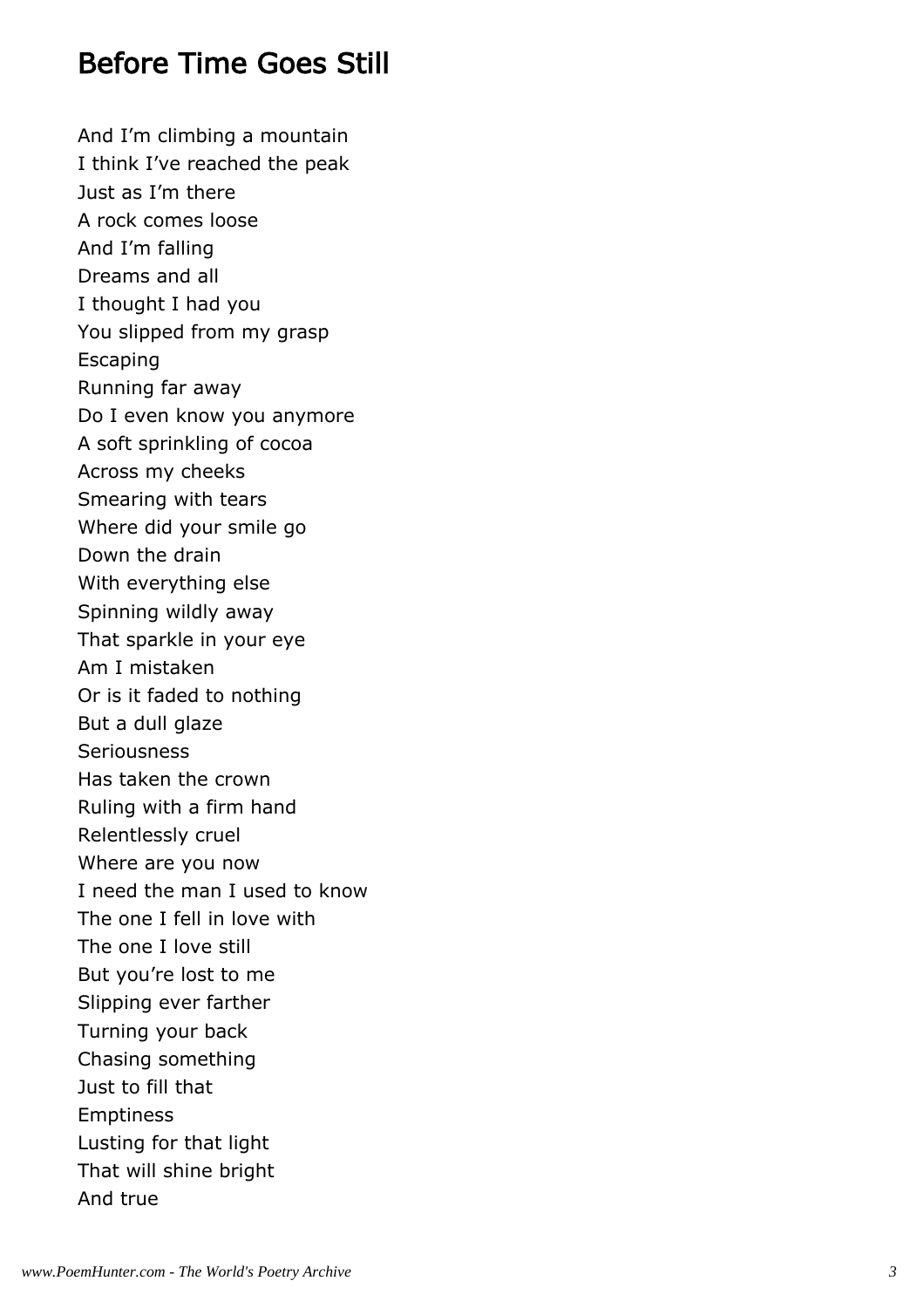Guiding you Back home Where you belong With me I can only hope And wish Upon every star That comes my way To hold you again Before time Goes still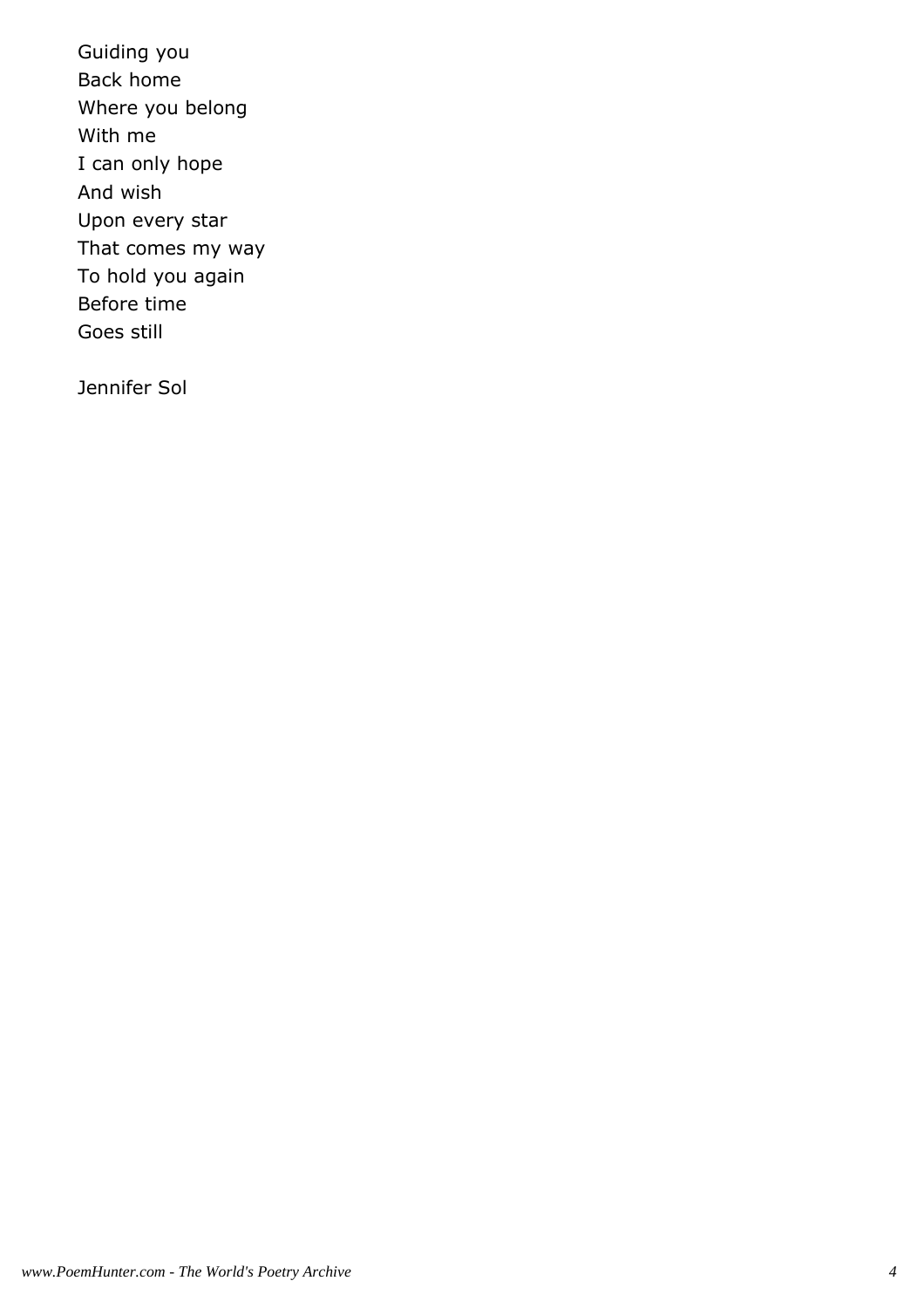#### Broken Dreams

Everywhere I turn I see rain falling And rivers of emotion Rushing quickly, Stirring up the sand, On the riverbed. My rays of sunshine Can't seem to penetrate The dark storm clouds Brewing on the horizon The boulders Turn to clay As they are beaten With torrential downpours Of bad things One right after the other The leaves are falling From the trees Revealing the frail And beaten Skeletons of once lush beings The stars seem to fall From the sky As dreams fade And feelings are pushed aside Broken shells line the beach Like the broken dreams Of my once happy friends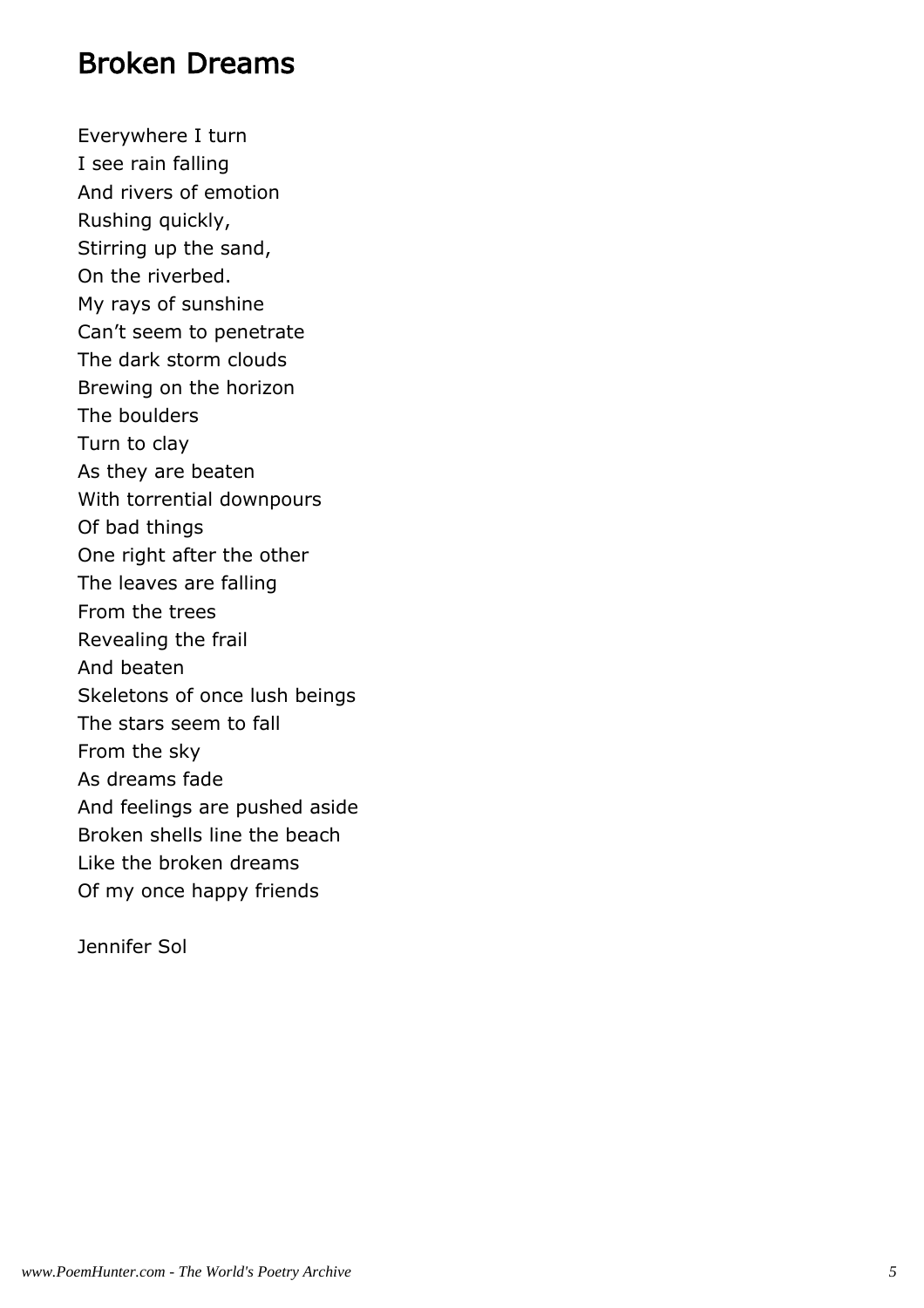#### Can'T He See?

These tears won't stop falling My heart just keeps breaking Can't he see that I love him

No one seems to understand How I feel, the intense pain It's almost like they stopped caring Can't they see this isn't just a thing

Every thought of him is heaven And hell at the same time His laugh, his smile, his smell Push the pain away for a little while Can't anyone see I'm sick of pretending

He doesn't love me he likes her In his eyes I'm just a friend I'm just Jennifer, nothing more Can't I just get over him

I love him too much to let go I don't want to feel the hurt I just want to be happy again Can't my heart just move on

They hate seeing me like this They hate that I can't get over him They hate that I cry myself to sleep Can't they see that I hate it too

Those dreams, false hope Torture me. All that wishing And hoping…all for nothing Can't I just leave this pain

In his arms I felt so safe Without him here now I don't know what to do Whether to cry or scream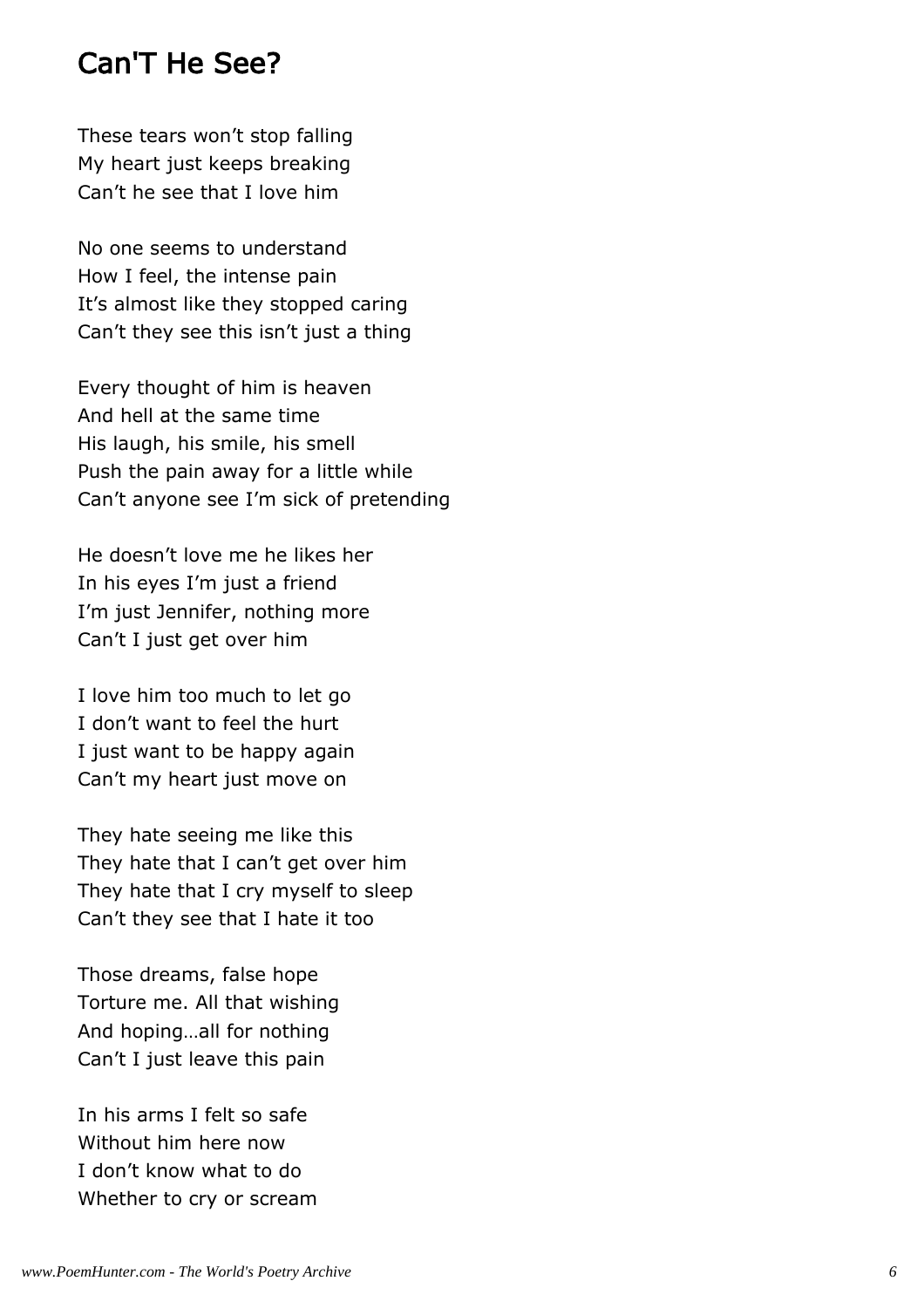Can't I make up my mind

A million thoughts running Through my head It always comes down to him Can't he see that I love him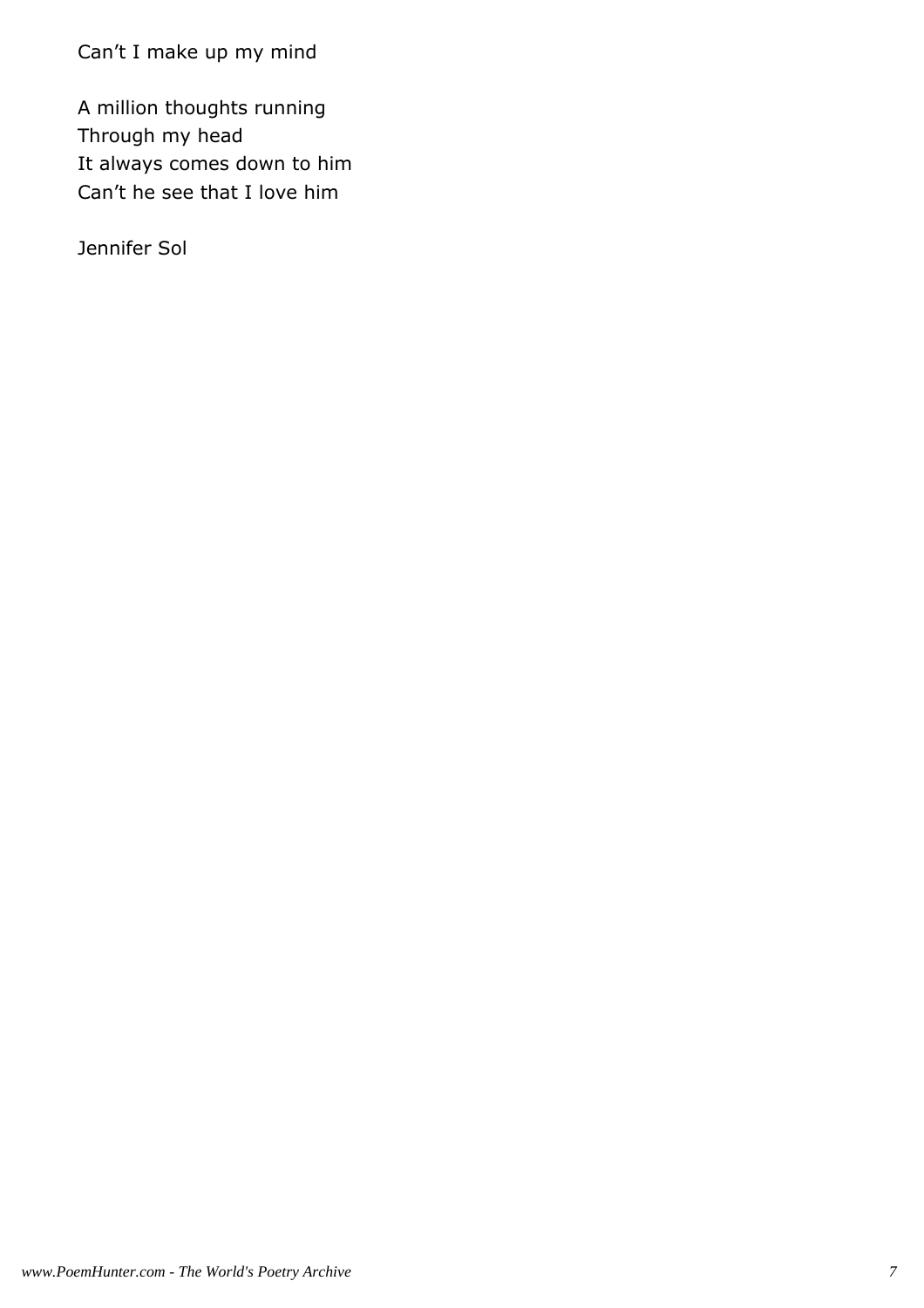# City Of Love

Ah, the city of love You cannot find it On a map For it is located Within the very Core of you: your soul It's streets are ribbons It's gardens luscious It's mystery inviting Lay in your lover's arms Forever You need nothing but love If you have love Here you will thrive Without love You will cross the bridge Into an ugly world Where the faces Are blackened with soot Worn down with unease But on occasion There are those Who find love In even the darkest corner These are lucky And the fire of love Which burns In the city square Shining bright for all to see Guides them home Across the bridge And into their One true love's arms Where they stay Cocooned in bliss Ah, the city of love Where Love is all you need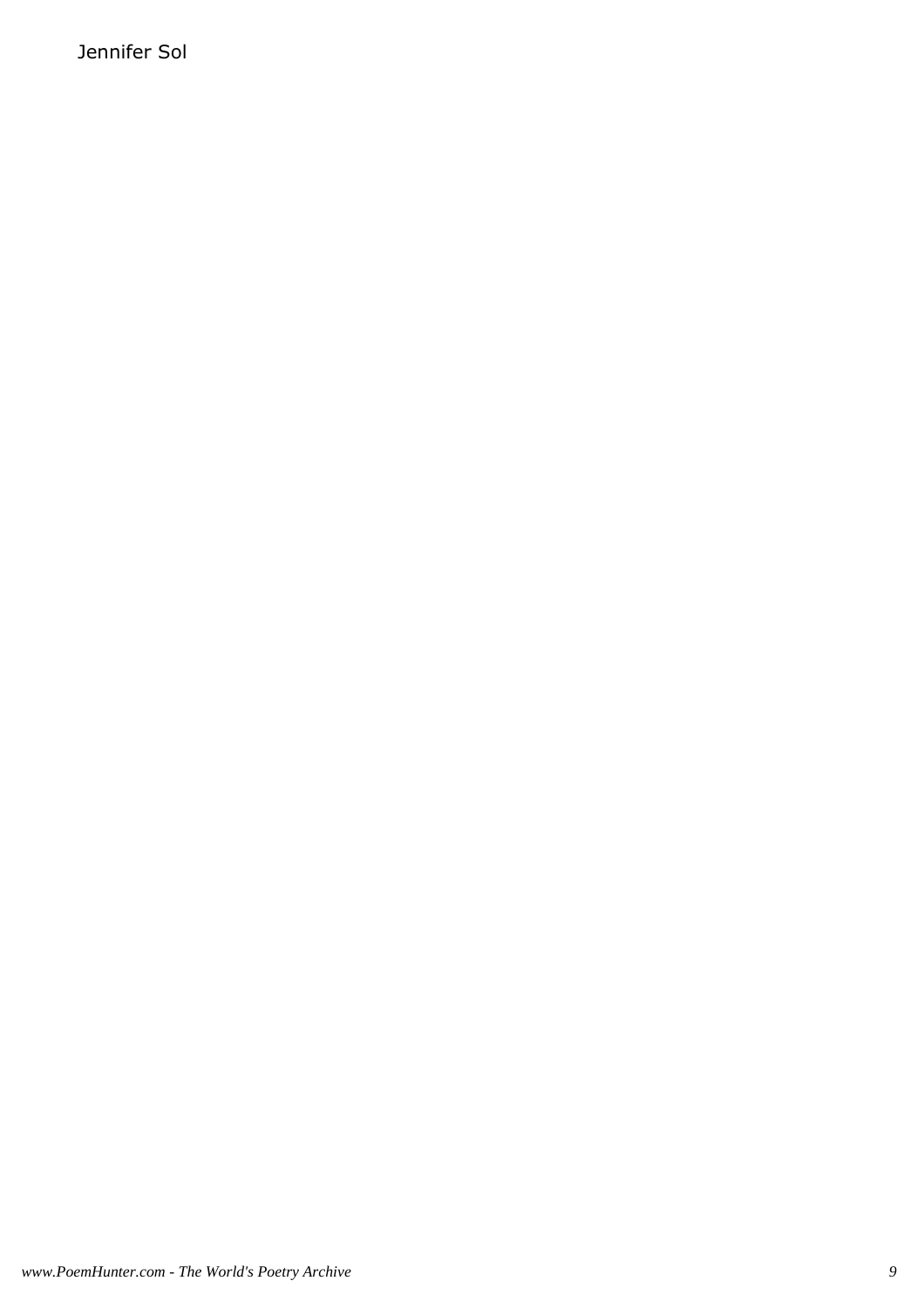# Emotional Fire

Like a forest fire it spreads, Out of control racing through my mind, Sending sparks of emotion flying. I don't know why it bothers me so, I've been in their position before, I should know that it's worse for them, Than for me…and yet, I find myself bothered by it… They didn't do anything wrong, It's not their fault, I shouldn't even be bothered, I know nothing would come of it, If they acted on their feelings… And the fire spreads, Burning the forest to ash, The sparks are faster now, Shooting out emotions, That are impossible to understand. It doesn't make sense, Why do I care? They're my friends, They can feel what they want, But…that lingering fire, It's there…and it won't leave, I tried to push it back, But even brighter it burned. A sudden conflagration, Anger spikes… Why anger? I don't understand… I'm supposed to be cool with it, I'm not supposed to care so much. And another spike…jealousy… I am so confused… Why jealousy? I can't possibly be jealous, I've been there before, It sucks. An instant flame…fear,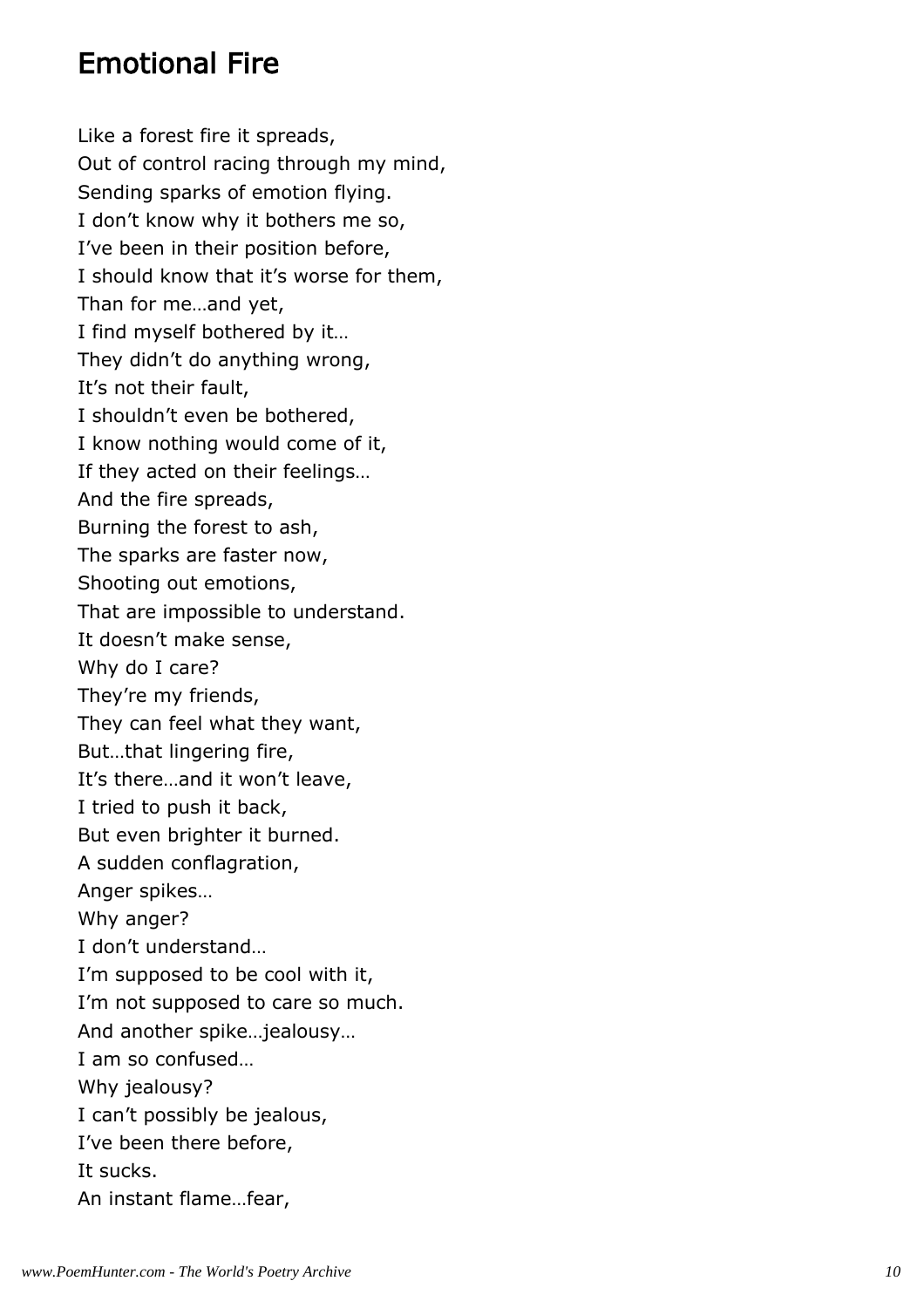Why fear? I have no reason to fear anything, I know that nothing will come of it, And yet the flames lingers there, Refusing to die out. I just don't understand, Why do I even care… And the fire rages, Destroying everything in it's path, Leaving me helpless, Trying to make sense of it all.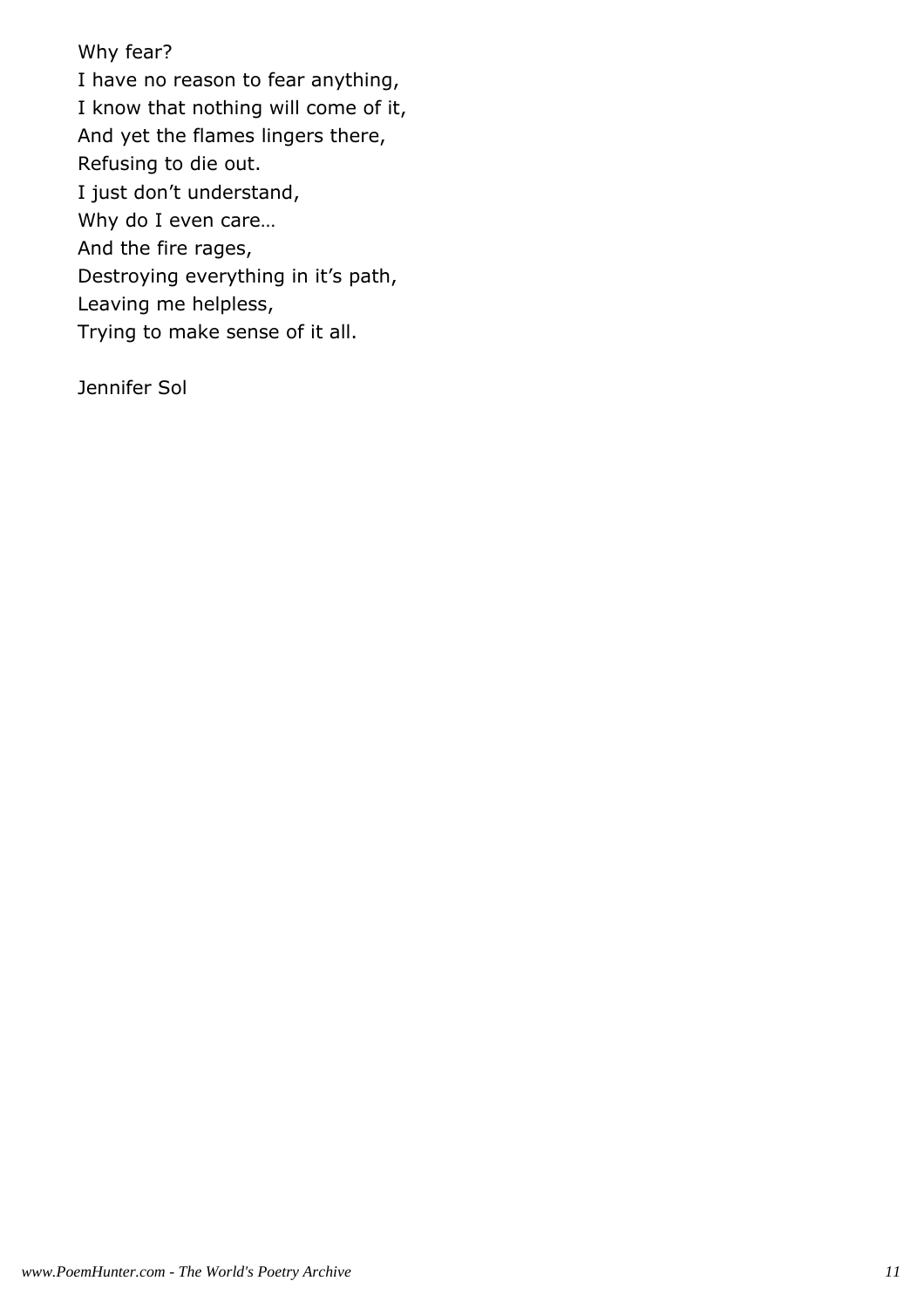# Fading

Drifting along through life Never amounted to much Just another face in the crowd Nothing stands out, no sparkle Blending in, fading away No one can see…no one

Fading, on the edge of breaking Living, just barely making it Fading, tears just fall Living, a drifting existence

Head down, as she walks Not wanting to face the world Hiding her pretty face Unkempt hair going everywhere Tear stained and falling apart No one can see…no one

Fading, on the edge of breaking Living, just barely making it Fading, tears just fall Living, a drifting existence

She doesn't realize her beauty She doesn't see that he loves her Refusing to believe it's true Denying the truth A desire to belong… And she's just another face in the crowd Hiding… Breaking… Falling…

Fading, on the edge of breaking Living, just barely making it Fading, tears just fall Living, a drifting existence Fading…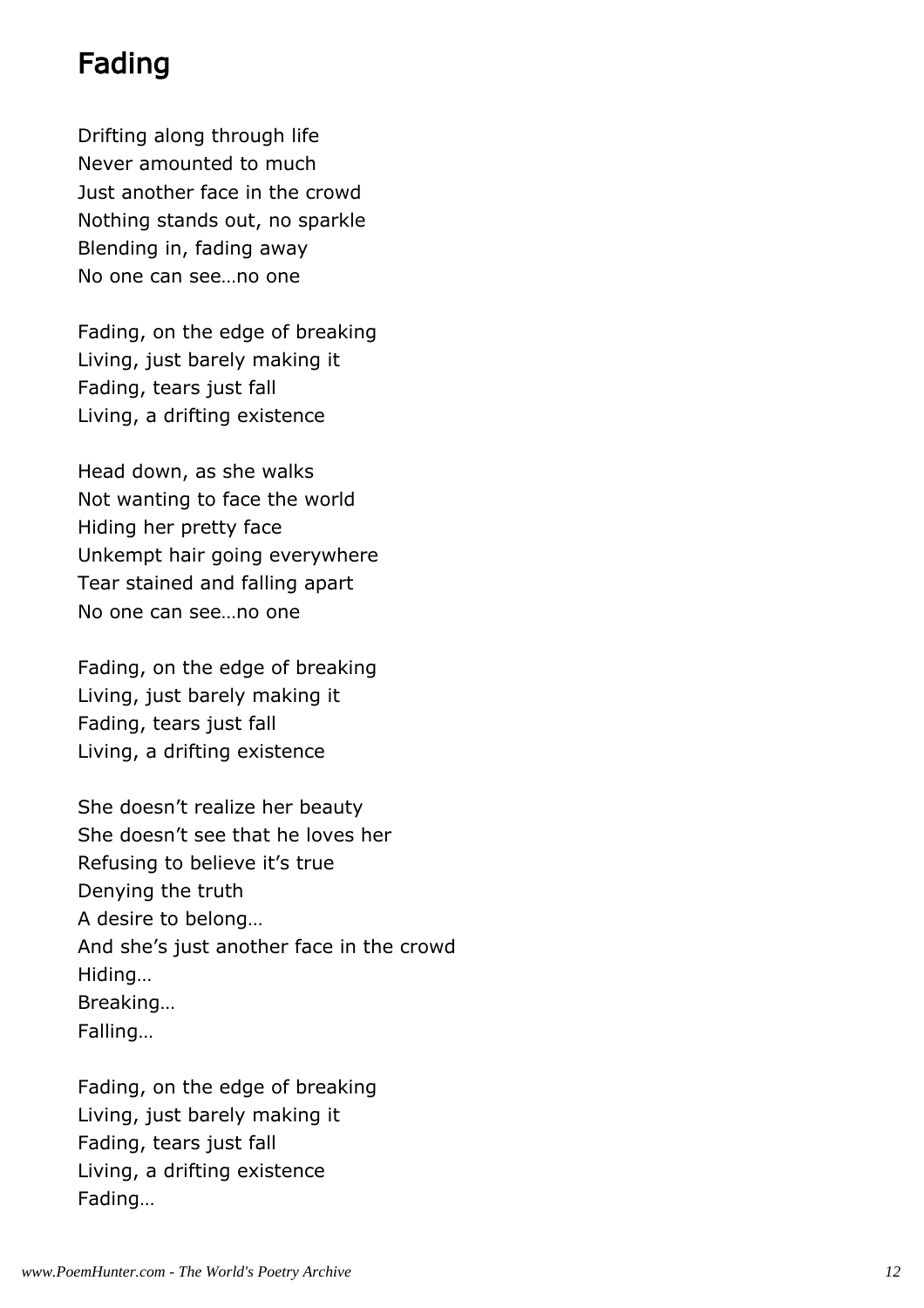Fading and living Fading and living Just fading…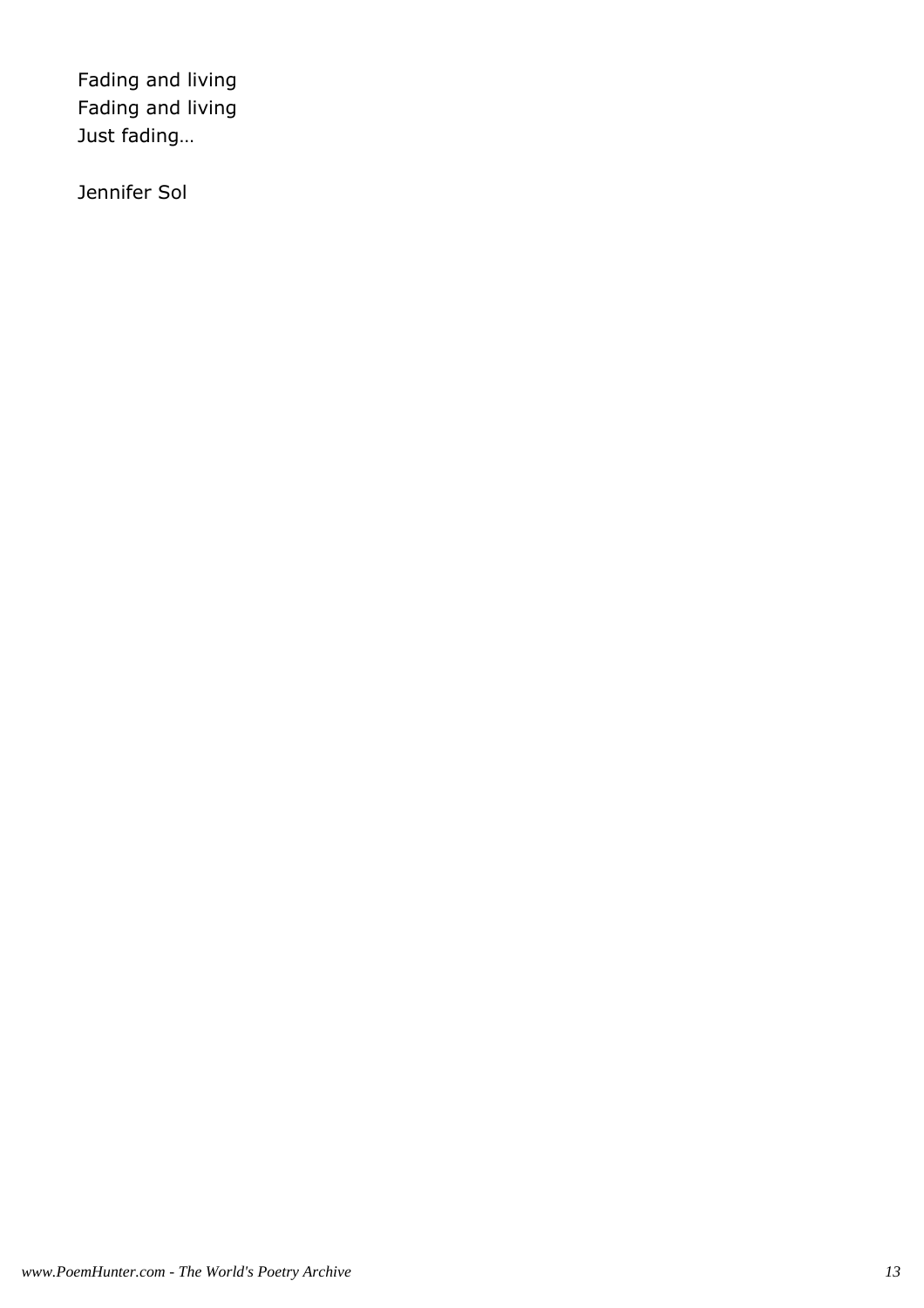# Fever Induced Madness

So deep within my heart Is a story I hold near Beaten and abused with time Still it stands near breaking On the verge of spilling out Spreading to ears I do not want to hear Close your ears, close your eyes A story is about to be told Acted on a stage For all the world to see A story wrung out of it's beholder Desperate and fragile It begs to stay hidden Terrified, it clutches at my heart Sinking in sharp nails I gasp in pain My will is strong I painstakingly pull it away Draw it out into the open No longer do I want to be The only one that knows I fling it out into the sky Be free, my dear one It screeches and howls It's anguish tears at my heart Close your ears, close your eyes I long for you to know But I beg of you shut it out Ignore it's harsh cries of truth It's pleading ambiguity However fever induced this may be Hear my words and refuse The blatant truth my story tells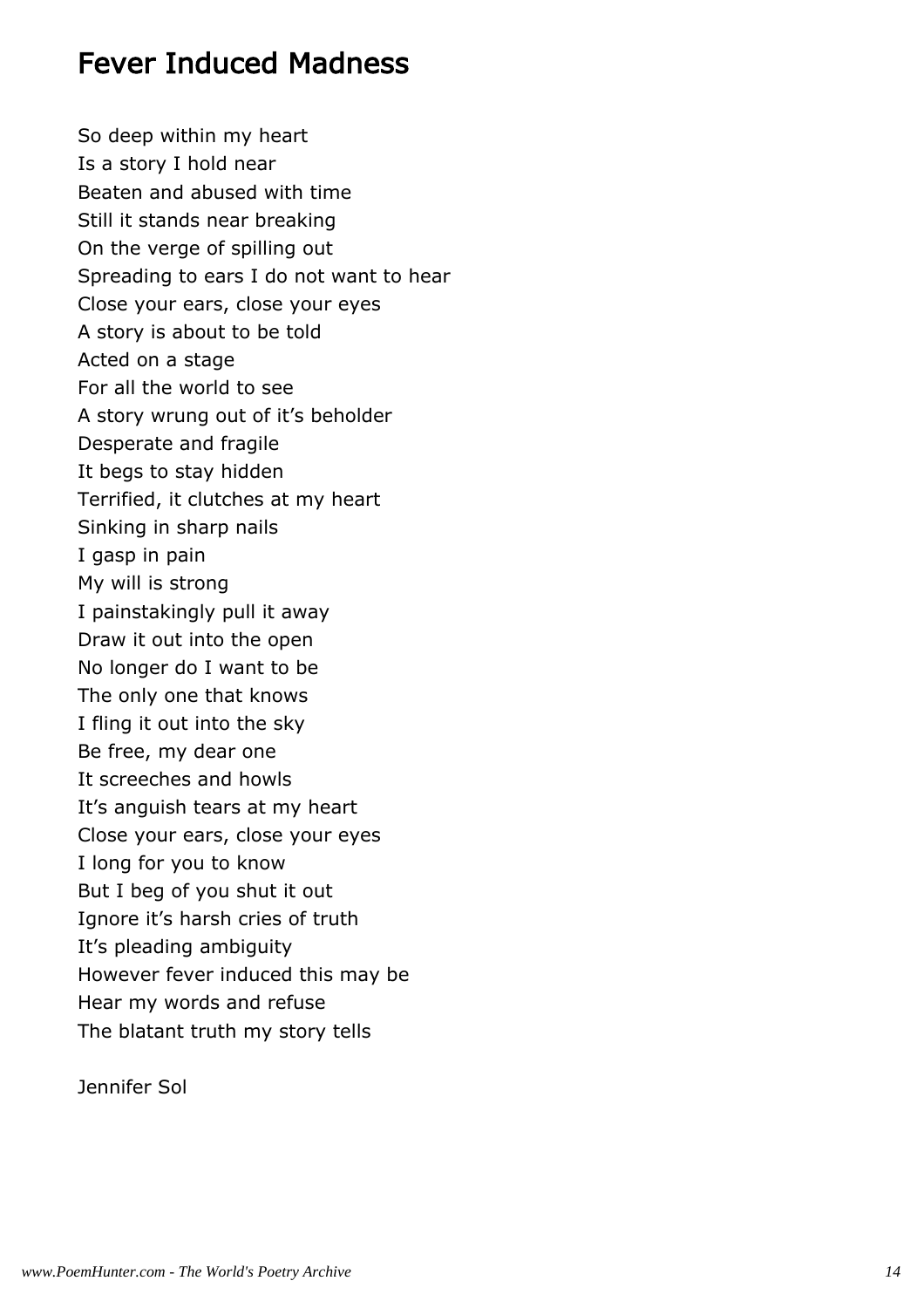# Free Of Your Antics?

Were you expecting a reward? Did you honestly think… That what you did was acceptable? Perhaps you had a thank you in mind?

Do I have to be your prison warden? Do you expect me to fix your every problem? I won't always be there, you know… I can't do that just for you, I can't

That is their only daughter and You're surprised they don't worship The very ground you walk on? What you did…was inexcusable

Every time something goes wrong You come running to me What will you do when I'm not here? Do you think I'll dropp everything for you?

Why did you do it? I am deeply disappointed in you. My respect for you is gone What made you do it?

You're fourteen, you have plenty Of time to discover that which you have So roughly dived into, abusing it's wonder You should be ashamed of yourself

And just like that you worm your way Back into my heart with a heartfelt apology You're like a little brother to me I can't help but to save you from yourself

Will I ever be free of your antics?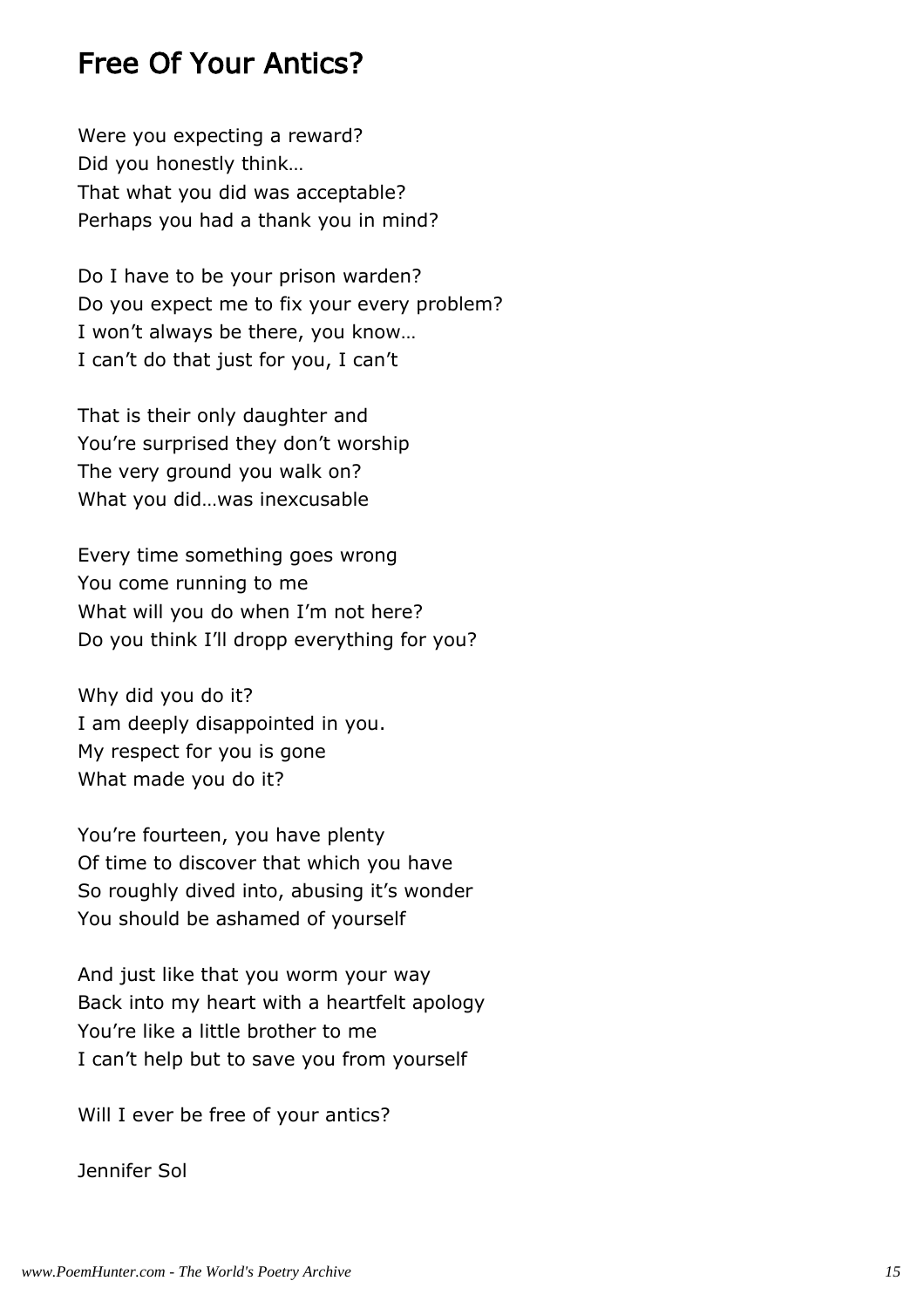# Go Back Home

And to feel cold as ice in blistering heat Is to be a lonely glacier lost in the desert All too soon you will melt away to a puddle A puddle very quickly sucked away By the thirsty lips of desert dwellers What are you now? Nothing more than Water to moisten the parched throats of another You let yourself be split apart, gone separate ways The two who drank you leave in opposite directions Split in two, dragged one way is the real you And the other, you are merely a clone of popularity Tears are shed for you, as you divide yourself Amongst the masses, just trying to belong Just a vapor in the wind now, do you hear them calling Go back home, be yourself once more Cease your following and own your body once more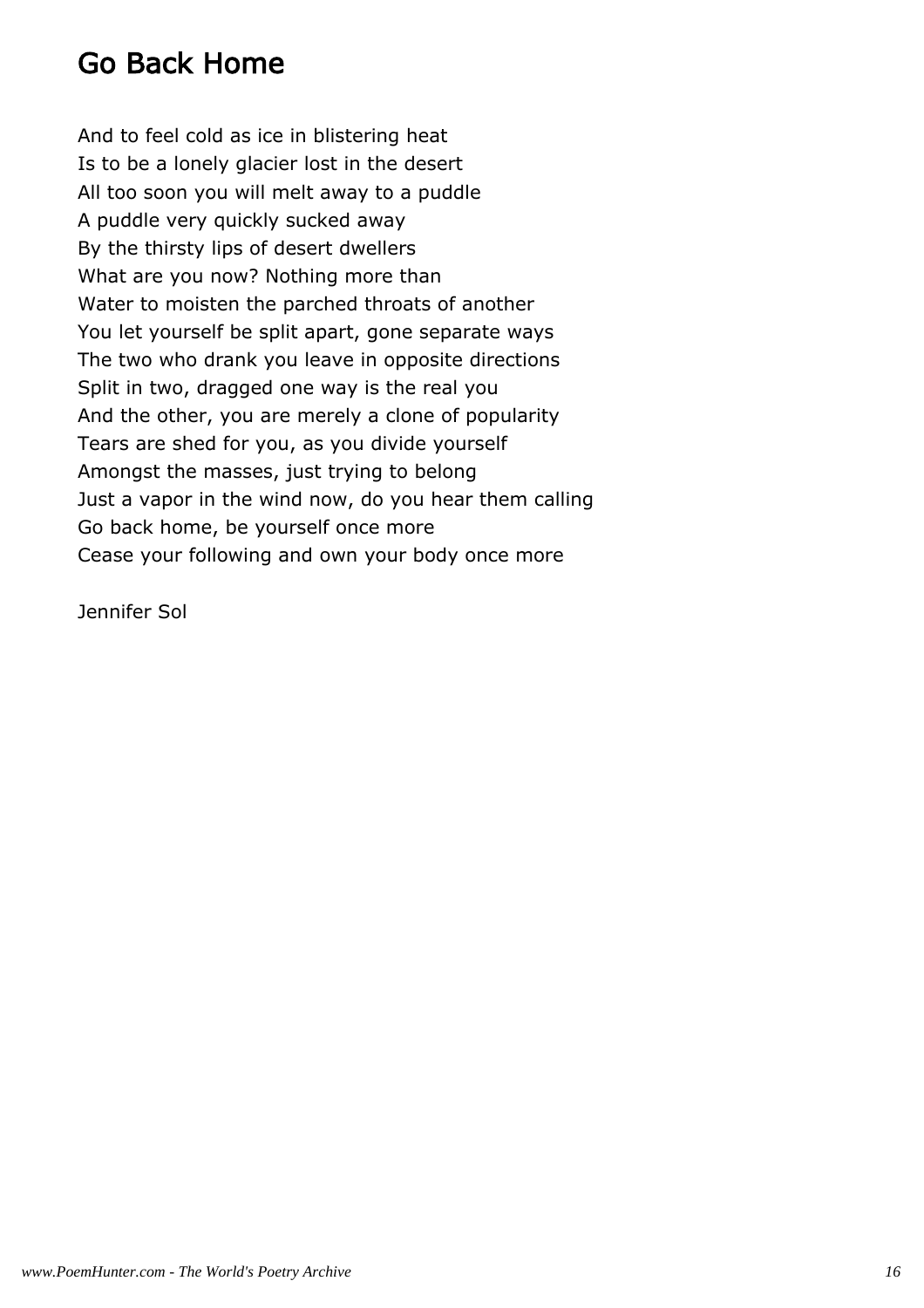# Insistent Ramblings

Insistent ramblings on white paper Words, they do confuse me now Glaring sharply back at me Daring me to stop, to forget it all But how could I when it is a part of me It is you of whom I write It is you who is the source of my pain It is you stenciled into my eye lids These words I write stem from you They are roses, beautiful to gaze upon And thorns, painful to the touch Both lovely and ugly at first glance It is words who paint my story It is words that provide my escape It is words that challenge me now Urging me to put down my pen And lay the past gently in a coffin Hypnotic power these words do have Willing me to do as they wish But even stronger still is my love I cannot sever the tie it creates No more than I can fly unaided Thus leaving me here to be dragged along Bumped and bruised behind you I wish I could heed the bidding of the words Who plead with me to move on, to forget I can feel their concern But it is not my choice I am pulled along by love I hope the words can forgive me And that you understand… I love you with all of me, no less Has it not crossed your mind That you once loved me too Insistent ramblings on white paper Words they do plead with me now Glaring sharply back at me A tear escapes my eyes And smears the black letters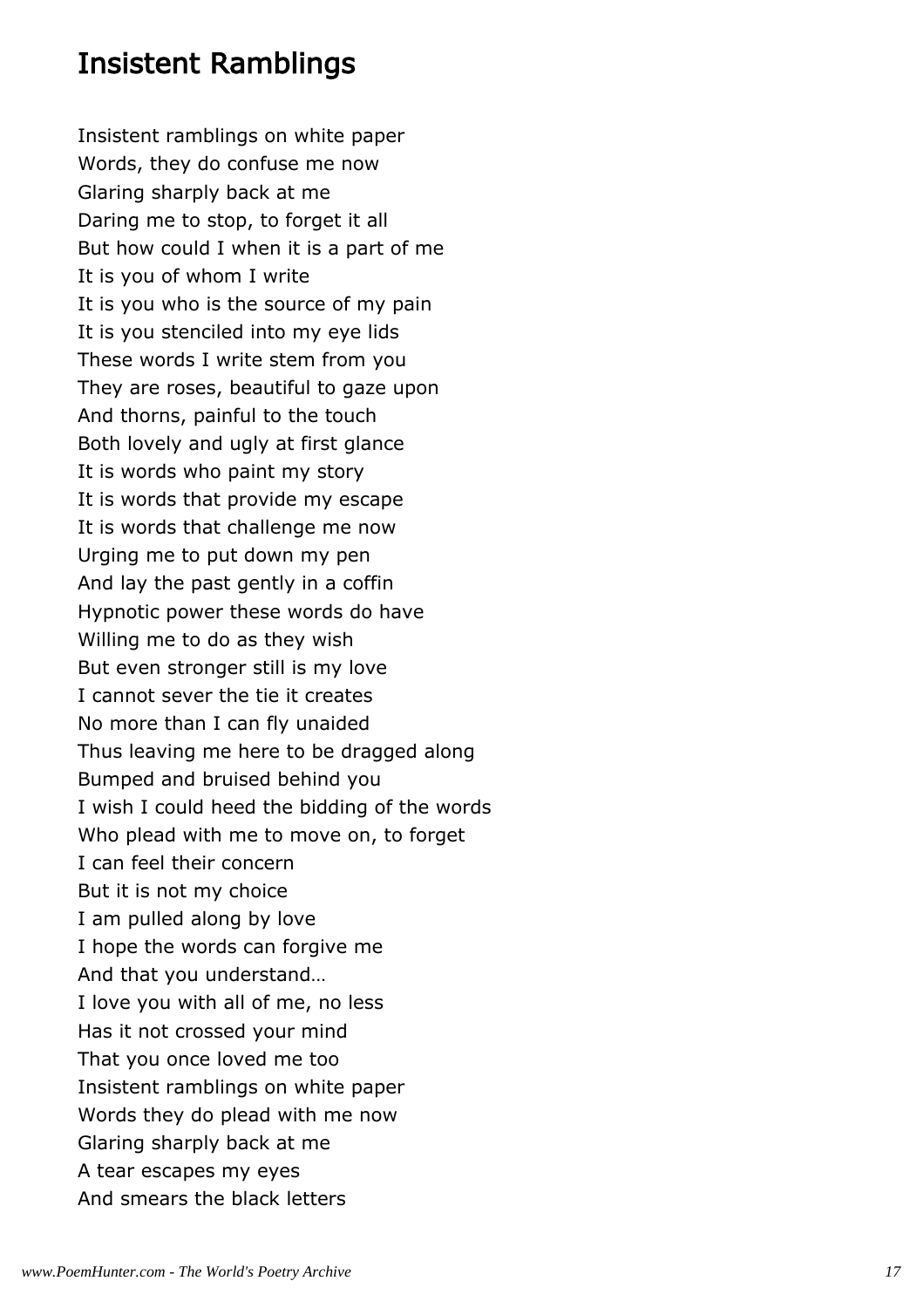It is as if the words are crying with me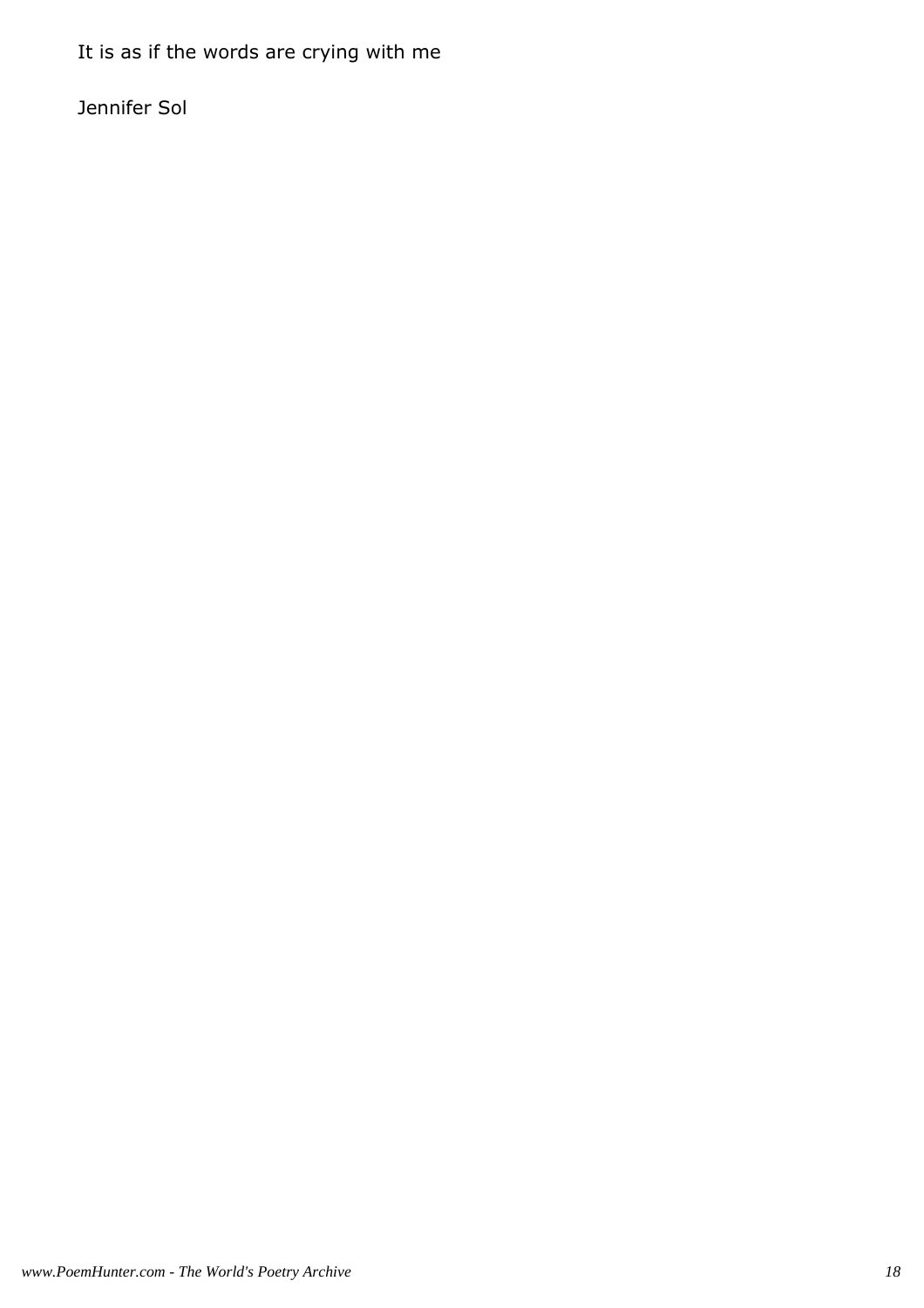# Just A Little White Lie

No, I wasn't out past curfew Never would I drink a single drop Oh no, I did not stay up past twelve Disobey you? You must be dreaming

Oh, it's just little white lies strung together A garland of lies in white gracing my neck A nervous bride soon to join her groom

Tell you honestly, this I will No I never stole from that convenience store I would never think to drink and drive Try some pot? You're dreaming again

Oh, they're getting darker strung along A garland of lies in gray gracing my neck A nervous bride caught glimpse of her groom

What is it this time, a bank robbery Was it me? Oh no, I would never I had no part in the murder Of that poor black boy Blood and gore is too much for me

Oh, I'm getting in far too deep A garland of lies in black gracing my neck A bride and groom hungry for the bedroom

What have I done, lying to get out of trouble Bigger and bigger they grew, elaborate too I dug myself a hole and pushed myself in I have no choice but to face the consequences Building a ladder of truth to exit this hole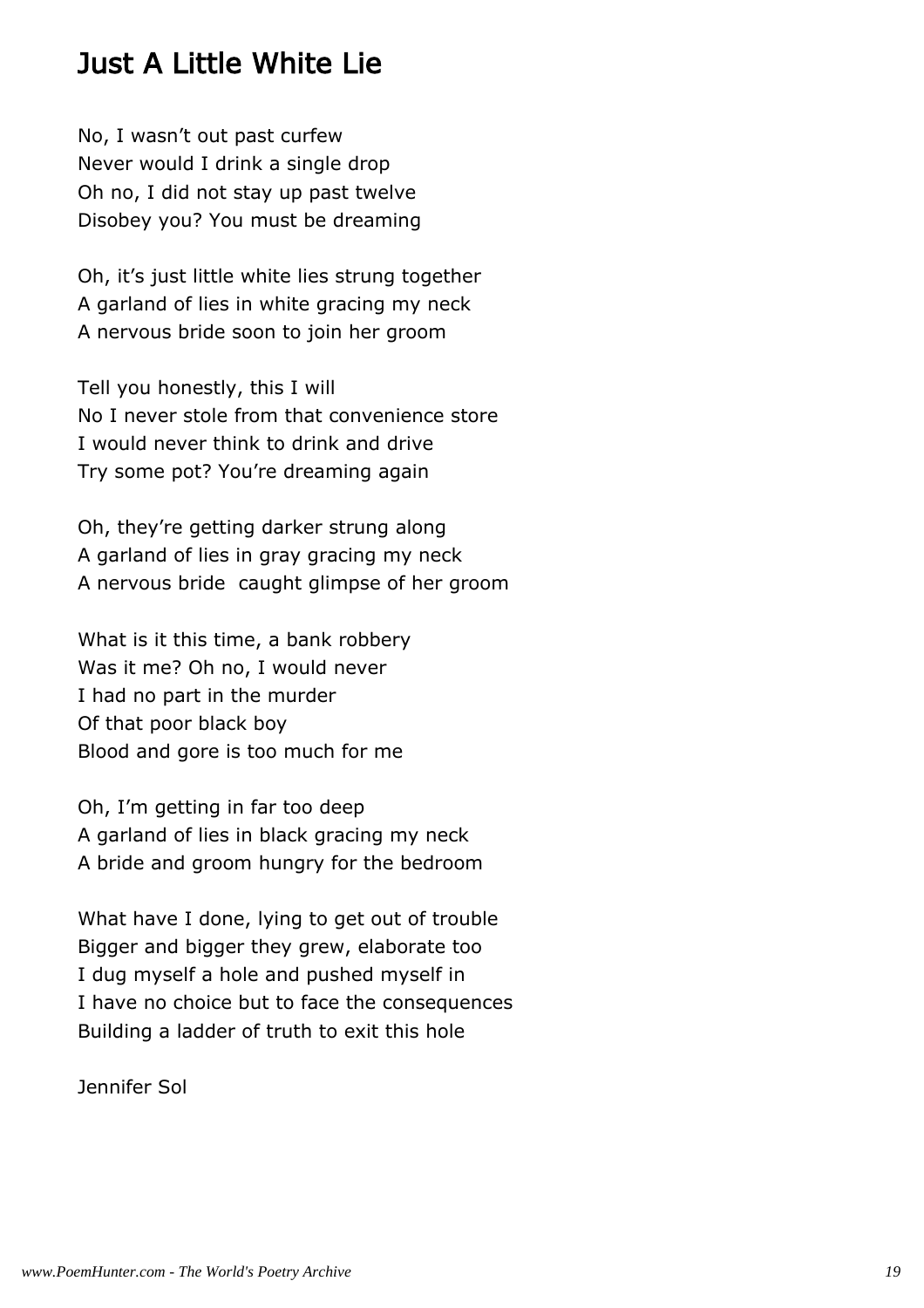# Lagging Behind

Why do I feel as though, My life has momentarily halted, And everyone else rushes on by, Passing me up in their quest, For truth, love, and justice, While I am here, Watching them run ahead, And I'm jogging slowly, Lagging behind the pack, Waiting for something, And I don't quite know what. Still I wait carrying, All your burdens for you, Lifting you up gently, When you fall, When inside I am longing, For someone to help me up, When I crumble, To carry my burdens, For me, To be there when I cry. But they all think, I'm doing just fine, And that I'm in perfect balance, But that's where they're wrong, I trip and stumble just as much as they, Possibly even more, I long to cry like they do, But no tears come to give me relief. And then there's you, I promised myself I wouldn't, Say a single word about you, But I can't stop myself, You're always there, Everywhere I turn, A smiling face that brings, Tears to my soul, And when you're sad, I long to do anything I can,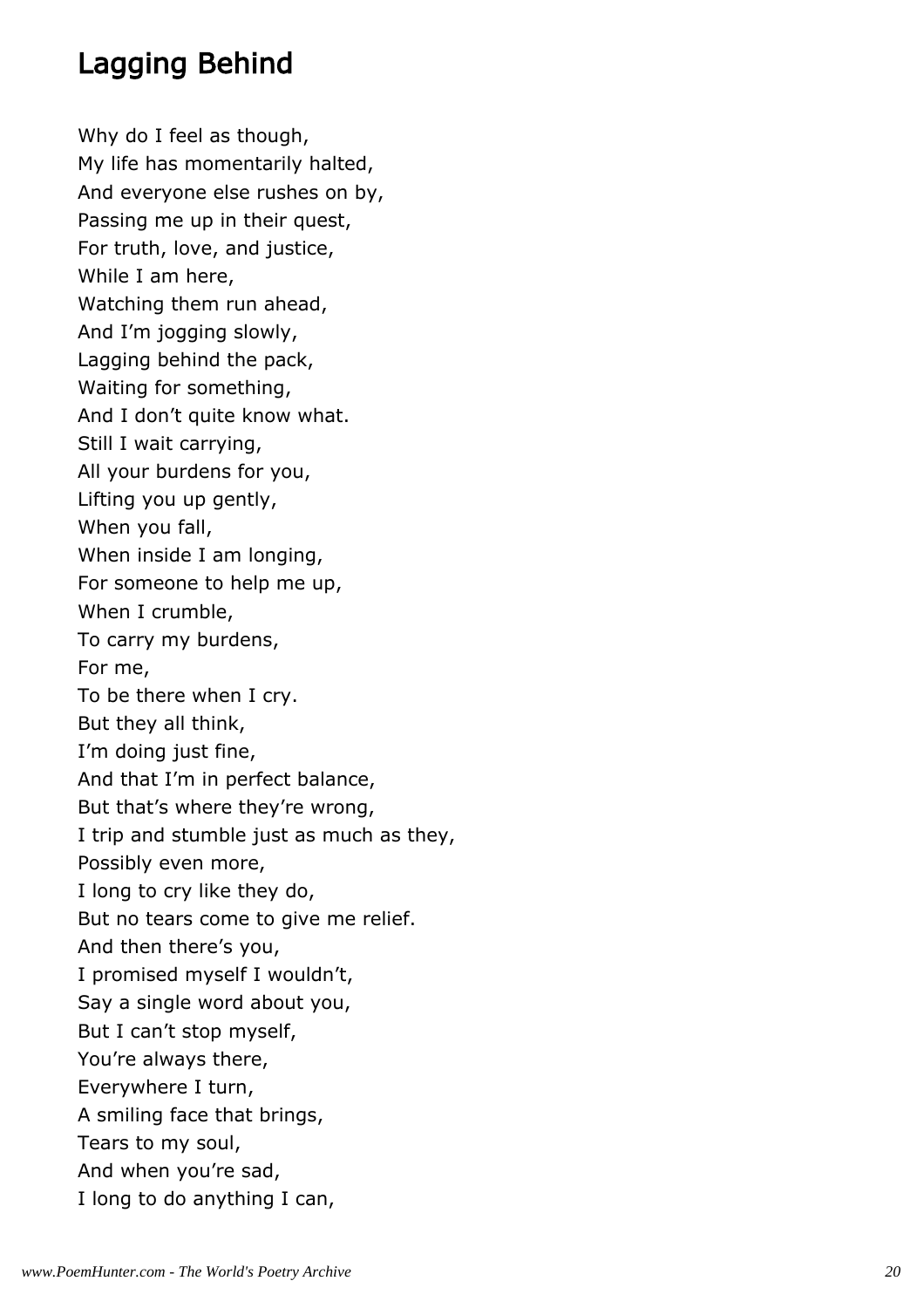But I'm not superman, And I do what I can, But it doesn't seem to help. And when you talk about her, I want to run and hide, But I like talking to you so much, That I don't care how much it hurts. And the tears gather into pools, Behind my eyes, Where they lie, Ready to pounce, Once I remember how to cry.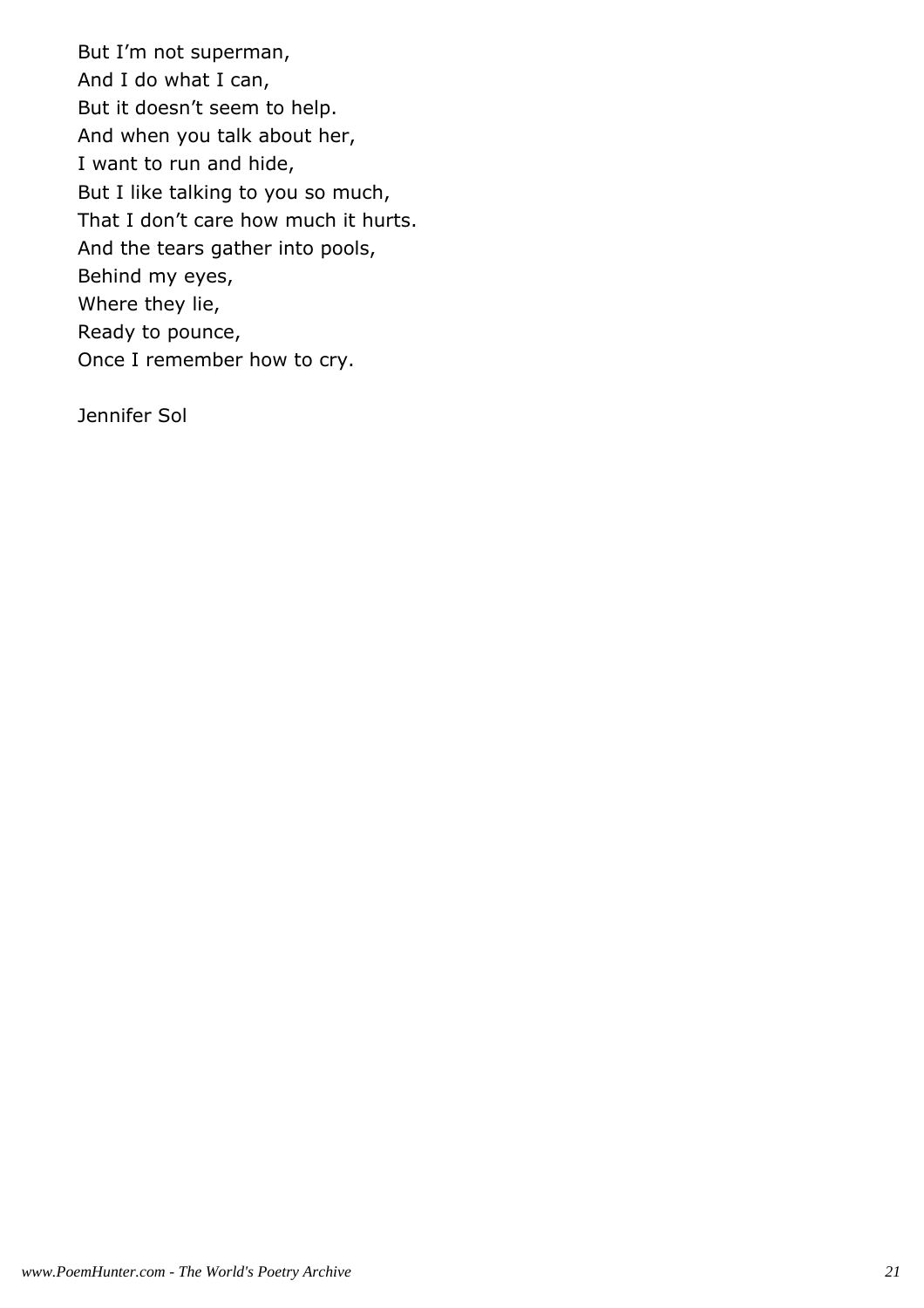# Living A Lie

Hold it all in she tells herself As she walks by holding her breath Just to keep from crying out to him She quickens her pace to keep from Running into his unopened arms She's ignoring what her heart Is telling her She's pushing it aside Thinking that the pain will subside When she's out of his sight Her tears fall freely She sinks to the ground Her head in her hands She's angry at herself She must pretend everything is fine She has to convince everyone of this fact Even if she is dying inside So she chokes back the tears And ignores the desire to turn and run To where she saw him last A plastic smile displayed across her face She walks on fighting her feelings Trying to change what she desires Going against her true nature Attempting to erase her ability to love Without the ability she cannot be hurt That is her reasoning But love comes freely and will do as it will Never bending to her will, it has it's own rules Of which she can never comprehend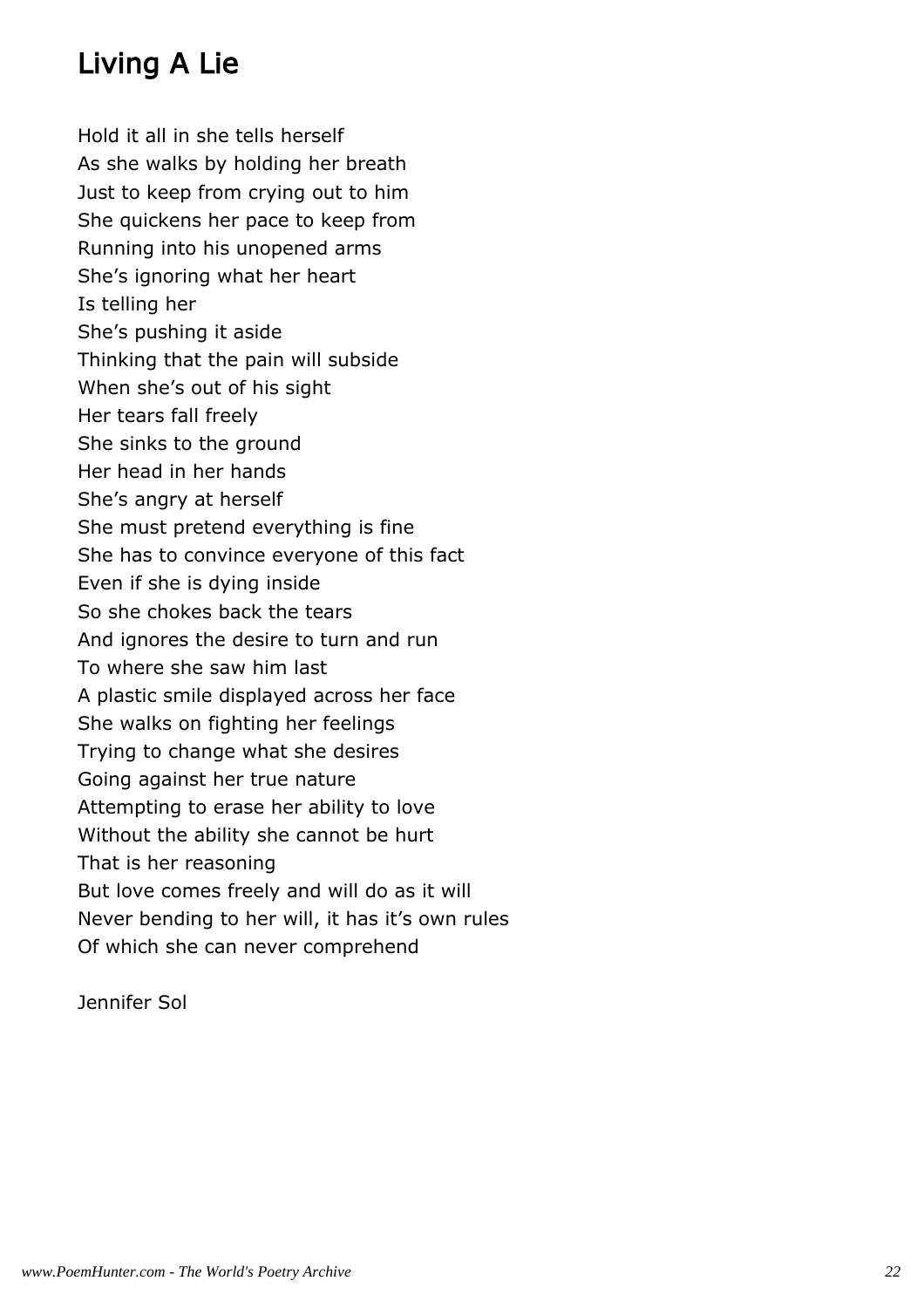#### Look There!

Look there! It is the sun Spreading her rays of warmth Embracing us all with morning Peeking out from behind the hill

Look there! It is her smile Gone unseen for a while Her joy spreads to us all Like wildfire, untamed

Look there! It is the moon Come to visit us again Embracing us all with night Sending best wishes from the sun

Look there! It is his smile Come out of hiding His happiness is a beacon Leading us all to him

Look there! It is the fire Climbing ever higher Warming our hands Joining us in laughter

Look there! It is the rain Refreshing on our skin A drizzle of exuberance She bids you a good night

Look here, it is your bed Beckoning to you with soft hands Lay down your weary body and Prepare to meet the sun again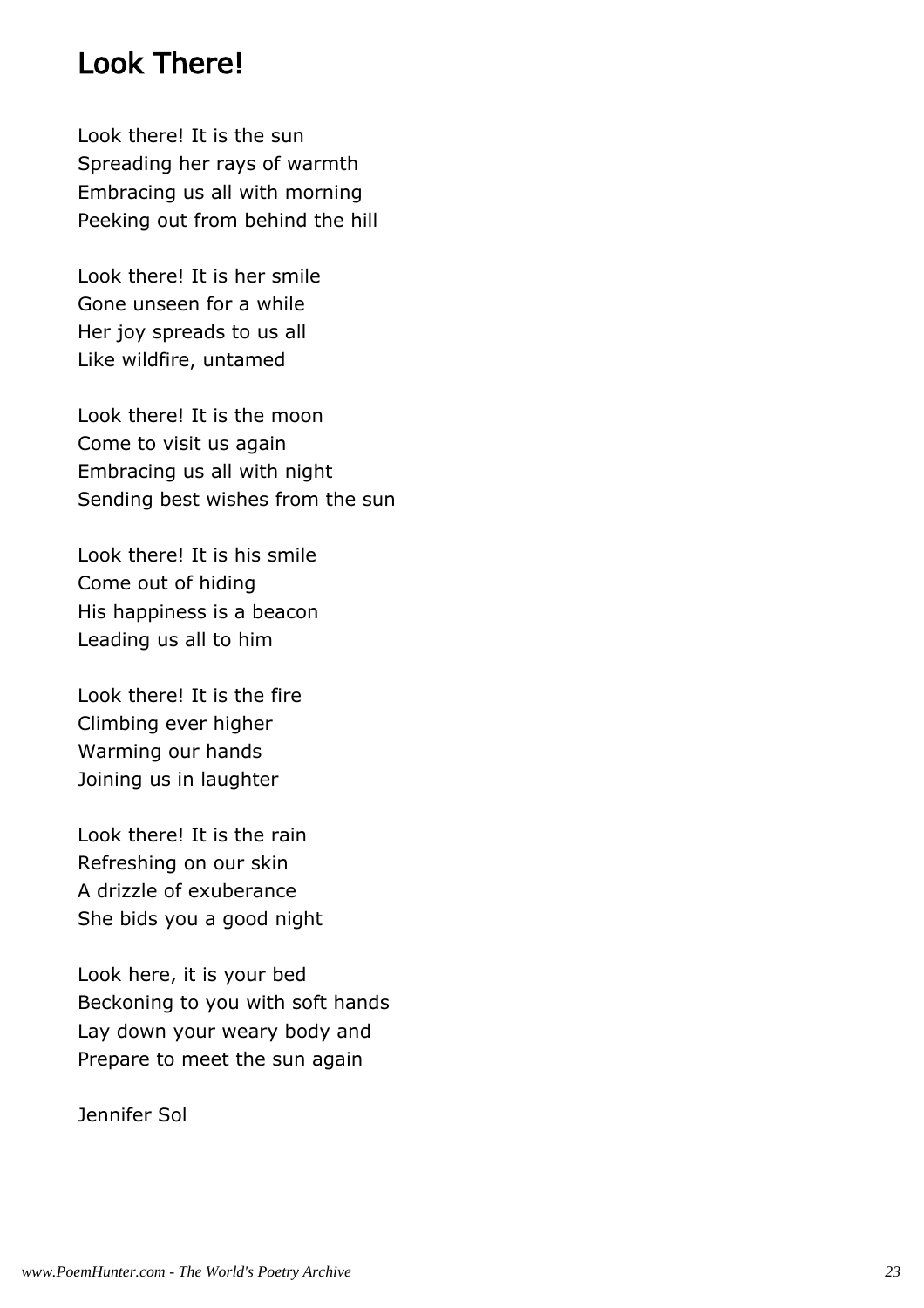#### Lost Control

A knife is nestled in his hand Poised and ready A perfectly calm exterior A raging battle inside Cold gleaming metal It smirks in his firm grasp You can't do it, it taunts With a sigh he puts the knife away

I'll do it next time I long to so badly No one is there to stop me Next time…he promises

There he is again Lonely and cold Cloaked by the dark of night Watching the moon reflect On the surface of the knife With curious half-crazed eyes And with a maniac's cackle Crimson blood is spilled

Seeing red is calming The pain is relief Power is mine I have control, he reasons

Hidden in the darkness The cuts get deeper A little blood is not enough He craves more He ignores the warnings Shrugging of his conscience Too far, too deep He wants to stop, but he can't

I've gone too far Cut too deep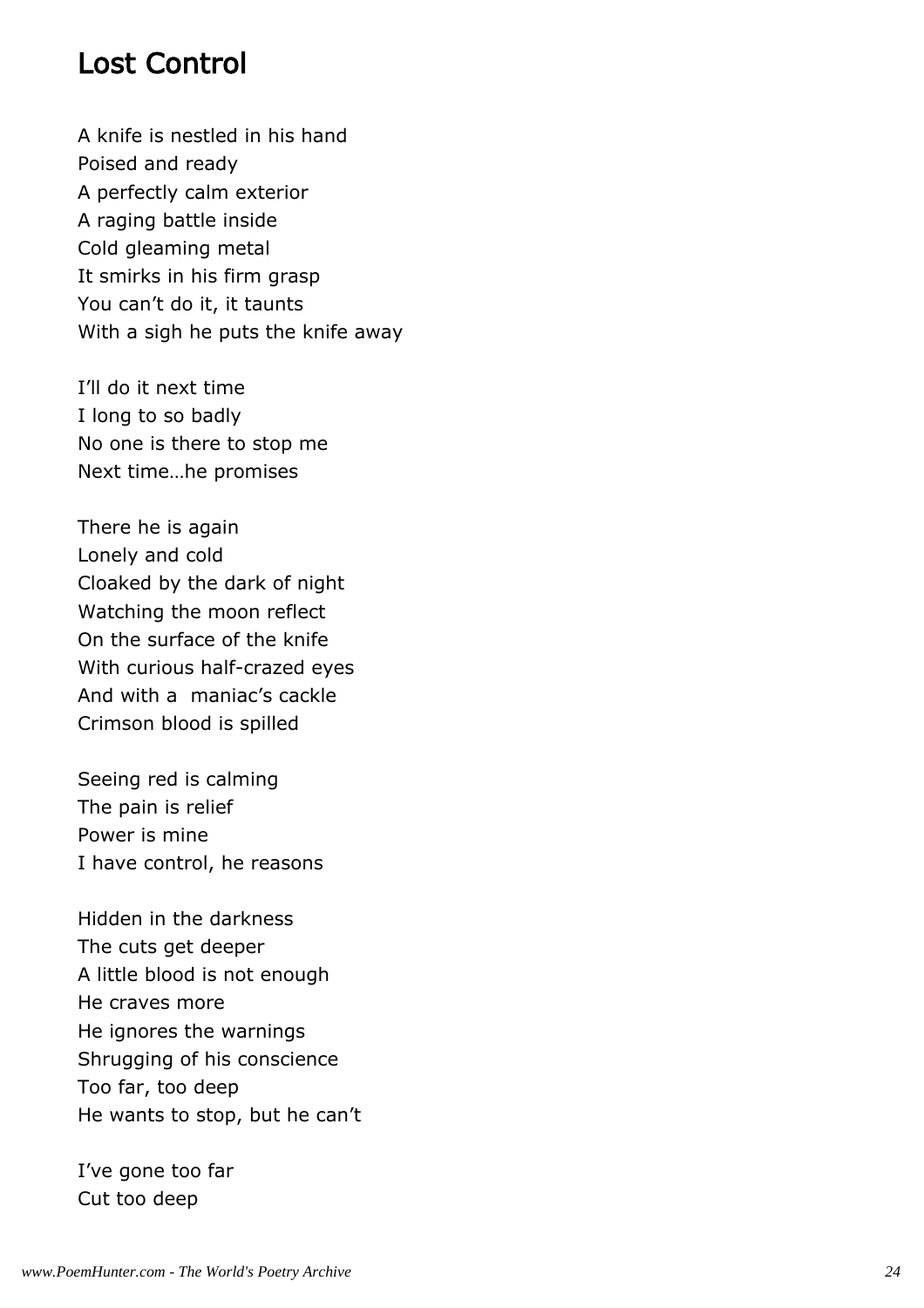I have lost control I want to stop, he whispers

His girlfriend cries Begs and pleads He's got a one way ticket Stubborn, he refuses to admit He's weak, he was wrong With weary eyes he screams Silently for her The one who won't judge him

Help me… I'm scared… I don't want to die Please…he pleads

I can't write your story You are the only author I can't fix every problem You have to help yourself I'm done being your band-aid Reach inside yourself Find the strength, I know you have Call out to God, stop this now

She's right I have to stop Use my own strength And lean on God, he promises

Another cold dark night The knife nestled in his pocket Sleeping soundly He ended it No more blood No more pain He can live again And he drifts off to sleep Forgetting to thank her The girl who's words Saved his life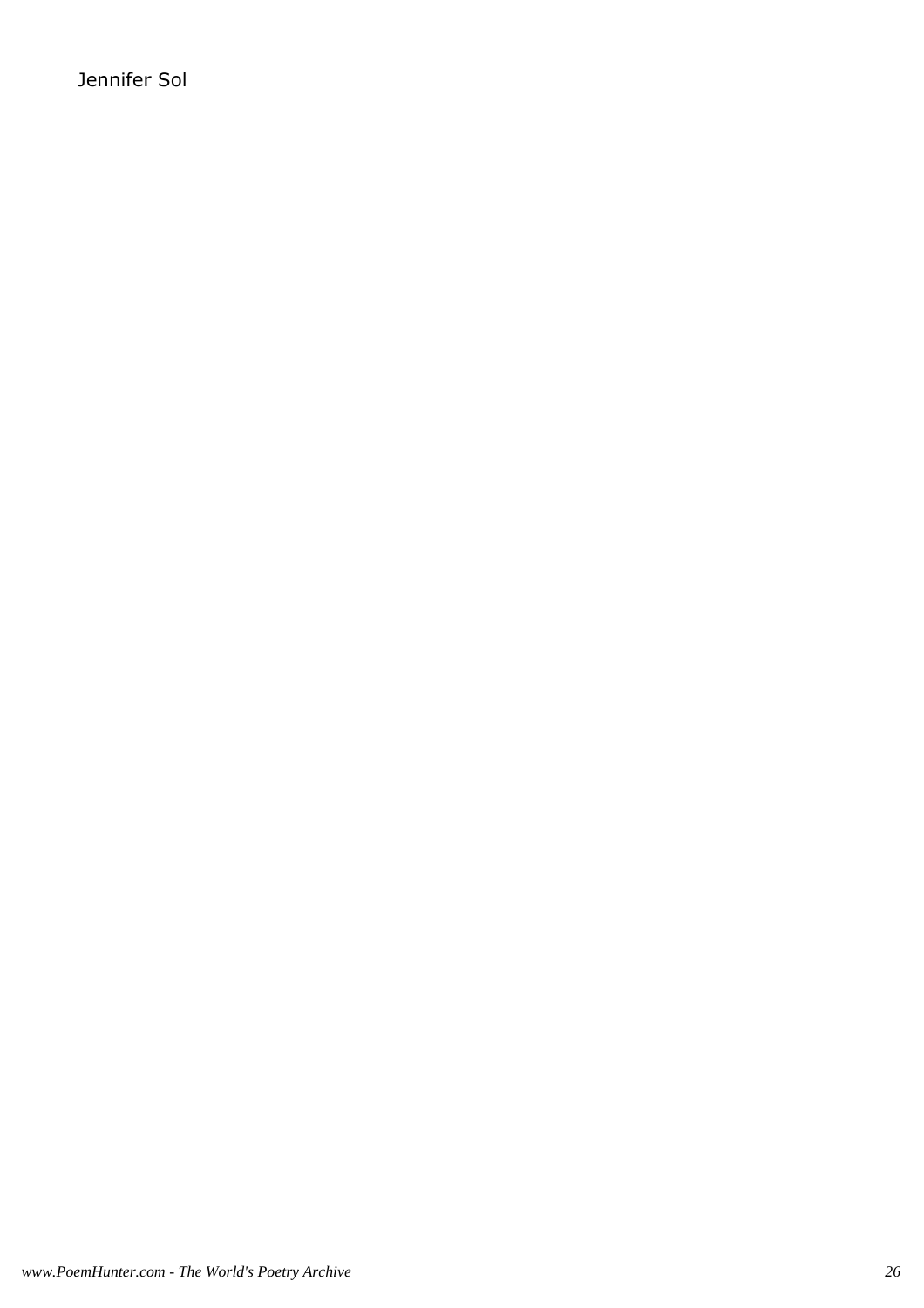# Love For Dummies

Love For Dummies

- 1. It's hard, harder than that trig final Hard enough to make you Want to give up Hard enough Not even the greatest of all philosophers Would understand the sheer pain And toil it takes to be in love, per say
- 2. You cannot choose The one which your heart desires It is not your choice to make Your two souls Will dance a dance so lovely Or cry a tear so delicate Drawn together Or Pulled apart By forces unknown And it is whom your soul chooses That will be your love
- 3. No one can hand you love On a silver platter It is not created Nor destroyed Merely given and taken away And given again But to another
- 4. In the end, the result Is beautiful It has the beauty of A thousand rainbows But, if this beauty should Go awry Be prepared for tumultuous pain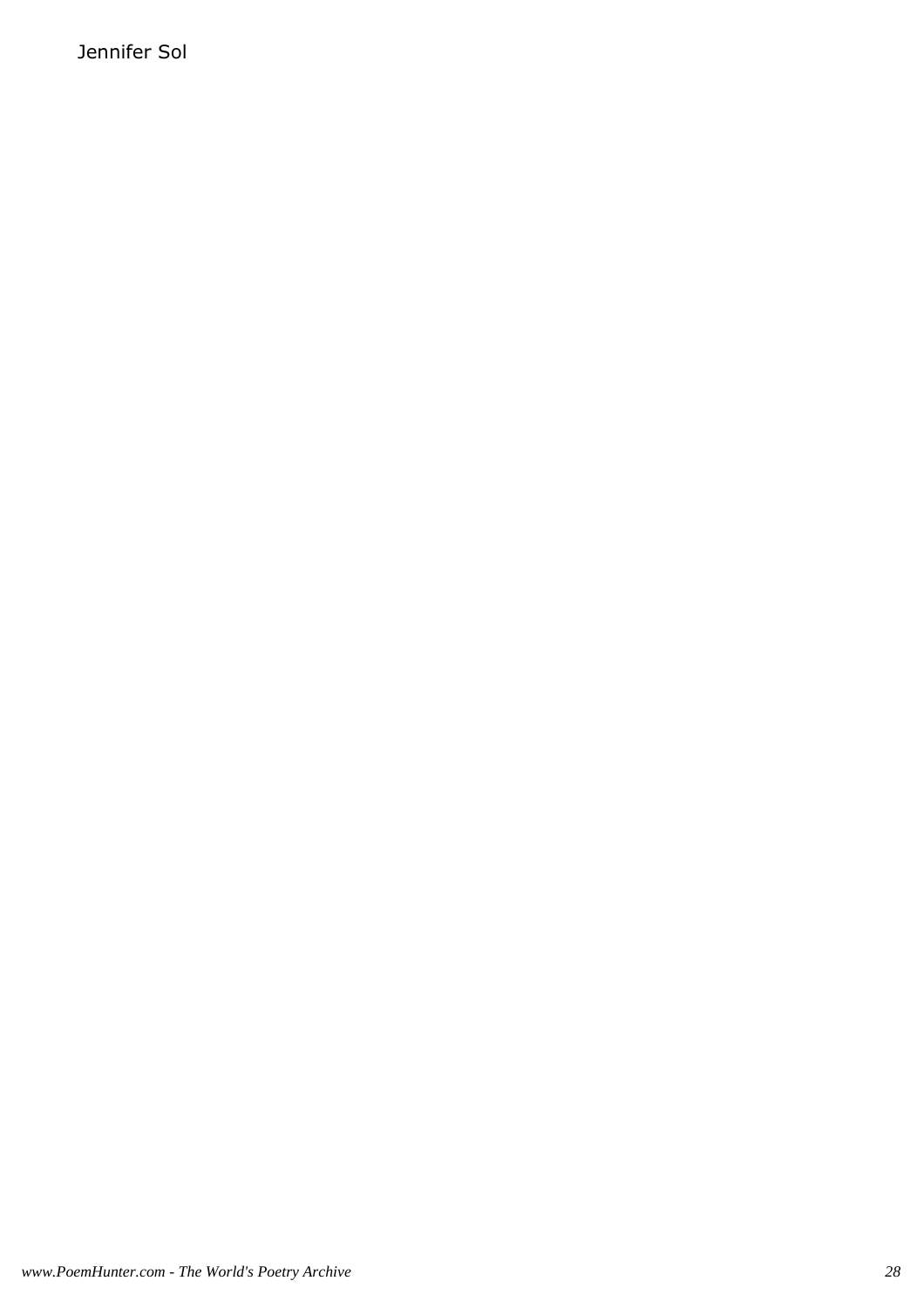# Memories I Could'Ve Had

I find myself lost in a dream world, That will never come true, Always I'll be wishing, And never truly living. All my shattered dreams, Are scattered about in pieces, That I have yet to clean up. And I just keep on wishing, For things that will never happen, Creating an even bigger mess. I fear my heart will burst, I don't know if I can take much more, And another dream crashes, I'm still here, Barely hanging on, Still trying to find my way, In the dream world, That has become a living hell. All I want to do is scream, And let out strings of profanity, But I can't find my voice, It's lost in the pieces, I've been left to pick up. And your song keeps playing, In my head and won't leave me alone, I'm drowning in my sorrow, In my shattered dreams, In this feeling of insecurity, That whispers to me everyday. My dreams come to me unbidden, And refuse to leave me alone, So I am forced to watch, Everything I've ever wanted, Fall to pieces all around me. And I cry the driest tears, For all the memories, I could've had, But never did.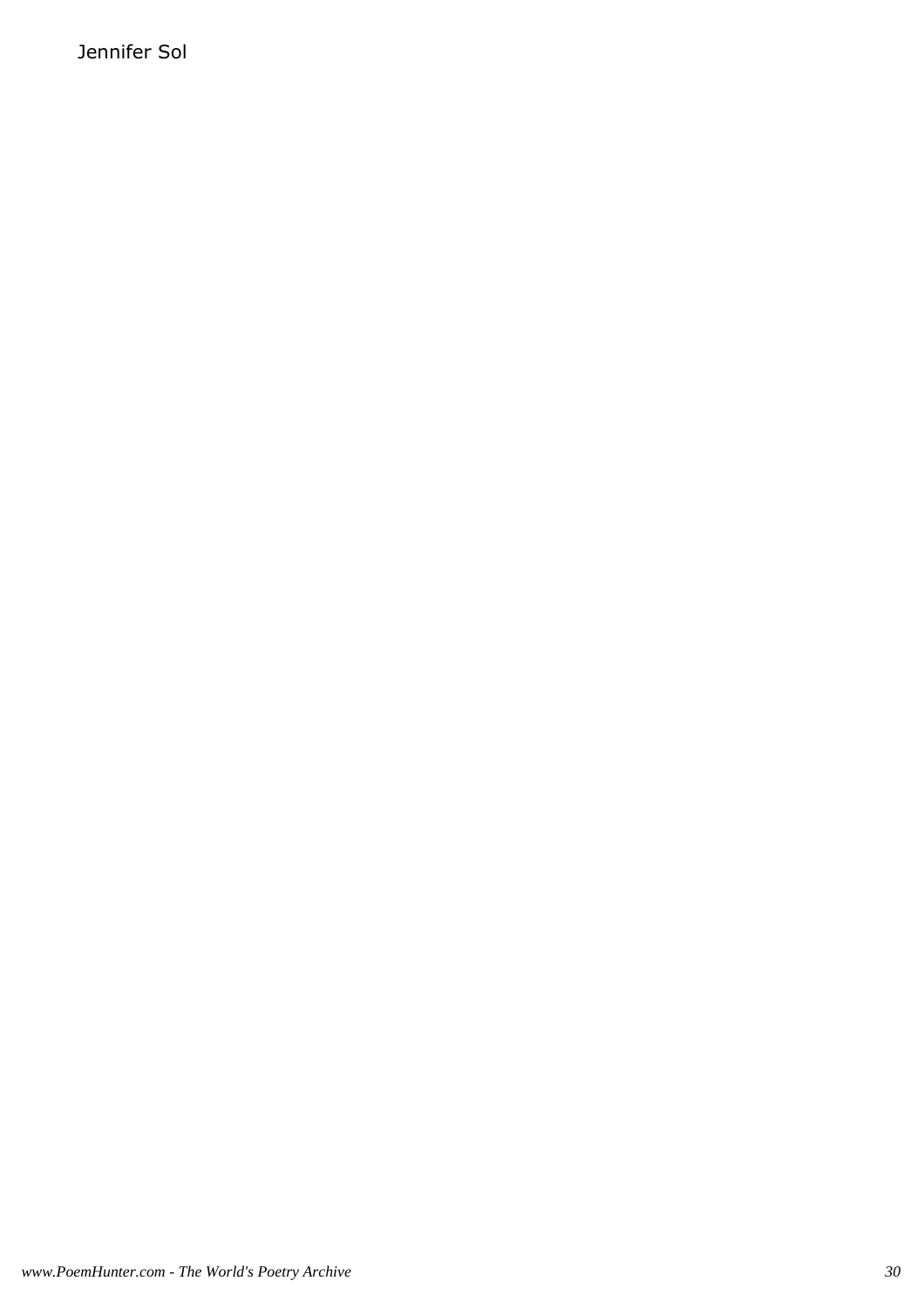# Missing You

Foolish I was to even think That a week away would strengthen me All it did was make me weaker The farther away from you I am The more spread out I become Unraveling like a thread worn too thin I had believed that without your words I could finally stray off this path I have been forcibly walking But there I was a thousand miles away And your words still crawled under my skin Poisoning my very existence I could still picture your face The look of love you used to bestow upon me But now is reserved for another I wish I could look in your eyes And glance upon forever in your arms Wishes on shooting stars fail me now As I whisper I love you with Tears streaming down my face I cannot help but indulge myself in dreams of you Such indulgument is sinful, I know But I cannot help but to sin this way If I could, I would spend forever in your arms Fate, of course, has chosen A different, less pleasant path for me to walk And a thousand miles away… I am missing you still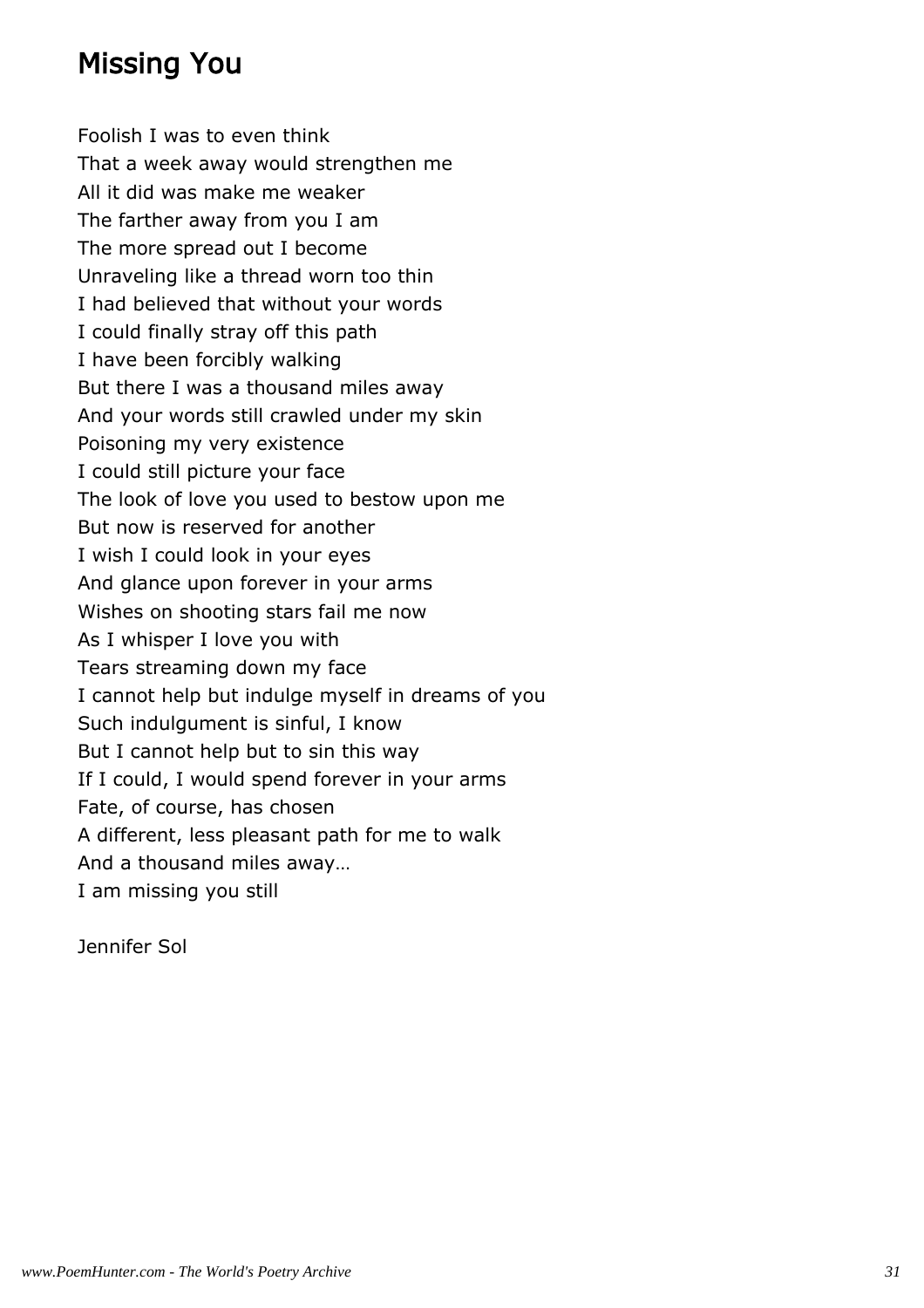# My Dearest Mother

You and me, though I came from your womb We get along as well as storms and sunshine You are the fuse and I am soon to explode I am the bullet waiting in the chamber You pull the trigger and I shoot out Why is it we cannot exist peacefully?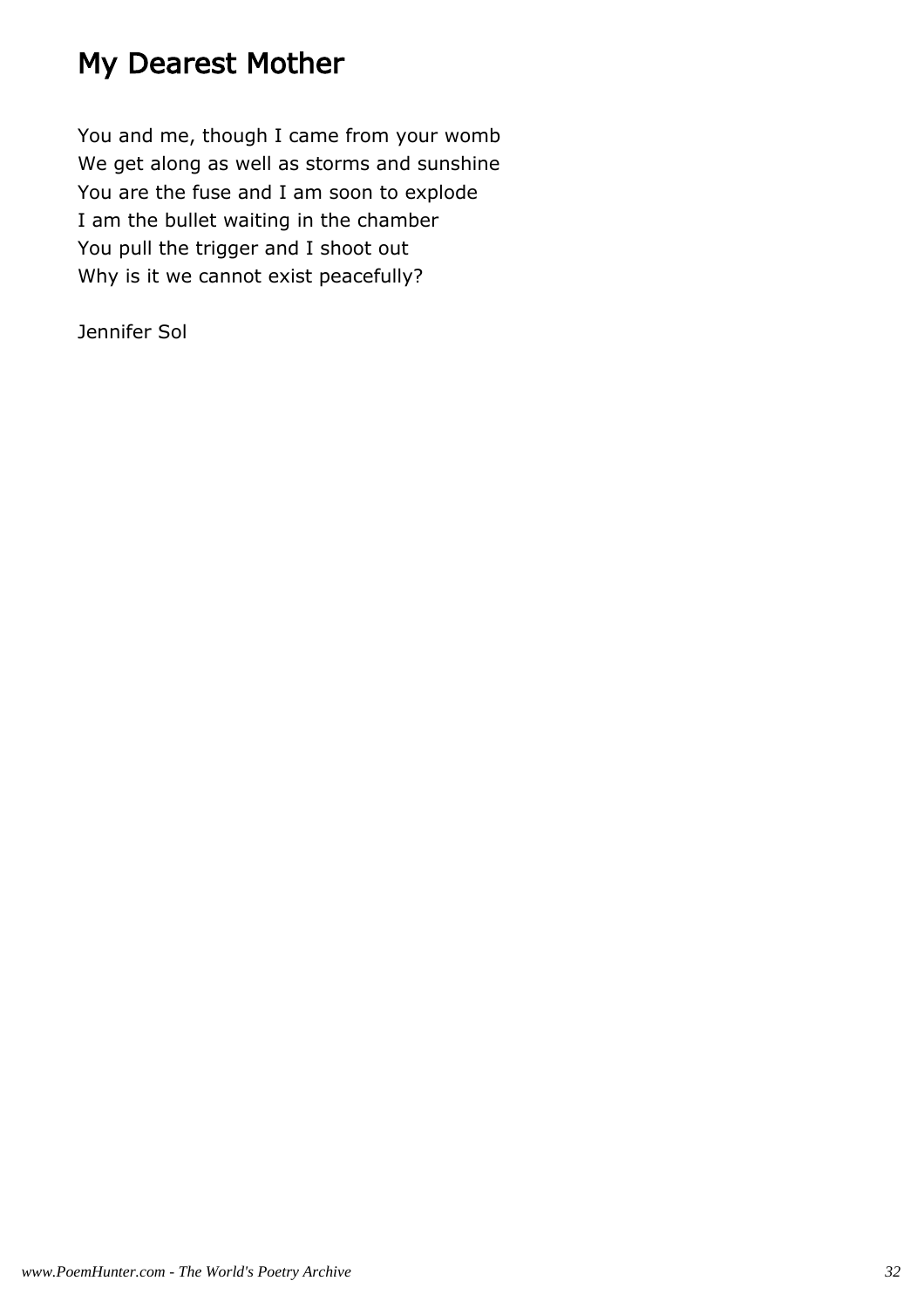#### Newspaper Headlines

Boy Found Dead in Local Alley Jewelry Heist Turned Massacre Drive-by Kills 5, Injures 9

What is this world coming to Reporting on blood and gore Are we blood-thirsty animals I should like to think not

Brother Murders Brother Mother Feeds Child Bleach Drunk Father Kills His Own Family

So much violence, we see it everyday It's a wonder we aren't all this way In the newspaper every morning Another murder, another robbery

Whatever happened to…

Lonely Woman Finds Love at 52 Local Food Drive to Feed Thousands Undefeated on Home Field!

I for one would like to read about that Rather than all the deceit and war Have we sunk so low as to enjoy Hearing that one has killed another Soon enough, the good and happy Shall be gone, what will we do then?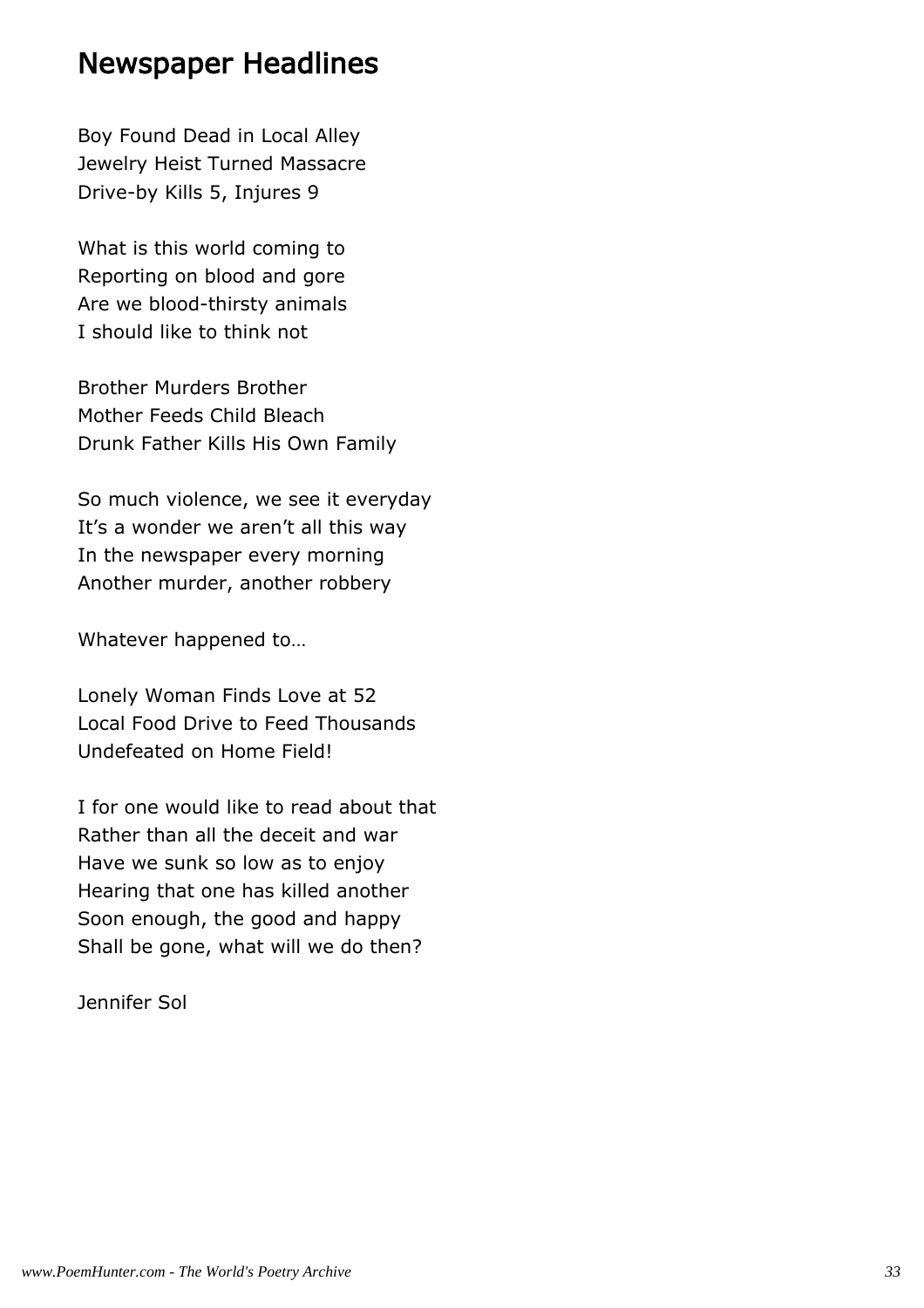#### No Gentleman

You say you're a gentleman But I know, oh I know Impoliteness is where you stray Favoritism is your plague You'll hold the door for your lady But you let it slam in another's face

Another day another week Do you feel it now, the shame? Another minute another hour When will you stop this game?

People are merely pawns to you Just another piece to move in your favor Love one and break another It's all the same to you, just a game A game to be won, so you may say That you're a gentleman, a gentleman

Another day another week Do you feel it now, the shame? Another minute another hour When will you stop this game?

#### Again!

You sacrifice your queen She serves you no more purpose Find another to use as a puppet Convincing words and feigned stupidity Weapons that blind the enemy

Another day another week Do you feel it now, the shame? Another minute another hour When will you stop this game?

Your forces are dwindling now I can see through your façade You're losing this game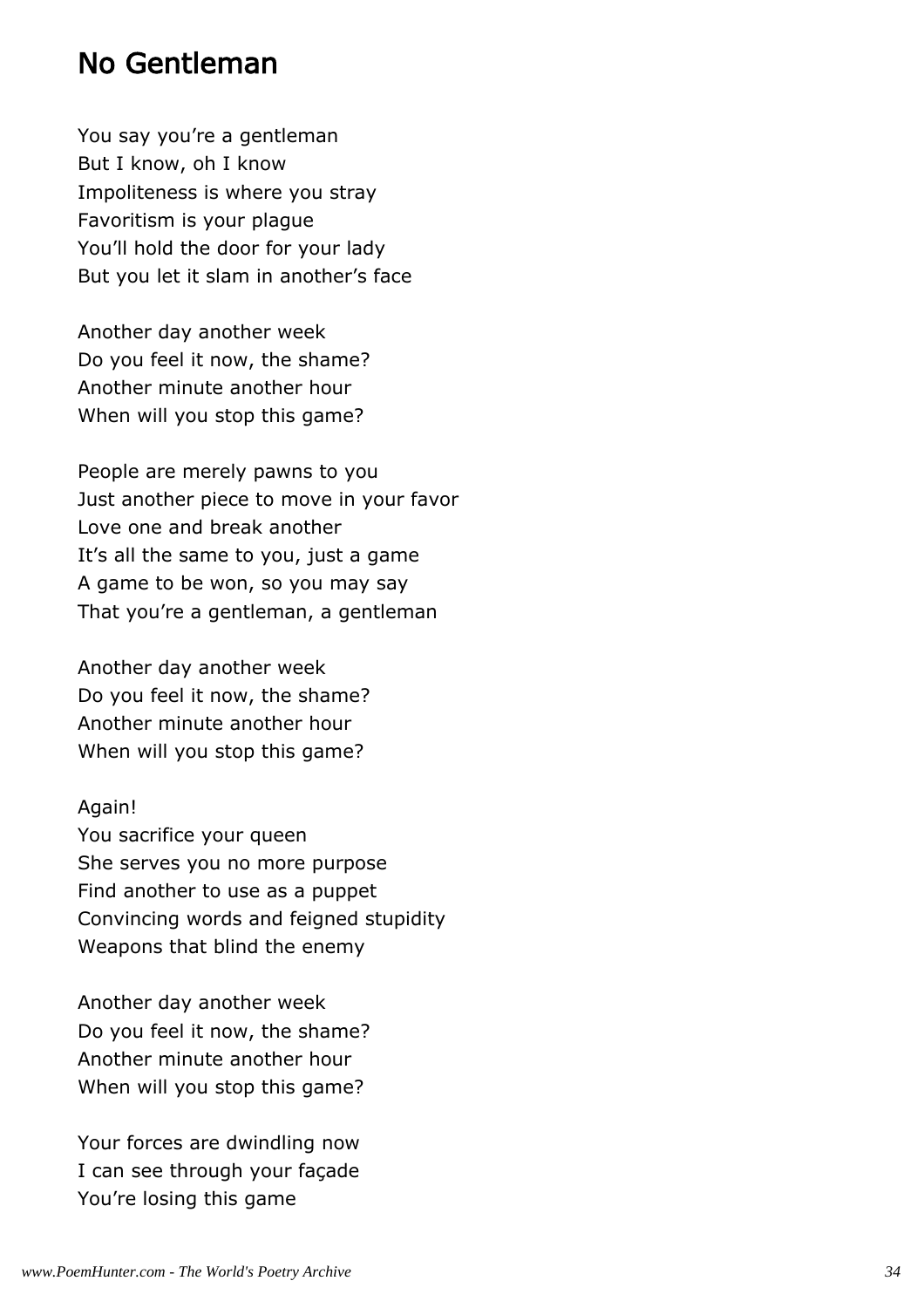A game you played so devoutly Here you are now, cold and alone Your weapons found and destroyed

Another day another week How does it feel, being used? Another minute another hour How does it feel, being a pawn? Another month another year Cold and lonely, finally you realize Life isn't a plethora of plastic pieces Life involves loving and being loved

Another day another week You're no gentleman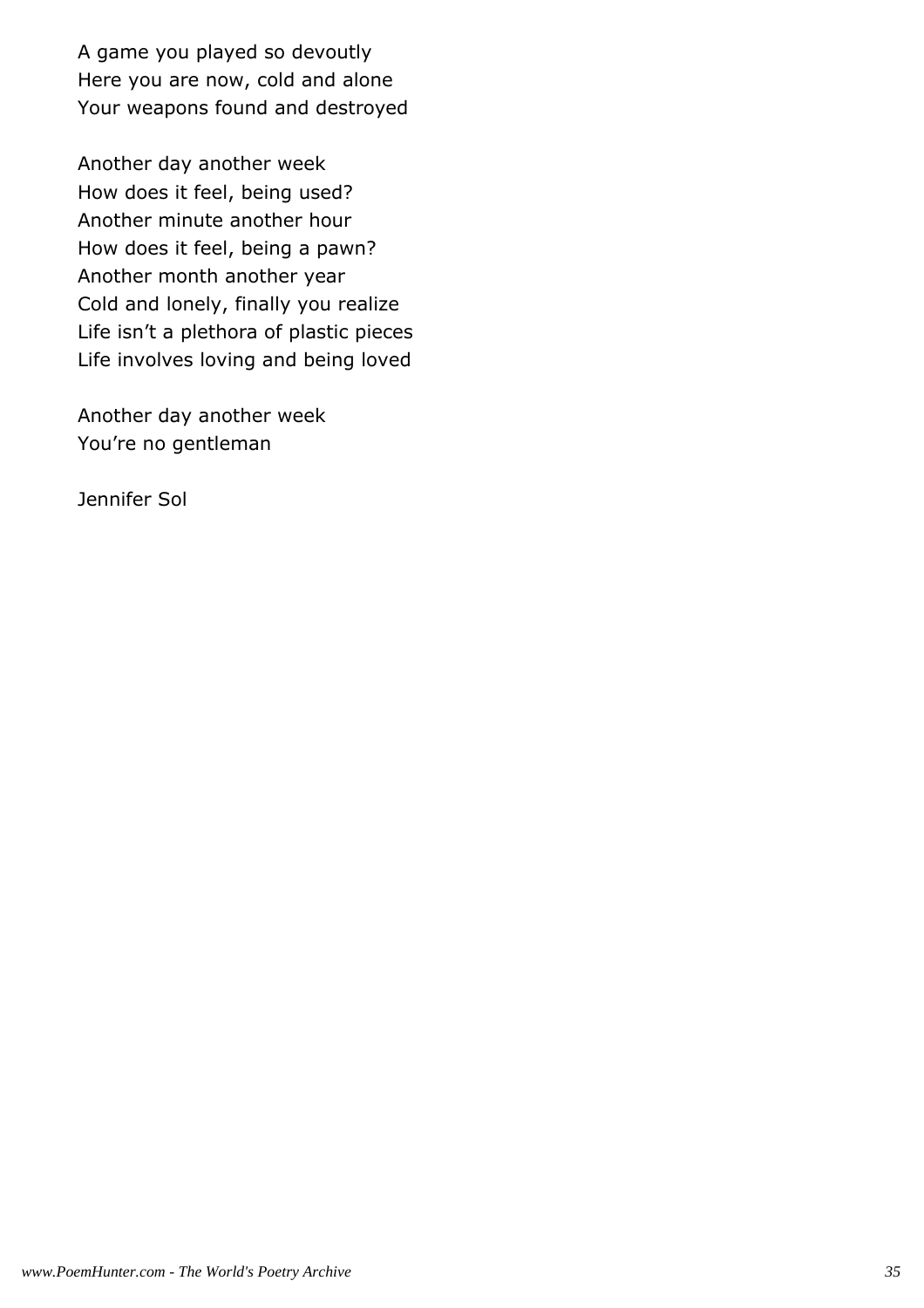# Oh, My Heart

Have I done you wrong Oh, my heart I have allowed you to love In this was I mistaken I have never seen you Cry before In all my days You have been unbreakable But blinded by his beauty I allowed you to love Thus, you have broken Have I done you wrong Oh, my heart Do forgive me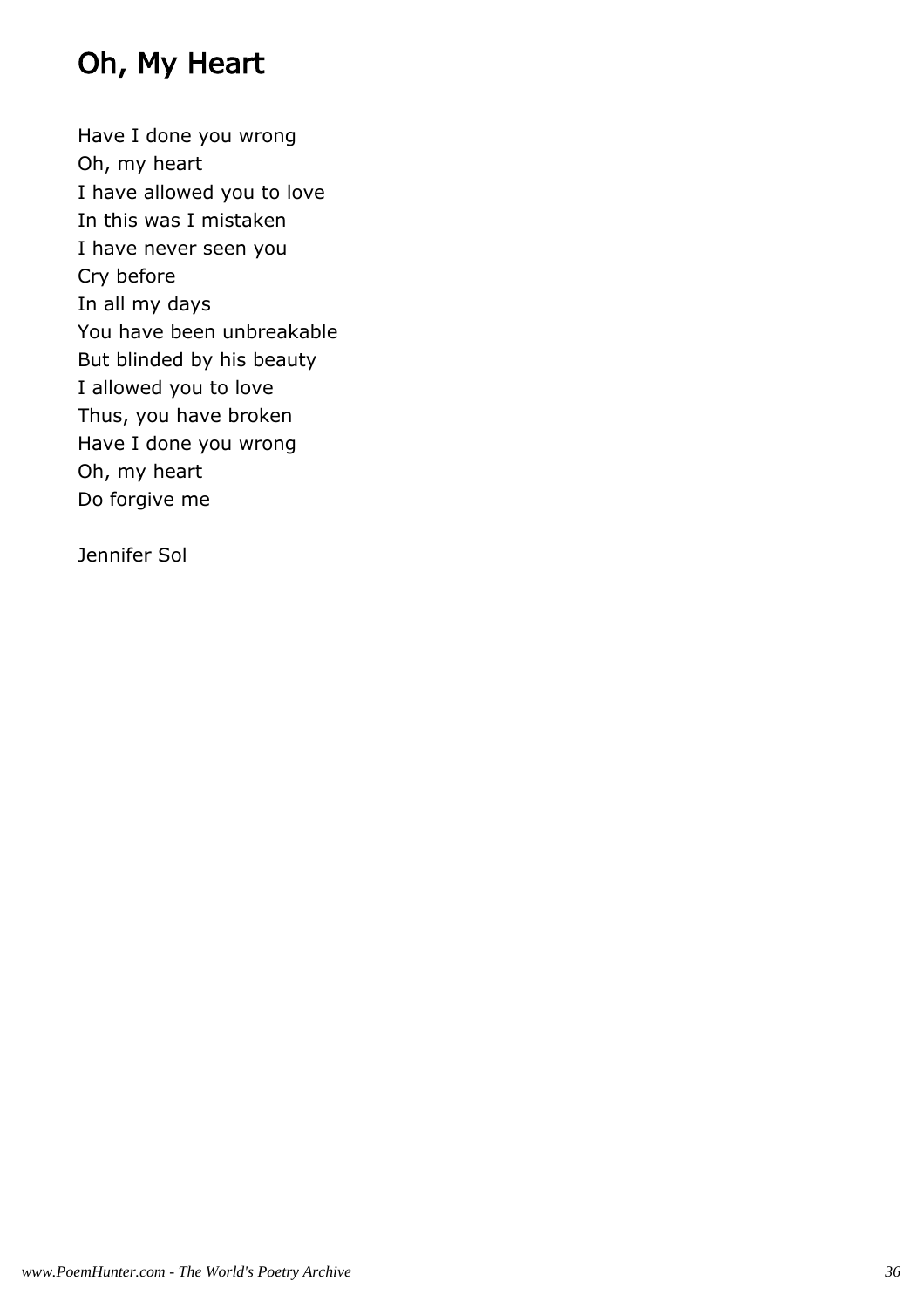# One Brief Moment

In one brief moment You held me close You tripped me and I fell You destroyed my world All in one brief moment A moment gone too soon Like a wild wind, untamed Pushing this boat off course One brief moment One split second decision One touch One word And everything changes Summer to fall Fall to winter Winter to spring And back to summer again One brief moment And I didn't know where I was anymore In one brief moment I fell for you I'm falling still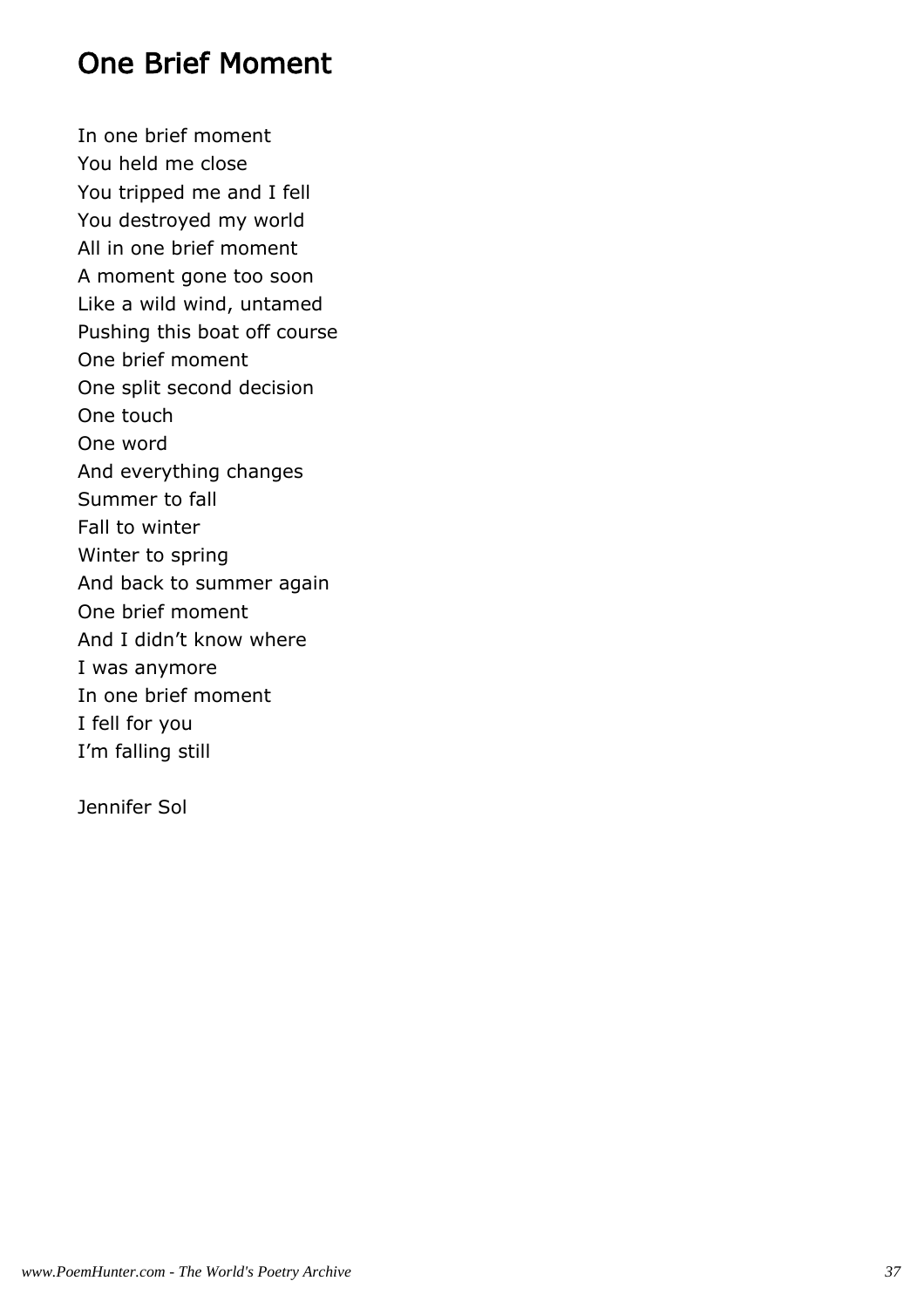# One Week Left

With one week left to live what would you do? Waste your precious time lazing on the couch A bag of potato chips as your only friend Maybe, you would throw a party, get drunk Spend your night throwing up with old friends Or possibly you'll crawl into bed with a stranger A different one every night, waste your money For a simple moment of pleasure Or you might take part in every extreme sport Base jumping, sky diving, skateboarding, BMX A week of thrills before you die Or perhaps you will say all the words you left unsaid Finish anything you wanted to but never did Again, I ask you… With one week left to live what would YOU do?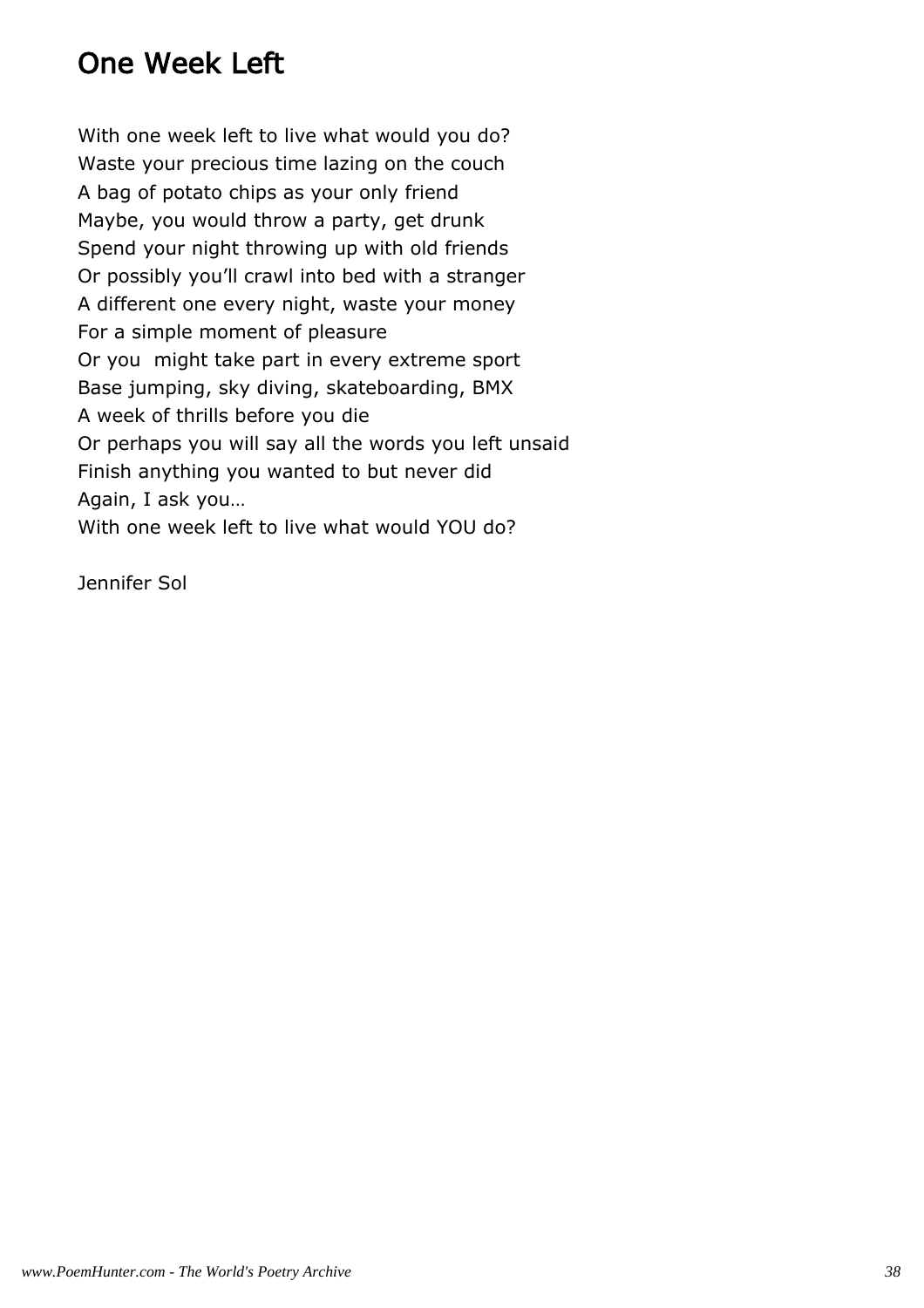# Rage

A twisting burning fire Welling up from deep inside Climbing higher the crimson flame It wants blood It desires to see pain The embers cackle It really isn't right But anger feels so good The rage is fighting to be free Clawing at my insides Begging to be released Longing to cause pain Common sense fights back Shoving the anger down Desperately trying to Put out the flame Two strong wills Go head to head Stubborn Each desires to win The fire twists and turns Attempting to escape the firm grasp The grasp is strong pushing The rage back inside The fuel is gone… The embers wail in defeat The raging fire dies down The crimson flame flickers And the anger is gone Gone back to it's captive place Where it will fester And surely grow again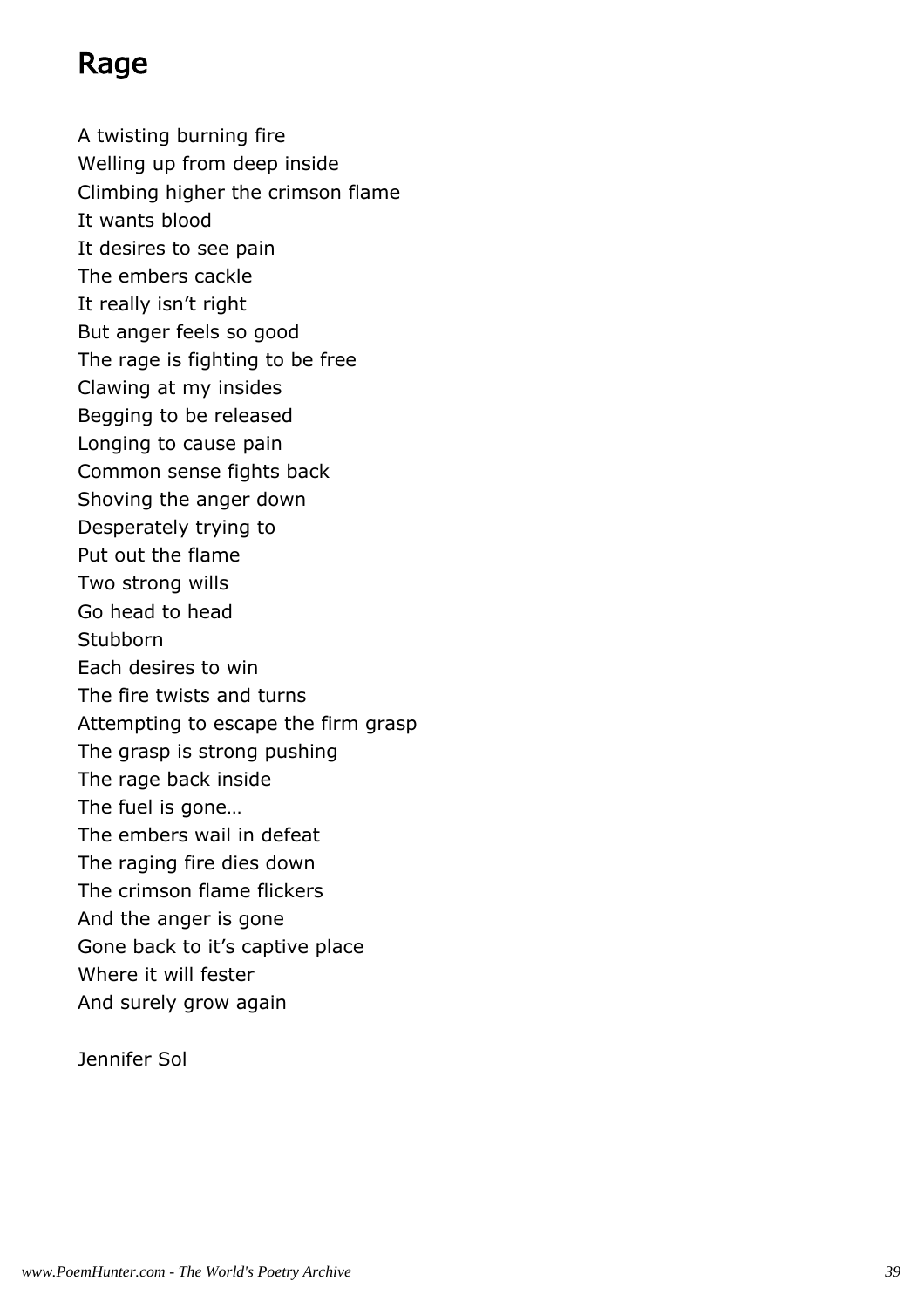#### Running Away

Suppressed voices Screaming to be heard Sore throats From constant abuse Beliefs shoved aside Just because We're rebellious teens Do they ever think We just want to be heard To be recognized To be respected Not shoved aside As if we don't know What we're talking about Expected to be perfect They don't understand It's human nature to fail To fall But we get back up And continue screaming We might as well be mute For all the attention we get Thoughts of running away Fill our heads It'd be better out there Not expected to be perfect Not expected to bend to their will Pressured by parents Looked up to by friends And thoughts of escaping Are like bliss Running away To where no one knows you No one can force you To be the perfect little child Your parents expect you to be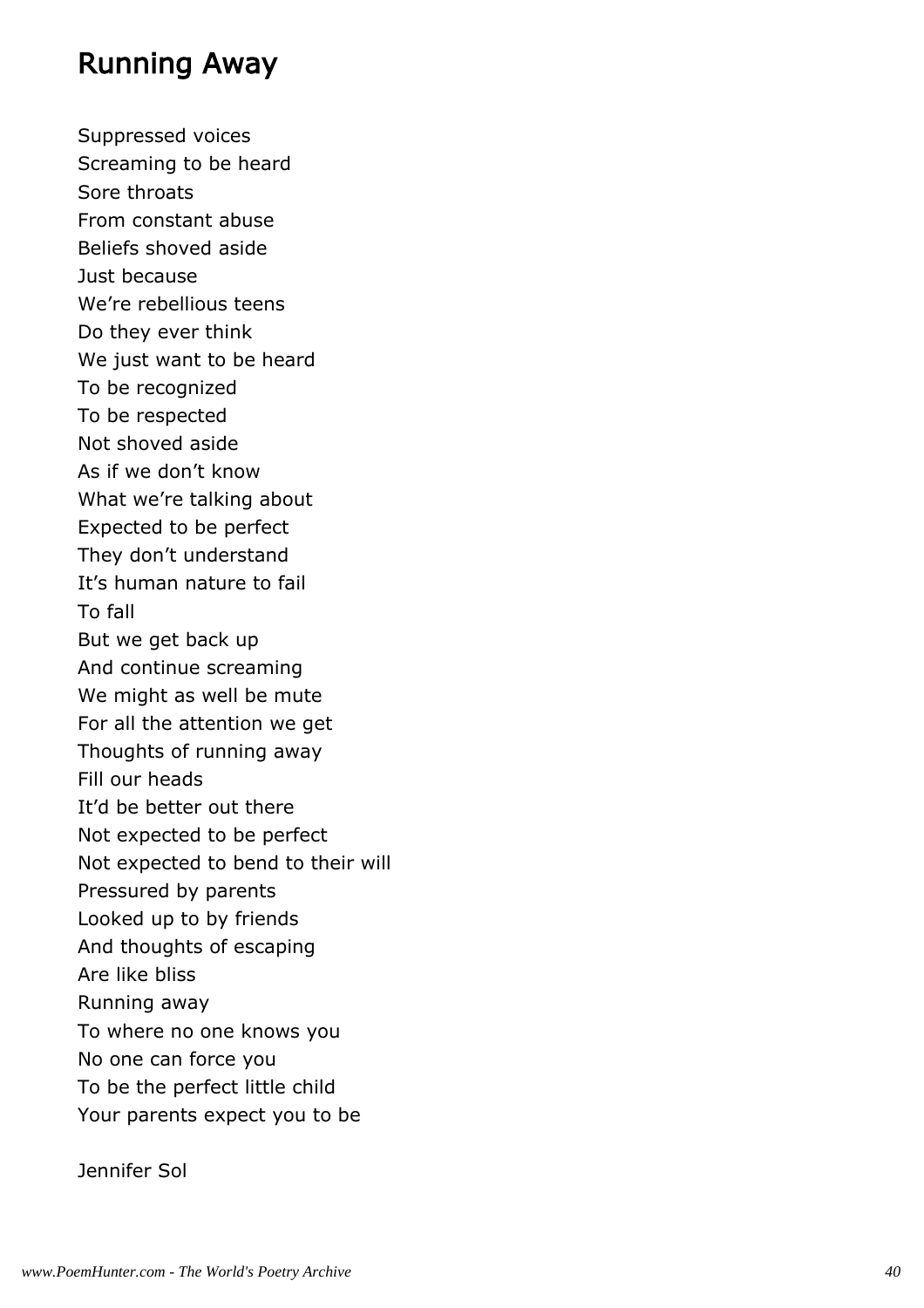# Saved By Love

Her fingers stretch out long and skeletal Reaching for him and gasping for breath An unsteady rise and fall of her chest Her heart beat, erratic and nervous Terrified gray eyes plead for life He looks at her with unseeing eyes He stares past her as if searching for something His skin is as pale as death, his face gaunt A wild fire burns in his emerald eyes Twisting and psychotic it consumes him A itching passion to taste blood An enraged yawp escapes his lips as he changes He tears away his skin to reveal fur standing on end Inhuman strength allows him to rip a nearby tree From it's home and hurl it fifty feet over her head She tries to back away but is held tightly by greedy hands Pale beautiful hands that grip her with an intense need She watches him, her love, tear through the trees into the night A crystal tears escape her eyes, a pale hand reaches up to wipe it away This time she really looks at him, this strange man holding her hostage Long black hair pulled back with a red ribbon, a chiseled jaw Ravaged deep brown eyes and thin red lips, she feels a pull of attraction His ebony cape billows out behind him beckoning her Suddenly dripping fangs appear sending a wave of fear over her He leans in closer, she's frozen in terror, pain spreads through her body For a moment everything is completely still as if time was frozen Then she feels a thirst for blood so compelling it brings her to her knees The strange man scoops her into his arms and carries her off to his lair A stone castle with weathered stones carefully labored upon by his servants It was cold with the ice of death but she didn't notice the frigid air All she could feel was a ravenous thirst for blood and it disgusted her In her heart she was still reaching out with long skeletal fingers for her love The man led her to a room and with a sweeping motion showed her into a grandiose room

A room fit for a queen and it was all hers, she sat facing the window and called for her love

Somewhere far off she knew he could hear her and would come back for her Amidst his rampaging he felt a tug at his heart and reached for a memory he couldn't quite touch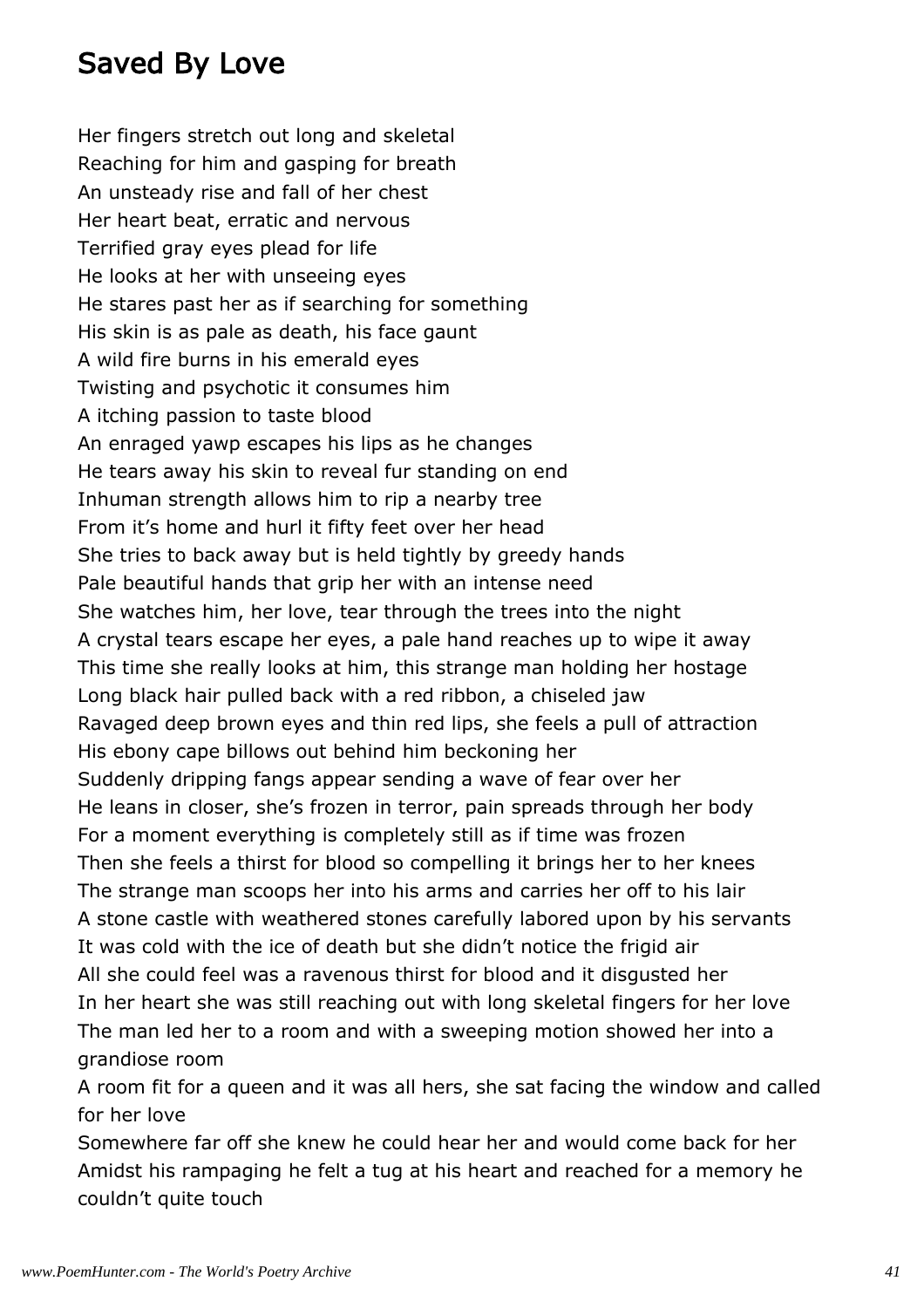Confused he stopped, then he remembered her beautiful gray eyes long blonde hair

In a mad rush he raced in the direction he felt her call and scaled those worn down stone walls

There she was, her beautiful face but changed somehow he reached out with a rough paw

She reached out with cold hands, reunited in each others arms again, lips met And her thirst for blood faded away, he changed back to normal with his piercing emerald eyes

Their love had saved them from most certain death.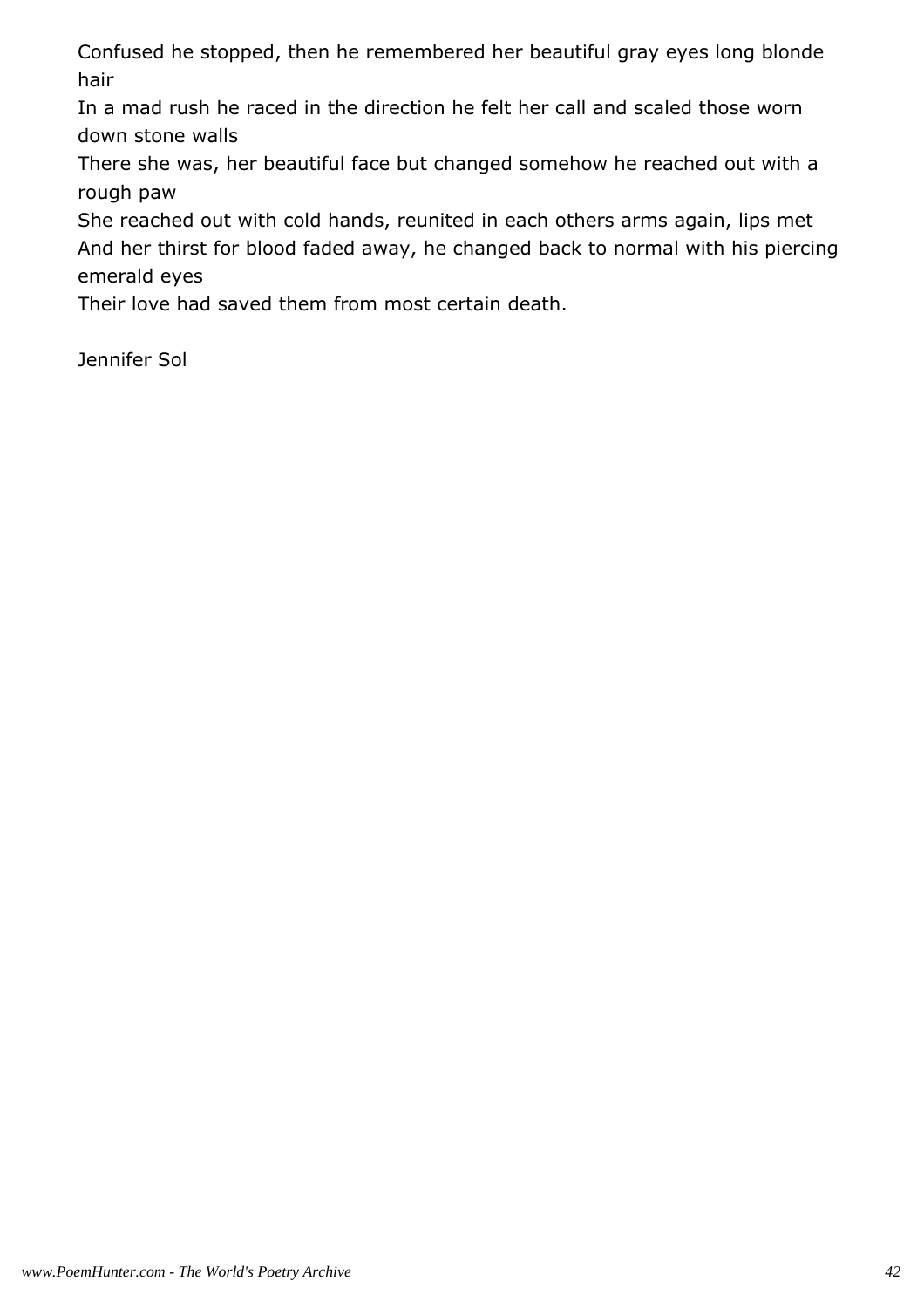# Sinewy Spider

I can see it now, a sinewy spider Crawling out of your mouth Spinning a web of lies unseen To everyone but me I can see the wool in your hands Desperately trying to pull it over Prying eyes of those who care I can see the knife in your pocket The way you look at it with longing I can see what you want to do Your desperation, your pain You're transparent to me I can see through your facade I know that every night that knife hovers Above your wrist, anxious to strike Your lies grow bigger and more elaborate You're cutting off your air with this web Killing yourself and you don't want to know You're hiding from yourself Turn the knife on that sinewy spider Get rid of the wool Come out of your cave Stop hiding the truth from yourself I can see it now, a sinewy spider Crawling out of your mouth Spinning a web of lies, unseen To everyone, even you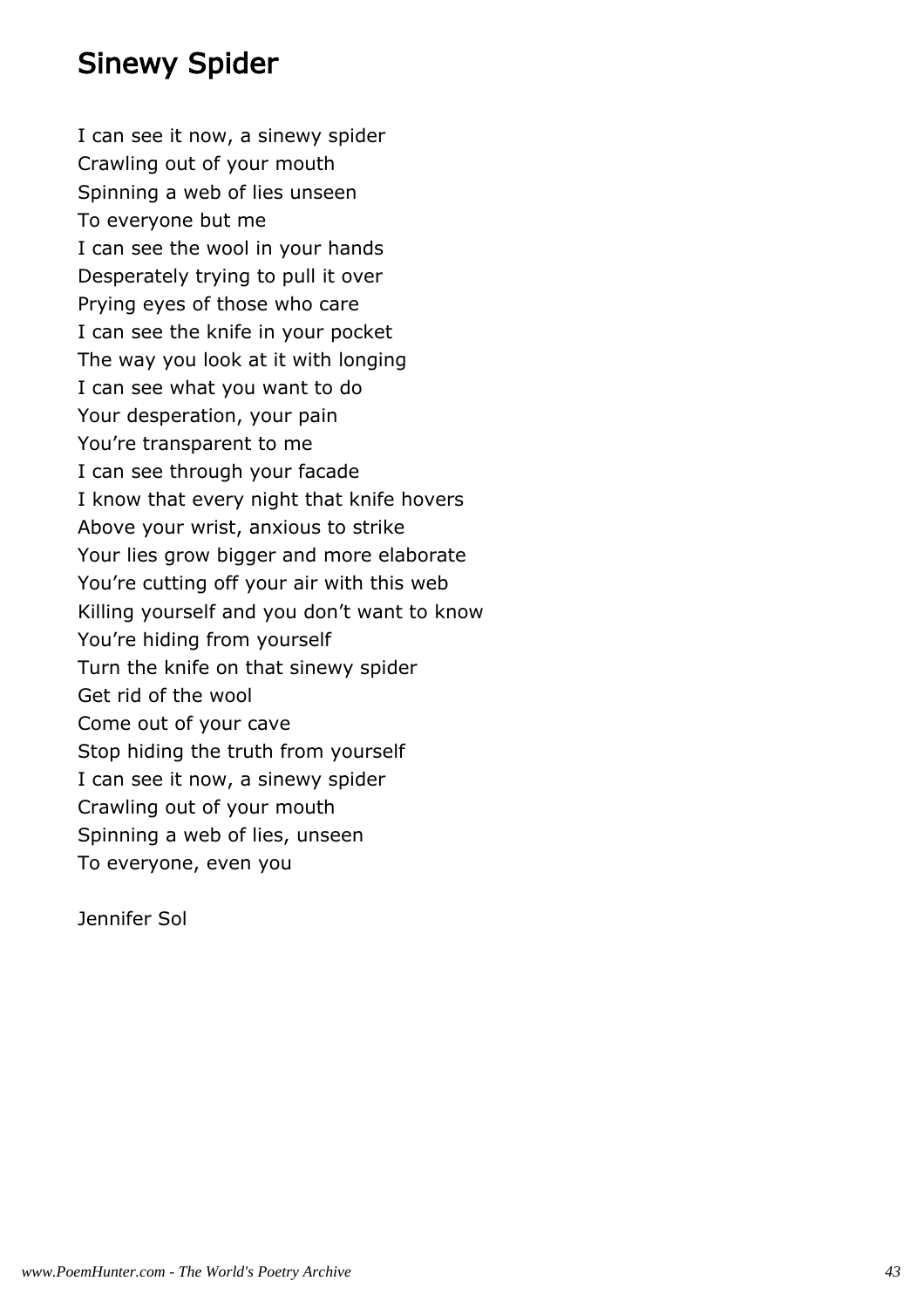# Single Rose

Without you I'm like a fish out of water Just fighting to survive A puppet without strings limp A flashlight without batteries Lost in the dark

I need you Like the moon the sun To shine Like a child it's mother For love Like a car it's engine To run

Without you I'm like a car without wheels **Stationary** A tree without it's leaves Bare A town without it's people Desolate

I love you Like the rain, gentle kisses On our skin Like the sky, deep and vast An endless emotion Like the twittering of birds A delicate sweet harmony Gracing our ears

You are What I've always wanted Perfect Earth and sea Dark and light The single dew covered rose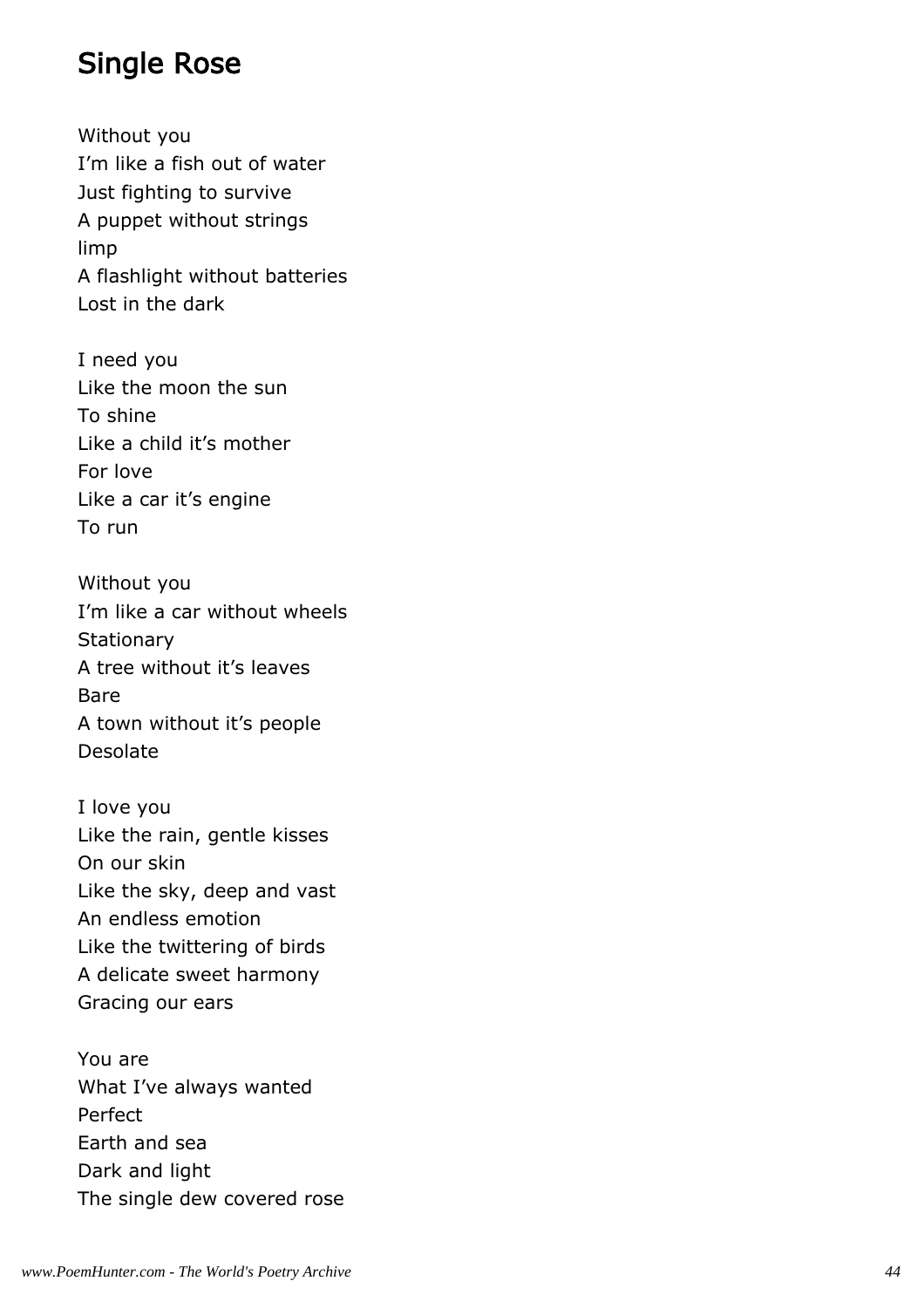Growing in the cracked concrete Stretching for the warmth of the sun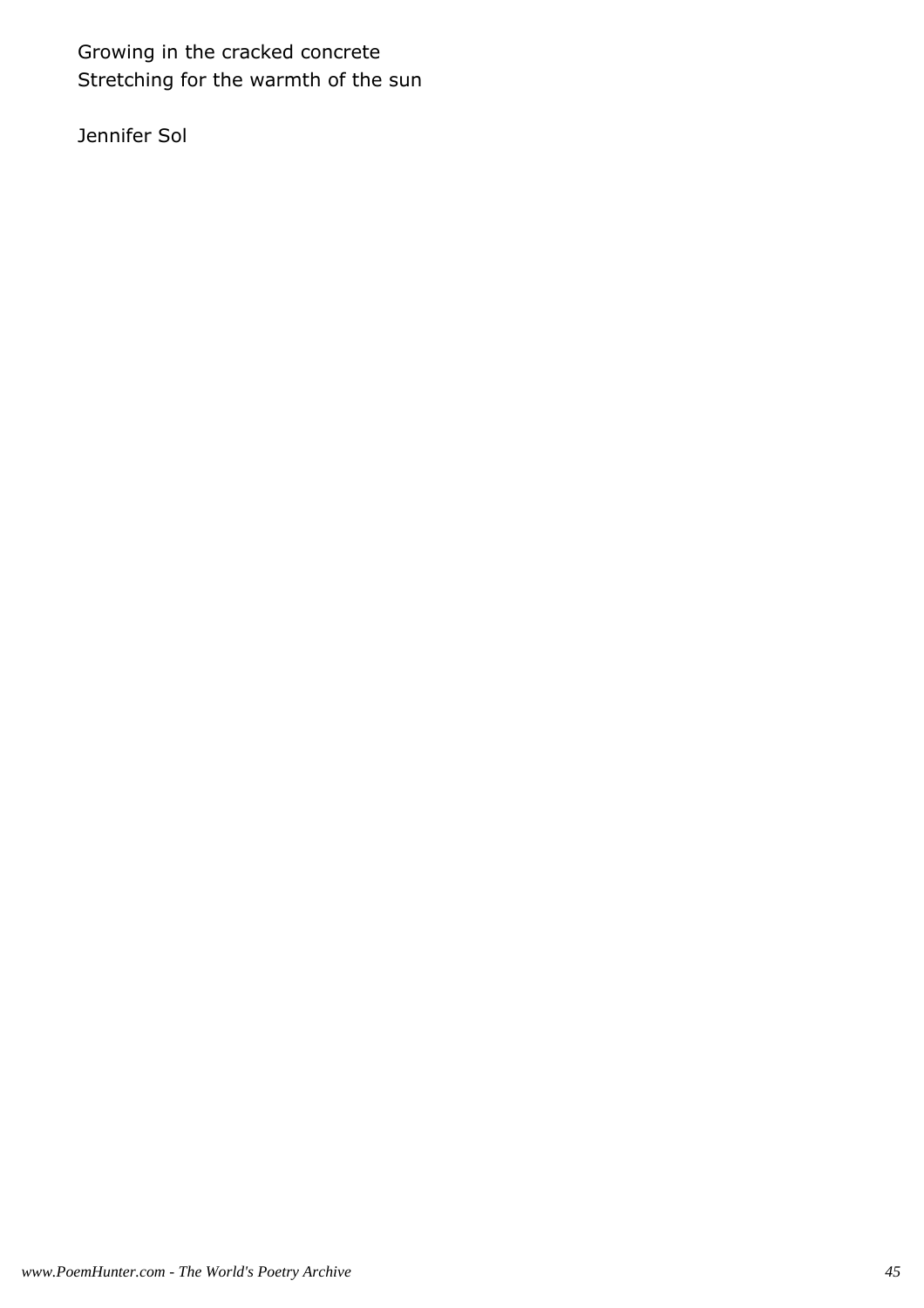# Suicide?

Standing on the edge of a cliff The wind tumbling through my hair The exhilaration of being on the edge Rushing through my veins Imagining a head first dive Wouldn't it feel so good to escape All this pain building up inside It's showing in my eyes And effecting those around me Just take a dive fall just like I fell for you Hard and fast with a sudden stop at the end

A change of scene, here I am Teary eyes fixated on a gleaming knife My exit from pain with a silver lining Crimson blood spilling everywhere Just like my heart that day Bleeding for you like I always have

Cold and heavy the gun in my hands Firm and reliable unlike my shaky hold Your face I see in my mind Pain wells up inside spreading everywhere An unsteady pull of the trigger And through my head it goes I fall to the floor my body as cold as ice

My body wracked with tears Cold hands gripping a bottle The pills dancing rhythmically inside Swallowing them and I see your eyes Endless pools of brown that I drown in I lay down my head to sleep Exiting the world, look at what you did

All of that sounds so good Just to leave, see my father in heaven But so much is holding me back You, my friends, the wonders of life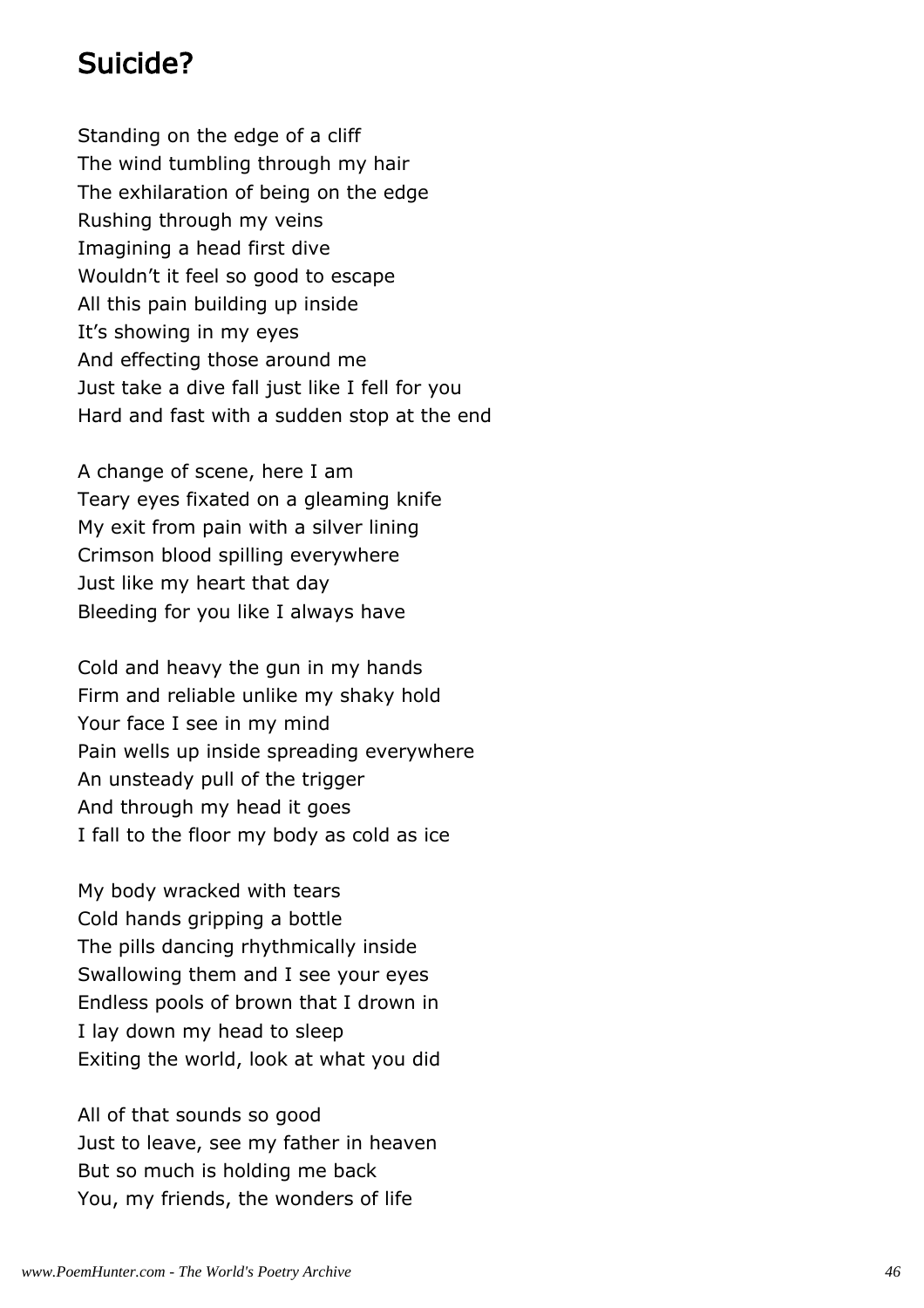And so I still sit writing my pains Tears streaming down my face Wishing you still loved me back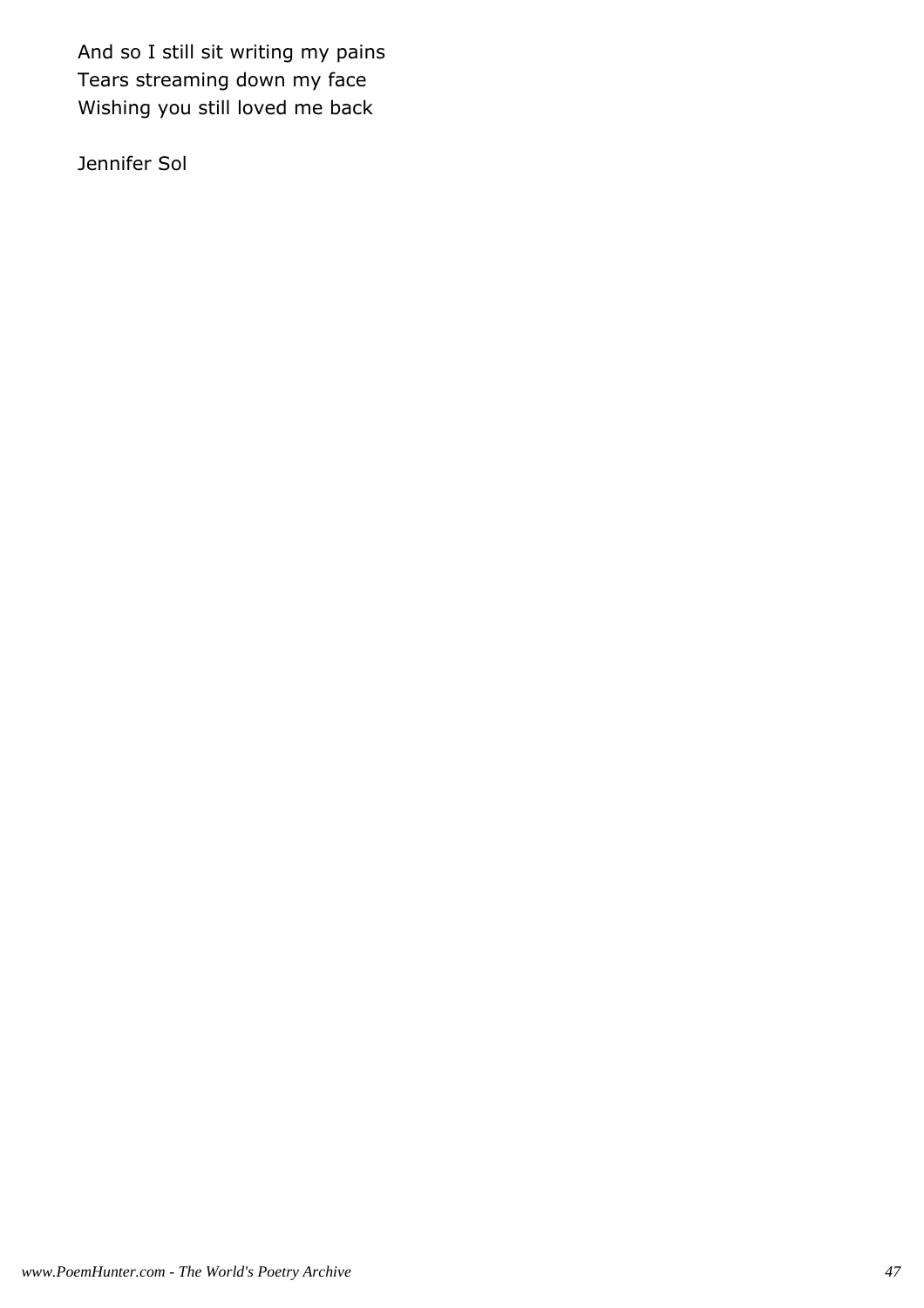# Sunset

As the sun lays her head down To rest on rolling hills of emerald Pinks and lavenders whisper their good nights Majestic trees stand guard The sun sleeps blanketed in beauty And the world rushes by Ignorant of her brilliance Rudely forgetting to wish her a good night's sleep Pause a moment and watch her As she sheds her blinding clothes And nestles her tangerine body Among the emerald hills Allowing ebony to cloak the world So that we may sleep under The twinkling watchful eyes of night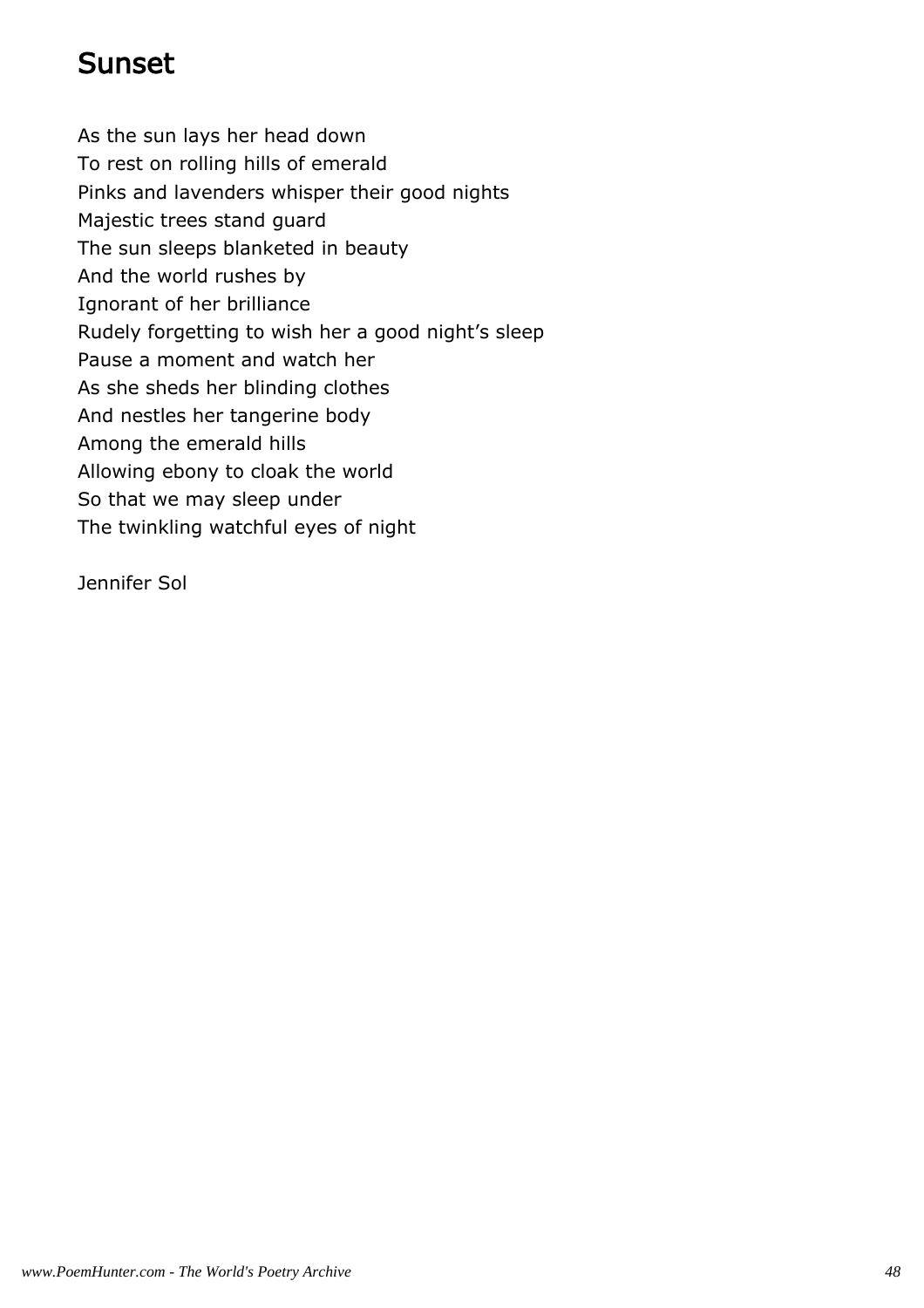#### Sweet Dew Kissed Strawberries

Perhaps, I'll escape to a place Where you love me still A land of rolling hills And sweet dew kissed strawberries The home of lovers lost Reunited in this dreamland A place of truth and love Free to be with you Oh, bliss it would be But, evermore I'm jolted Back to reality The harsh brutal beast Wild fur standing on end A menacing growl Pierces my ears It's white dripping teeth Sink into my heart A searing pain You don't love me I trespass on lawns Choking for moisture What my eyes see It's horror I never Want to see again Across the asphalt Nestled in the grass You and her Arms winding like vines Tightening your hold Drinking in each other Burning my eyes I turn away It's too much to bear A weight pushing On my shoulders Brings me to my knees Salty tears nourish The wilting grass Beneath me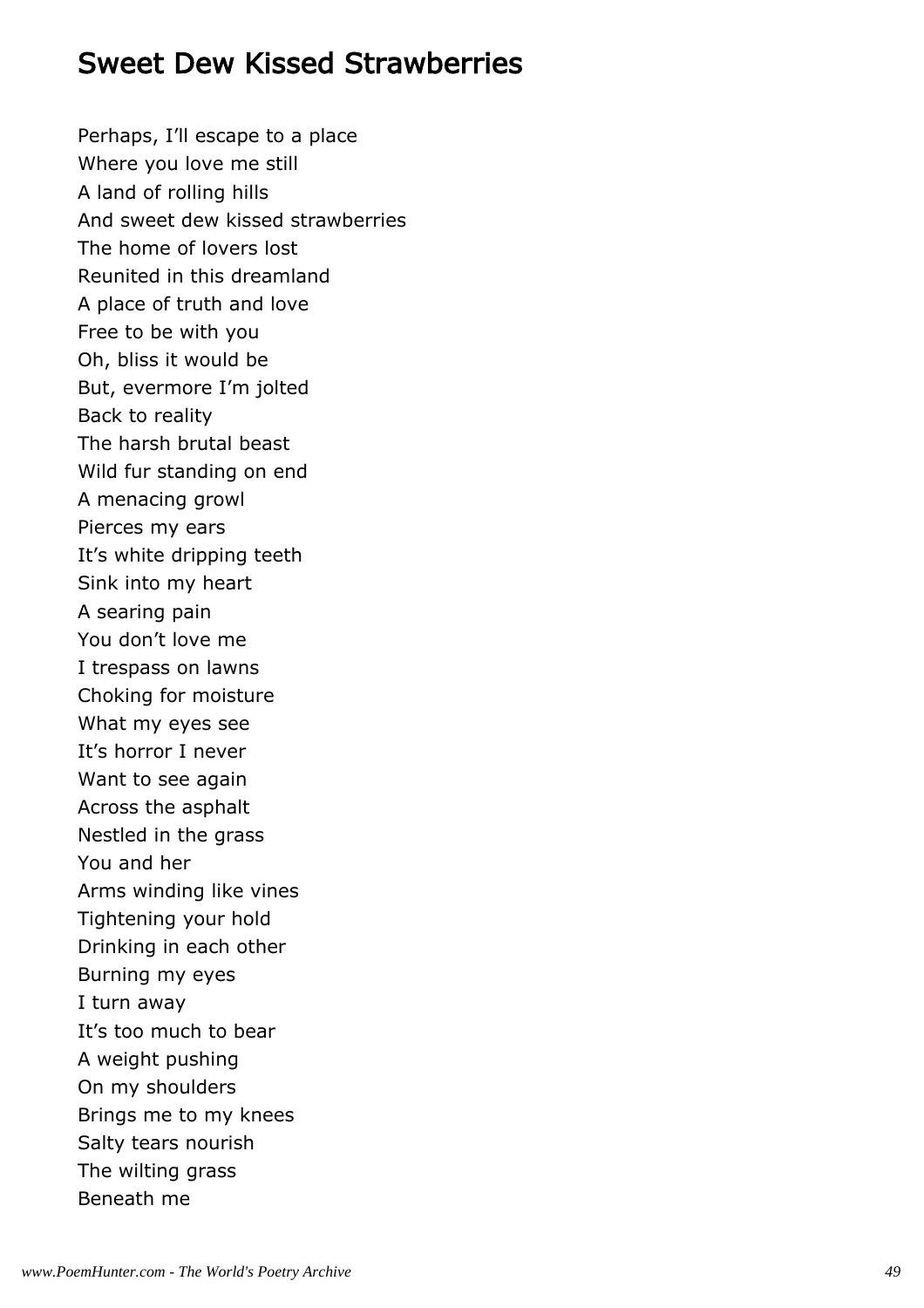I'm pregnant with Anguished fury My fists pound The innocent lawn Crushing The thirsty blades An eerie calm Overtakes me A warm hand On my shoulder I look up Through tear filled eyes An illusion greets me It's you Did I run away again To the place of dreams Where lovers lost Meet again Bound by no rules Forever to love And be loved Among fields of Sweet dew kissed strawberries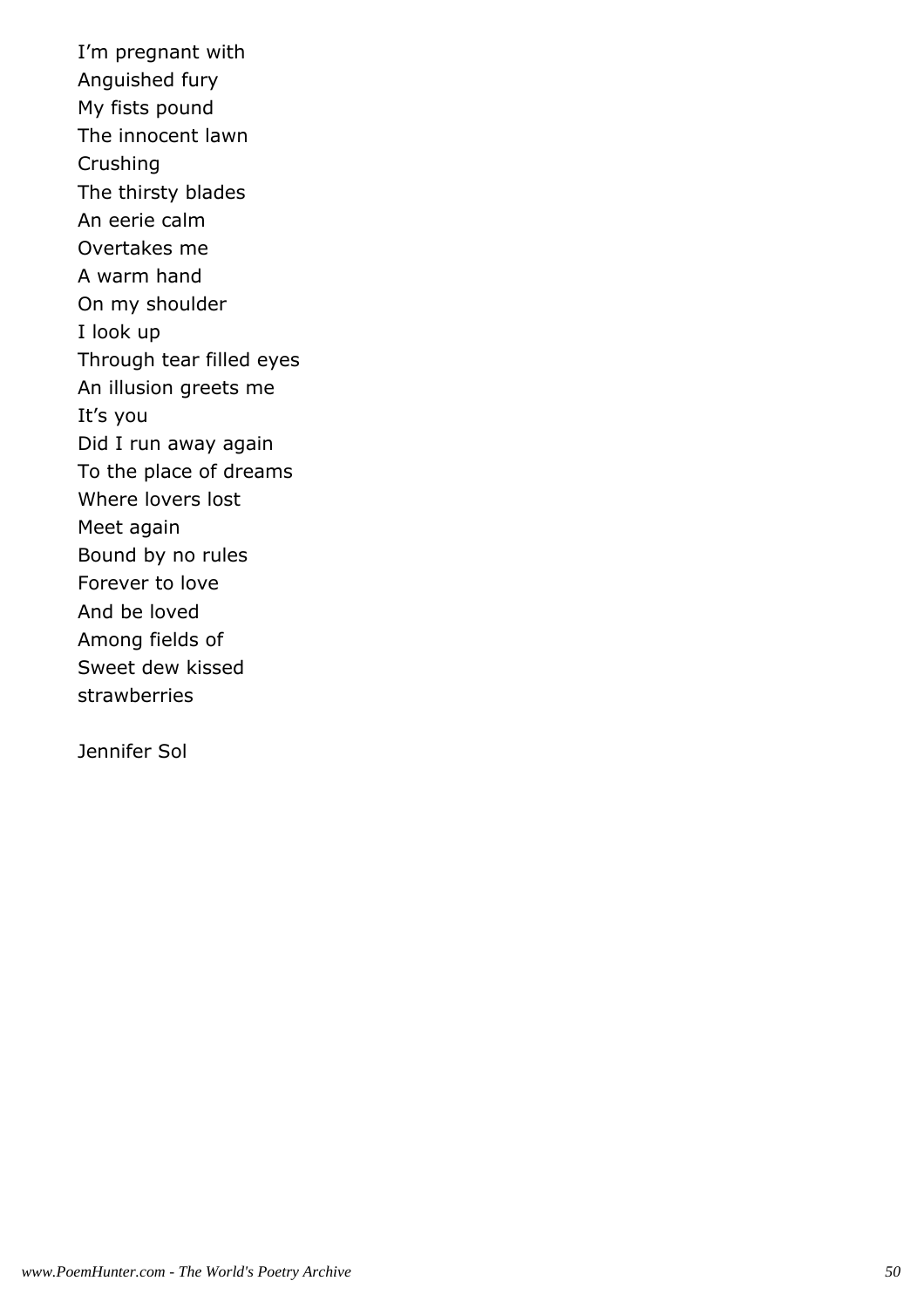#### Tear Stain

It's closing in, All she's ever felt, Is coming closer, Trapping her in it's net, Of lies and betrayal, And finally all the tears, She's longed to cry, Come cascading down, Her porcelain face, Plummeting to the, Cold floor. With a splash, The only memory of her, Will be a tear stain, On a cold wooden floor, In an old cabin, Up on a hill top, Where no one dares to go, For they hear, Screaming every night, And they think it's the ghost, That lives with the girl, On the hill, The weird dirty girl, With the greasy hair, The naked feet, And tattered clothing, It traps her in it's net, And all the tears, Cascade as she takes, Her last dying breath. No one had taken the time, To love her, And so she dies, All she had to show, Of her meager life, Was a tear stain, On a cold wooden floor.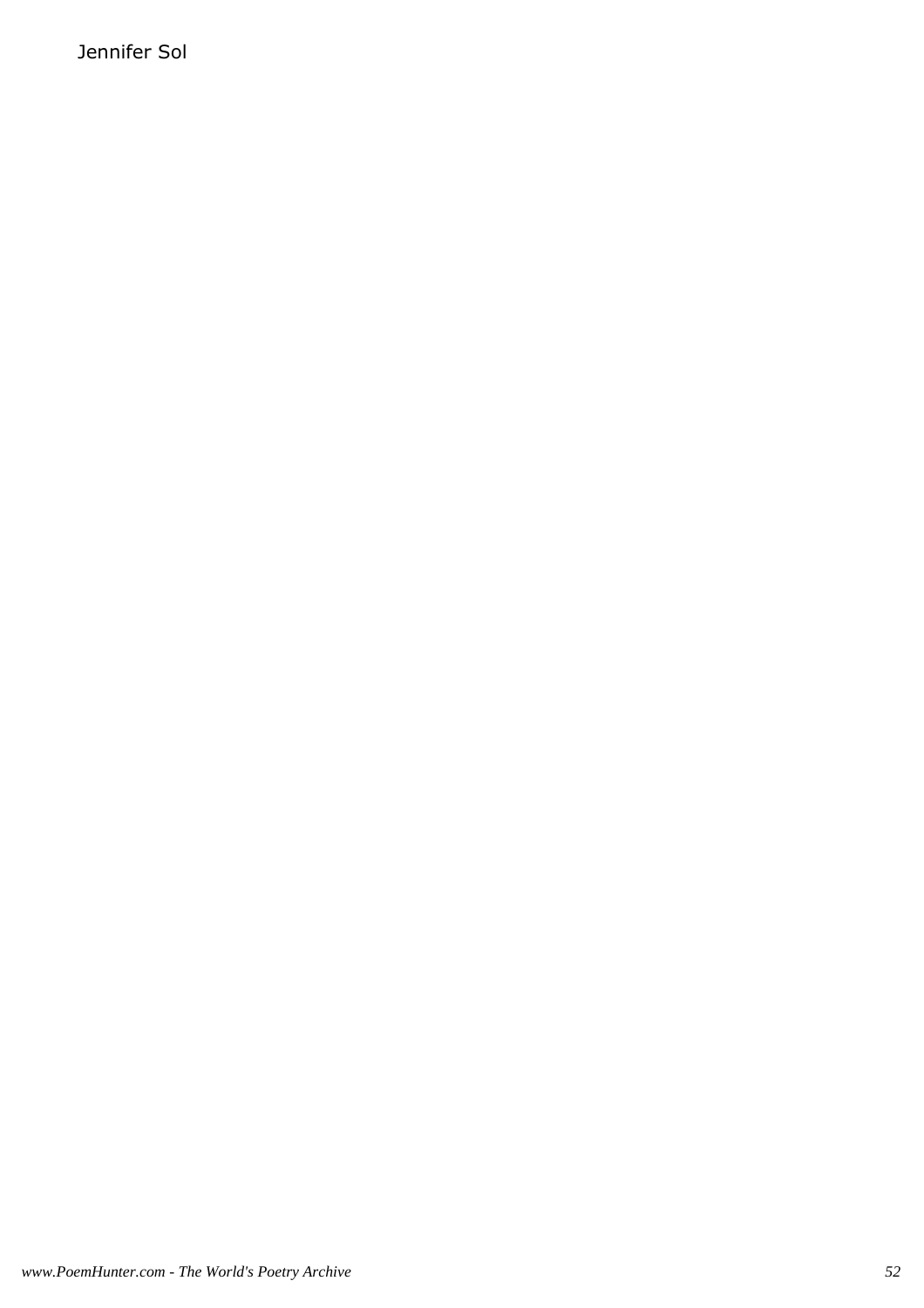# That Feeling

You know that feeling

That rush you get

When you just know

Deep down inside

That everything

Is going to be alright

It comes unbidden and

At the strangest times

Your body is flooded with peace

And your tense muscles relax

It's like you can finally

Run free in fields of green

After living in a cramped cage for so long

Happiness electrifies your veins

Running and pushing

The sadness out in a flow

Of refreshing tears

You feel really alive

After being comatose for so long

You're raw and completely honest

With yourself

It's when everything comes together

And you get it, you finally understand it

The pain, the tears, the longing

You realize you weren't meant to be

That he's stupid and obnoxious

And…

That you'll always love him no matter what

You just can't do anything about it

You've both changed

You couldn't make it work

Even if you tried

So here's to first loves

To broken hearts

And to that feeling…

Of finally growing up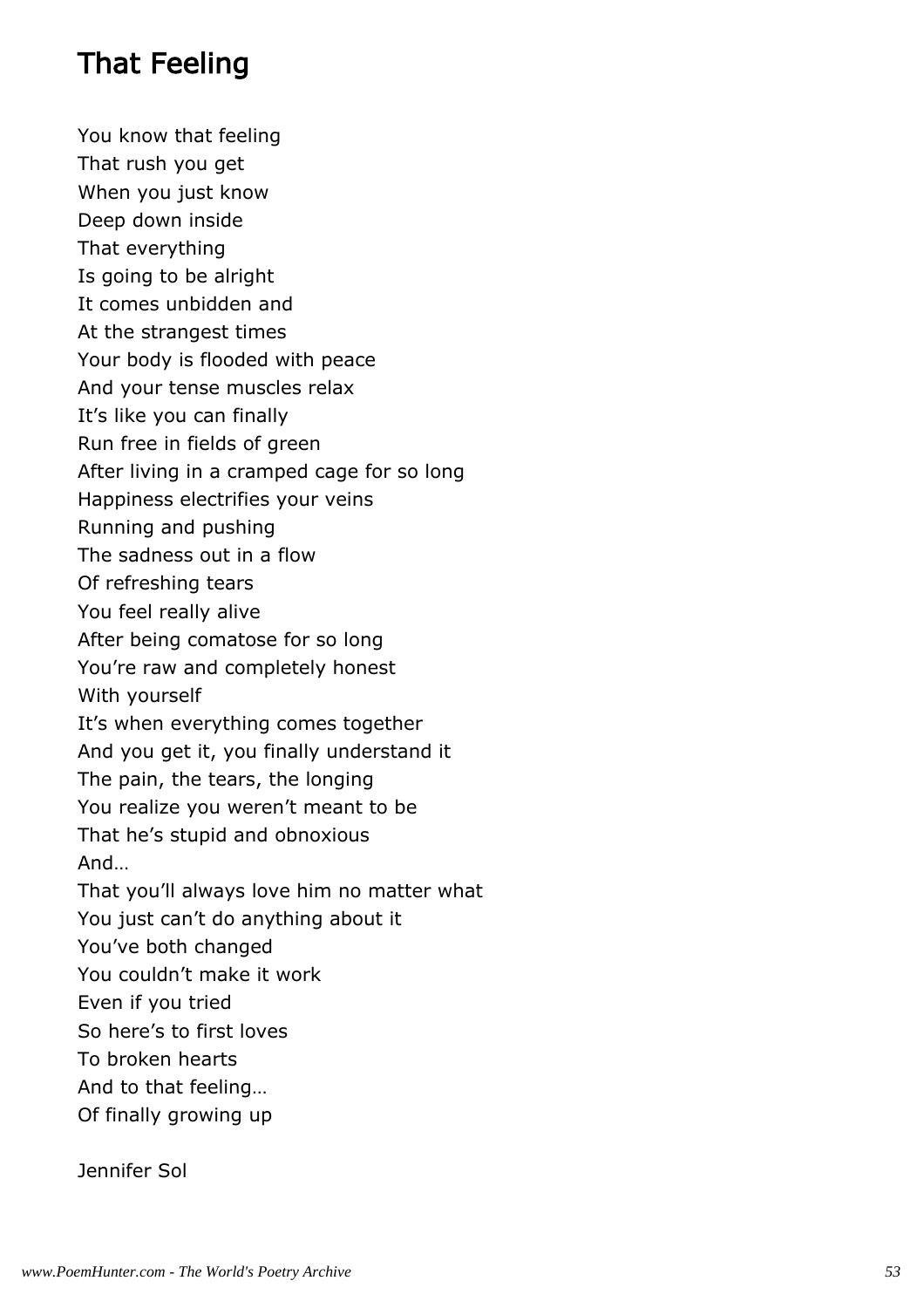# The Girl In The Mirror

Her frail arms are twigs reaching out to me Begging for help, her face is sunken and skeletal This disease is slowly eating her from the inside Weakly she clutches the counter, trying to stay upright Unhealthy hazel eyes stare, dark and criticizing

Who is she?

I gasp.

It can't be true.

I'm fat, I have a round face with two chins Meaty hands that swallow anything I come in contact with My pants can't contain the fat, it spills out, embarrassingly I have two tree stumps for thighs, it can't possibly be…

I peer into the mirror.

When had it come to this?

I gasp again.

I only skipped a few meals and as it went along That wasn't working, I saw no progress A few turned into more, and more into all of them I felt those hunger pains, I was so proud of myself

I look more closely.

Is it really me?

Thin.

A little balloon of pride arose but was quickly deflated I can barely support myself, what had I done? I looked like a skeleton with flesh and nothing more I was revolted by my image, I was hideously weak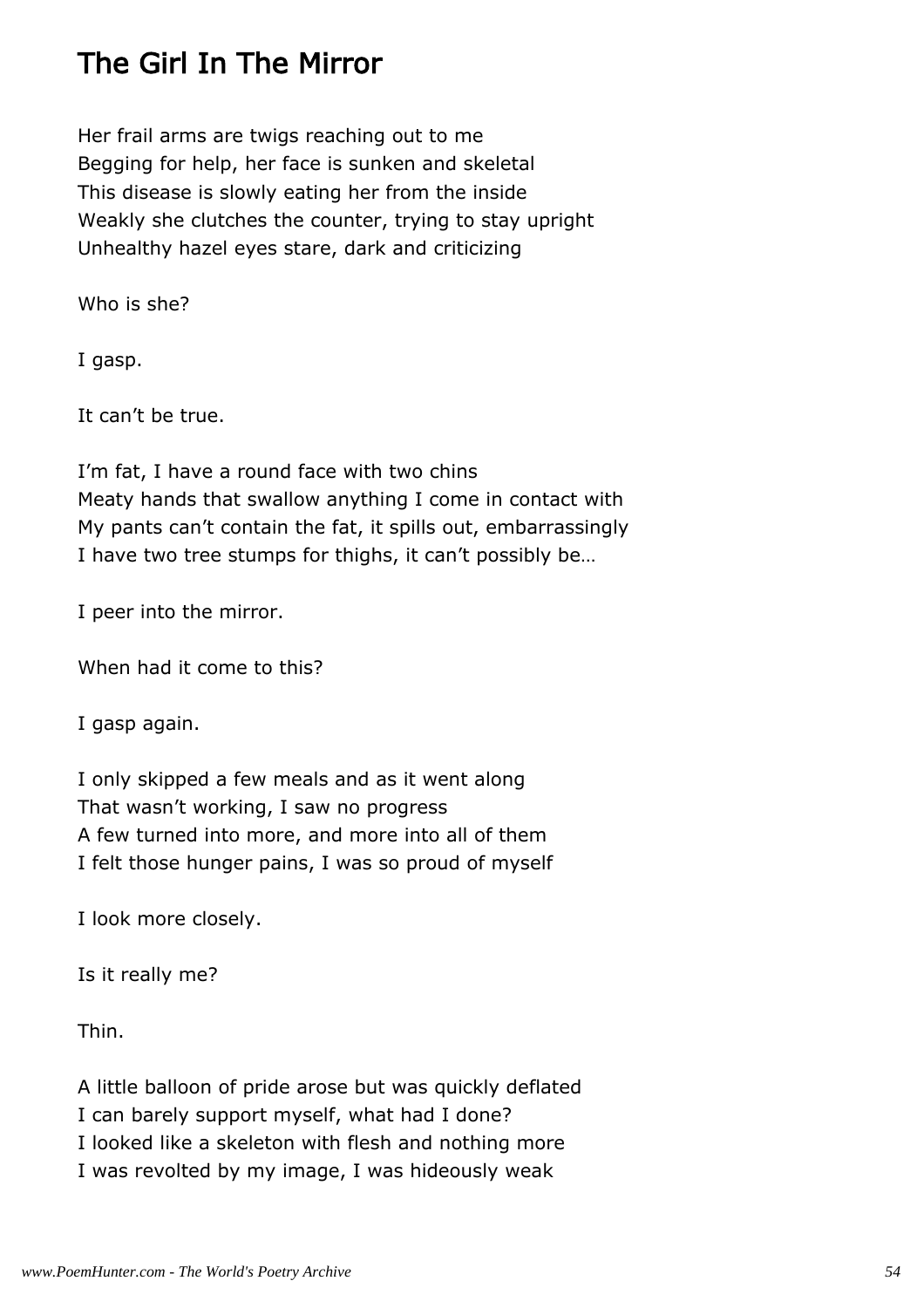It was me.

I was starving myself.

Dizzy.

I closed my eyes trying to regain my balance But the world kept spinning, a blur of lights I want to live I screamed loudly to deaf ears I was disgusted with what I had become

I closed my eyes.

Good-bye world.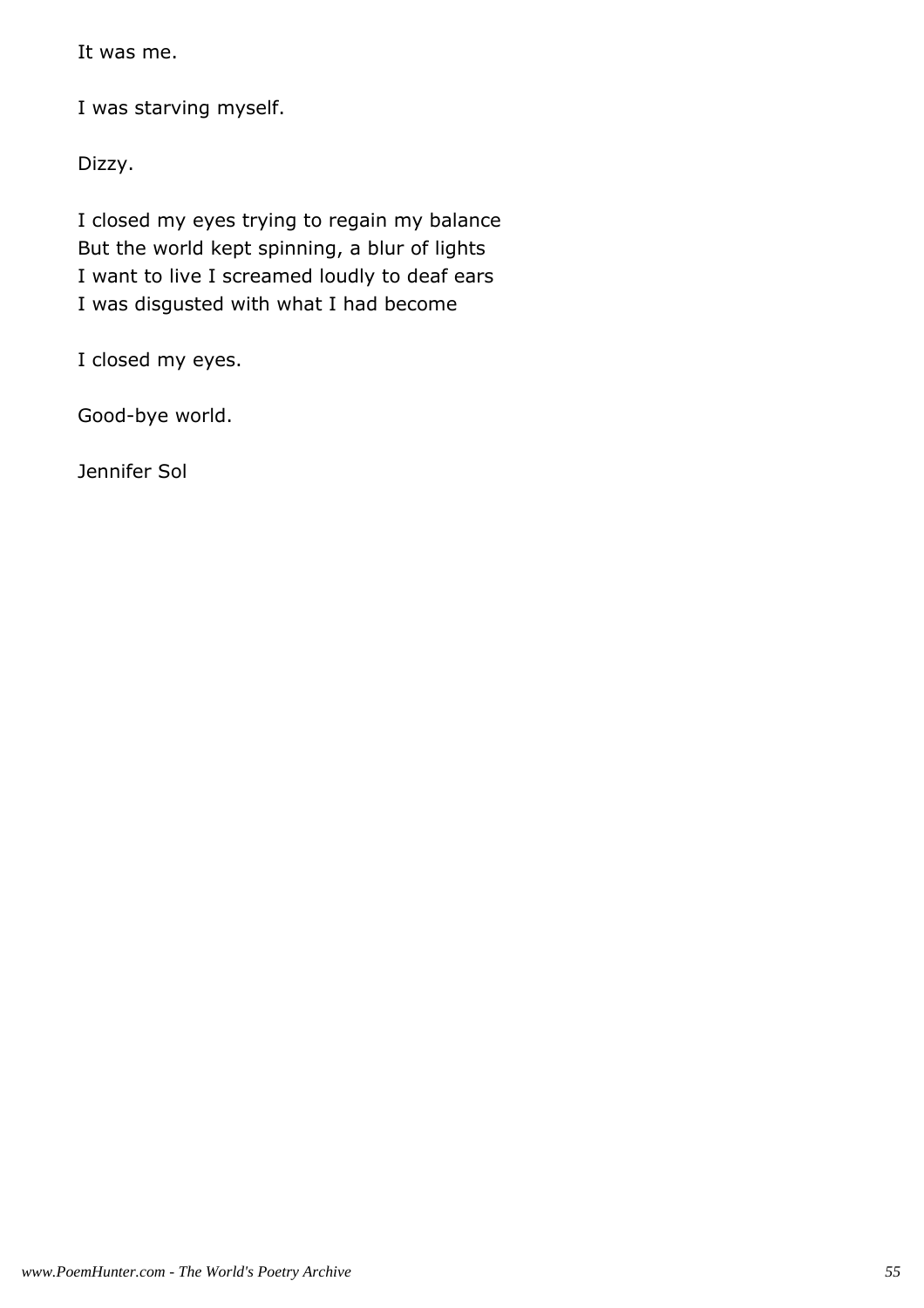# The Killing Kind

With a sunrise the world smiles at me Here's happiness, use it well she says And with a sad smile I reply It's the thought that counts… But I won't be needing that today Tears flow down my face Happiness comes in many forms But for me…it comes in only one He is the one that makes me happier Than anything else… But the world isn't ready to give up With a sweet smile from a child Here's encouragement, take it please Once again with a sad smile I reply No, I can't…there's only one thing I want And that you can't give me… I don't want to take it by force… I want him to want me too… A single tear rolled down her face Oh, honey…here take this at least she sighs And the rain poured down soaking me The tears of the world mixing with mine I raised my arms and twirled Thank you…for the sympathy I whispered Her face brightens and she sends me a rainbow Dear girl, you're not refusing this, a pretty girl Like you doesn't deserve the pain she says I look at her with sadness in my eyes and say Well, if you insist… She replies, yes I insist, take this rainbow And brighten me with your smile just this once I give her a half hearted smile I tried…I say as a tear escapes my eyes She sends the warmth of the sun to give me a hug You love him, this I can see… As much as it disheartens me to say this… This kind of love is the killing kind But you are strong…I believe in you dear Now go and embrace the day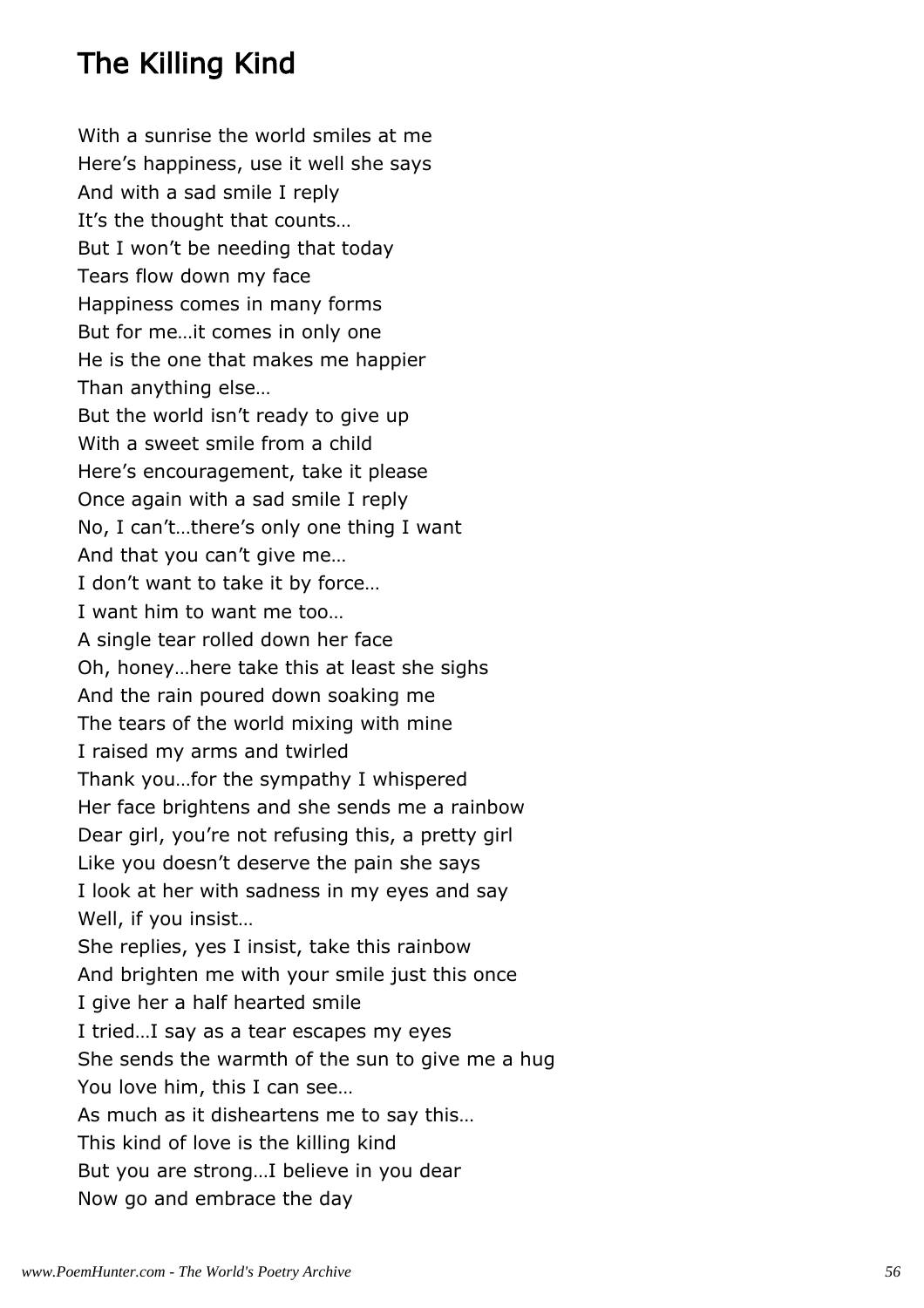Love him if you wish… Don't be afraid to let him know Just know that if you do… You may not get the response you want And with that she left Leaving me to digest her words… Love…of…the…killing…kind…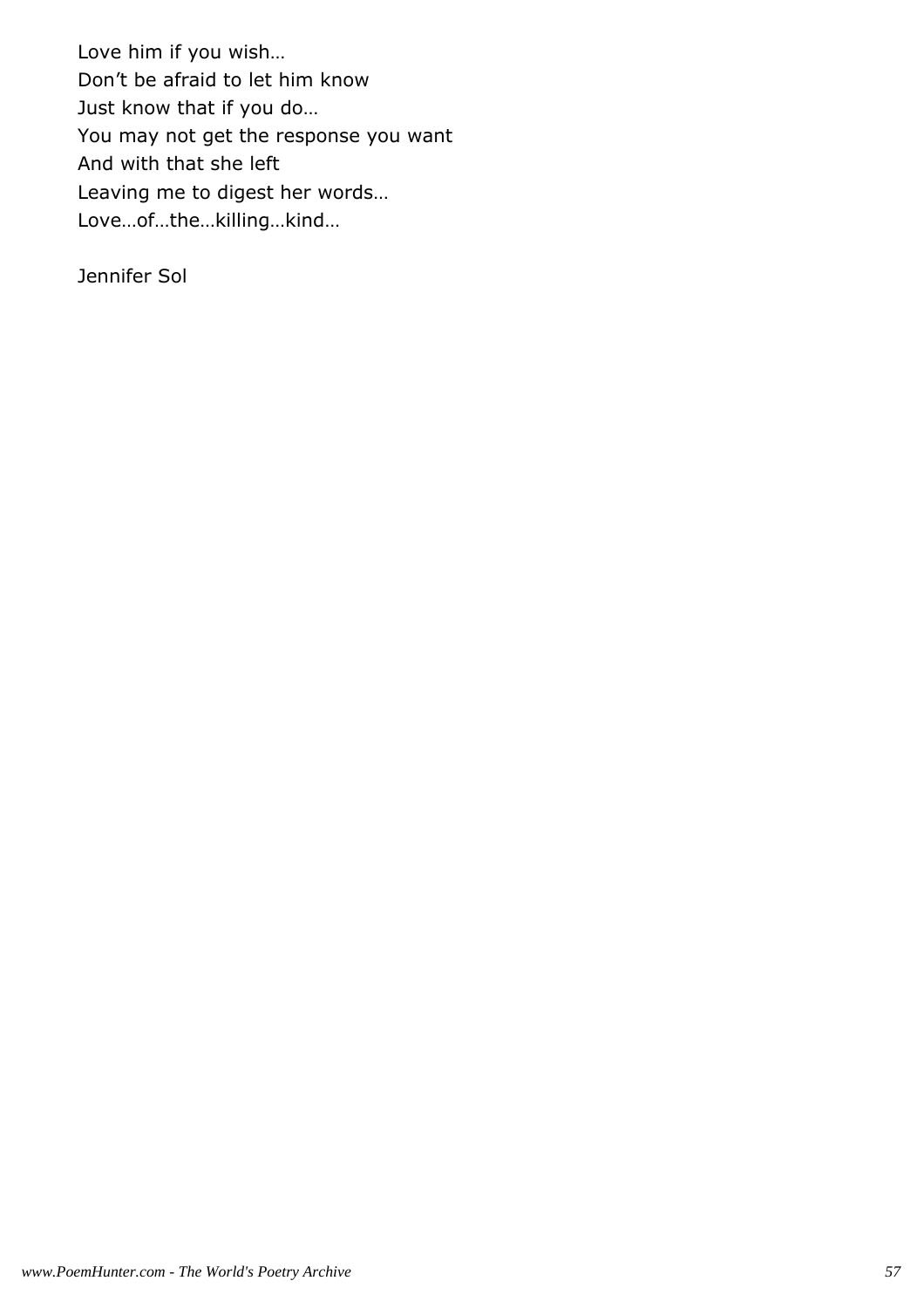# The Paper That Changed My Life

A crumpled paper tossed through the air It landed on the floor near the trash can Oh how I wish, it would have gone in Then you would have never found those words You would never know, the extent of my love We could still go on with you ignorant of my adoration But fate had a different idea from you and I You read my jumbled words, clumsy passion Just as I thought, you walked out of my life Leaving me here to swallow your last words I can't love you, you're too much of a sister to me And with that, you turned your back and left No backward glance, no good bye hug I curse that crumpled paper, which to this day Still naps a few feet short of the trash can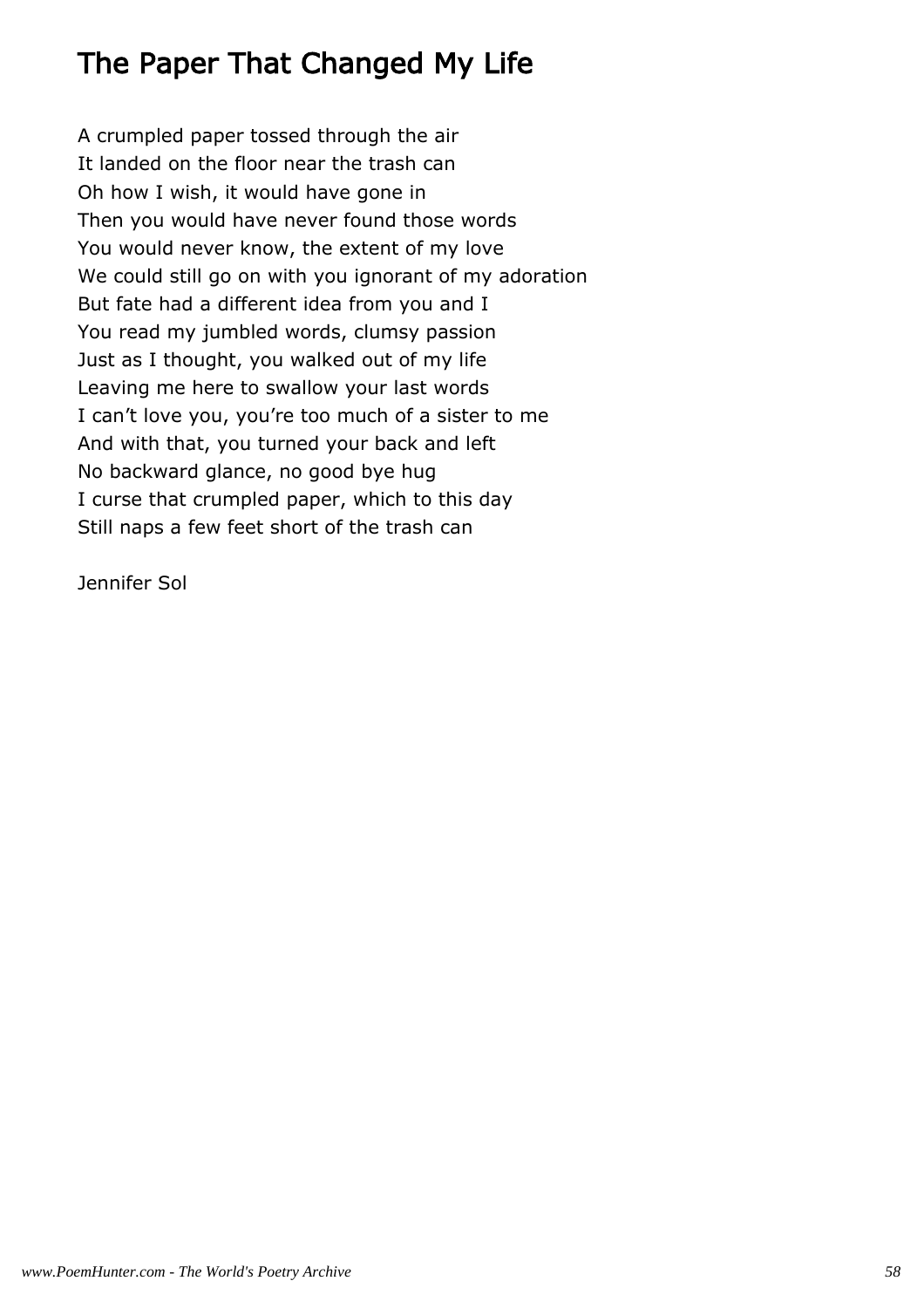# The Park Bench

A happy couple Hands entwined Strolling through the park Blissfully ignorant Of their surroundings It sends stabs of pain Through my lonely heart I'm the lone occupant Of a solid wooden bench Tears stain my cheeks I used to be like them Energy radiating from my core All that changed… On the eighth day of May My heart stopped… I could find no words… Pain raced through my veins… My eyes dulled… And I cried for the first time… I had never experienced The intense anguish before It was unwelcome But constantly there A companion I shall travel with For as long as it takes This wound to heal Back to the park… I drink in the scene Children laughing on the playground Smiling fathers buy ice cream For their exuberant offspring Couples get lost in each other's embrace The wind rustles the green leaves The sun stretches out her arms And I sit accompanied by my misery Am I destined to be this way To never love another the same To settle for second best… That can't be my future…it can't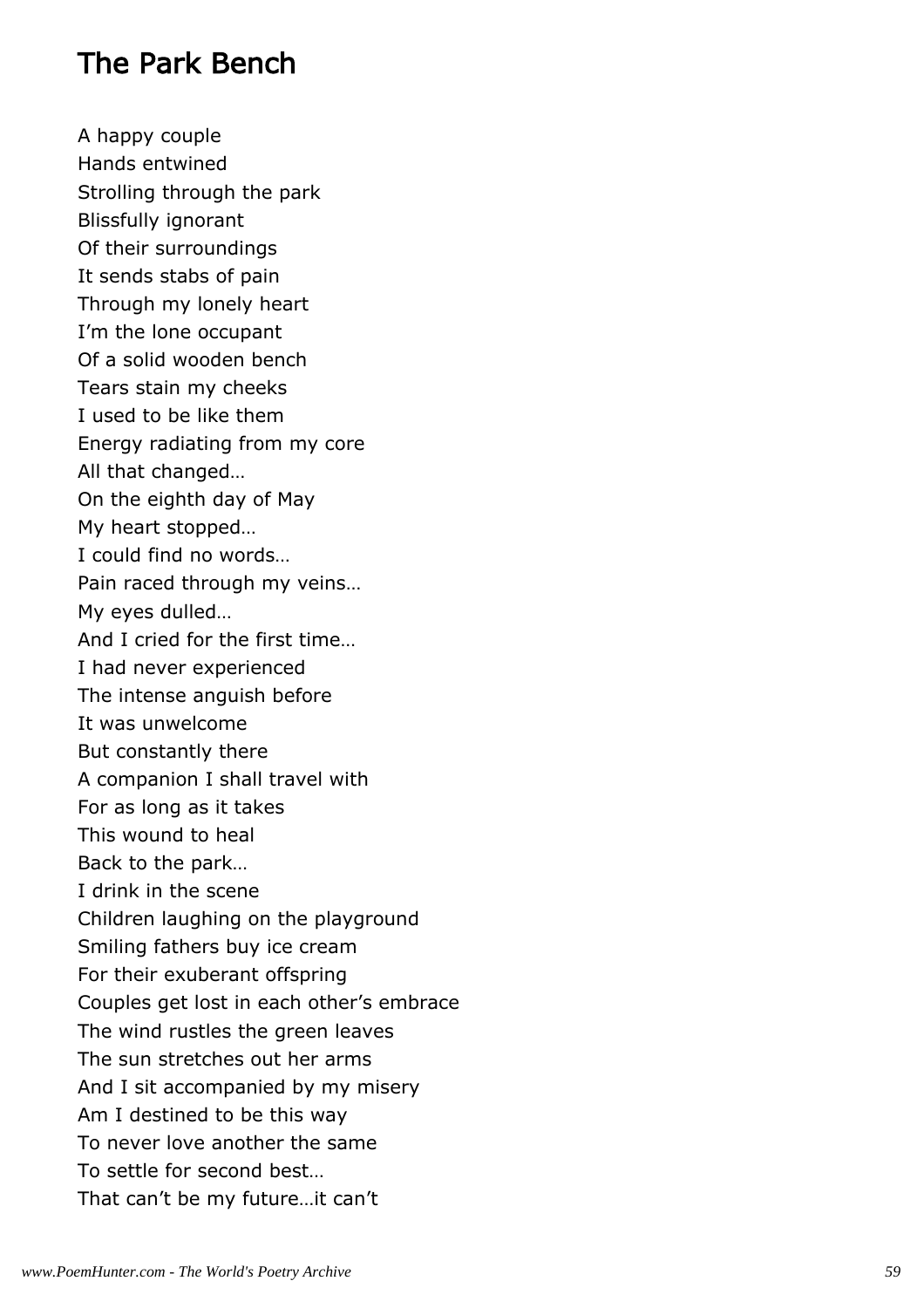But it looks to be that way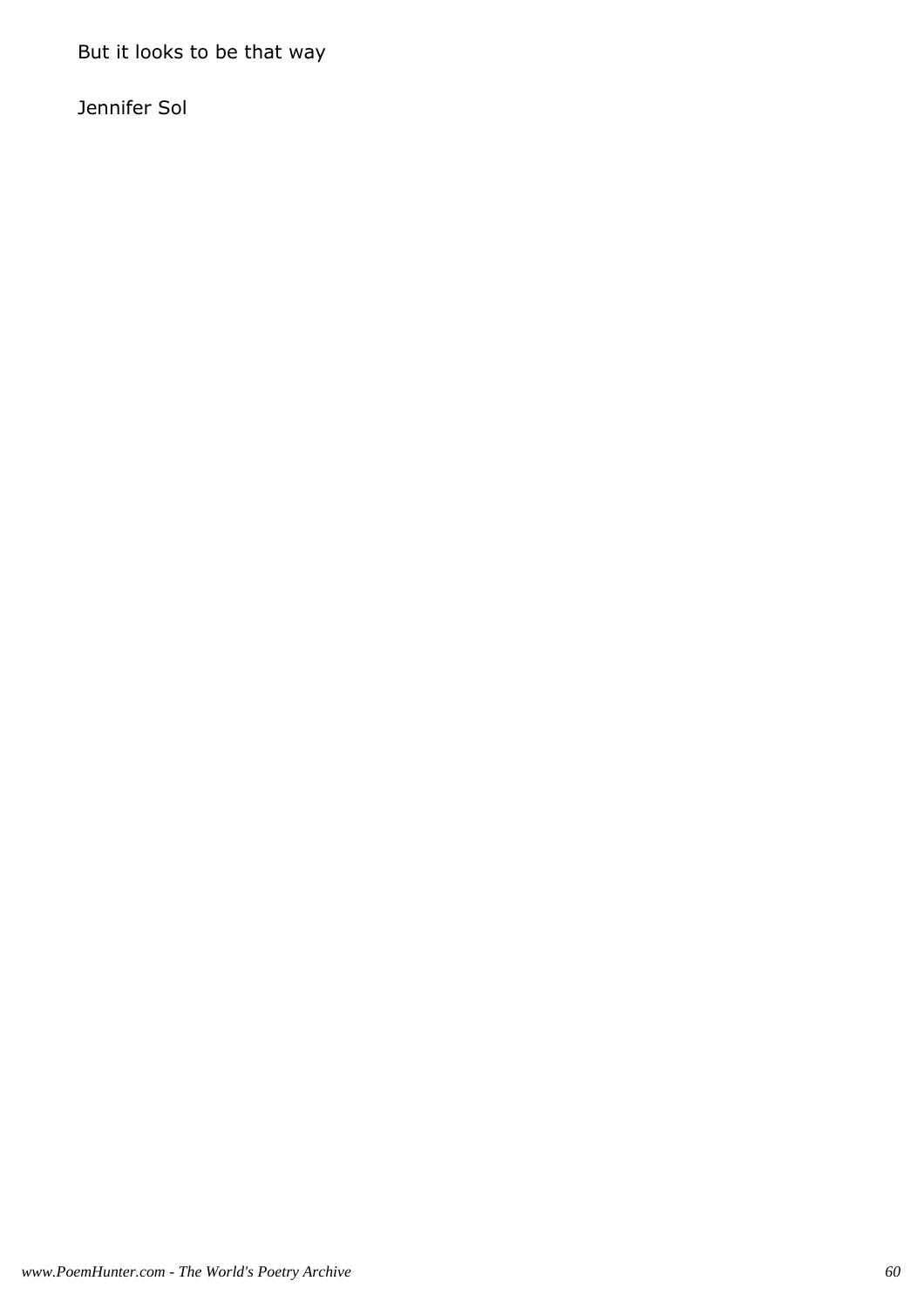# Tucked Away

A quiet little community tucked away In an overlooked corner of the sea Quaint cottages line the vast beach This is where she goes to get away Leaving footprints in the sand She escapes the pain Dulled to a numb throbbing The warmth of a fireplace ember Brings a rare visitor to her face A smile so beautiful and radiant It's a shame it's always tucked away In this community by the sea She finds peace If only she could find refuge forever But, she must face her fears and go back home No longer can the pain remain tucked away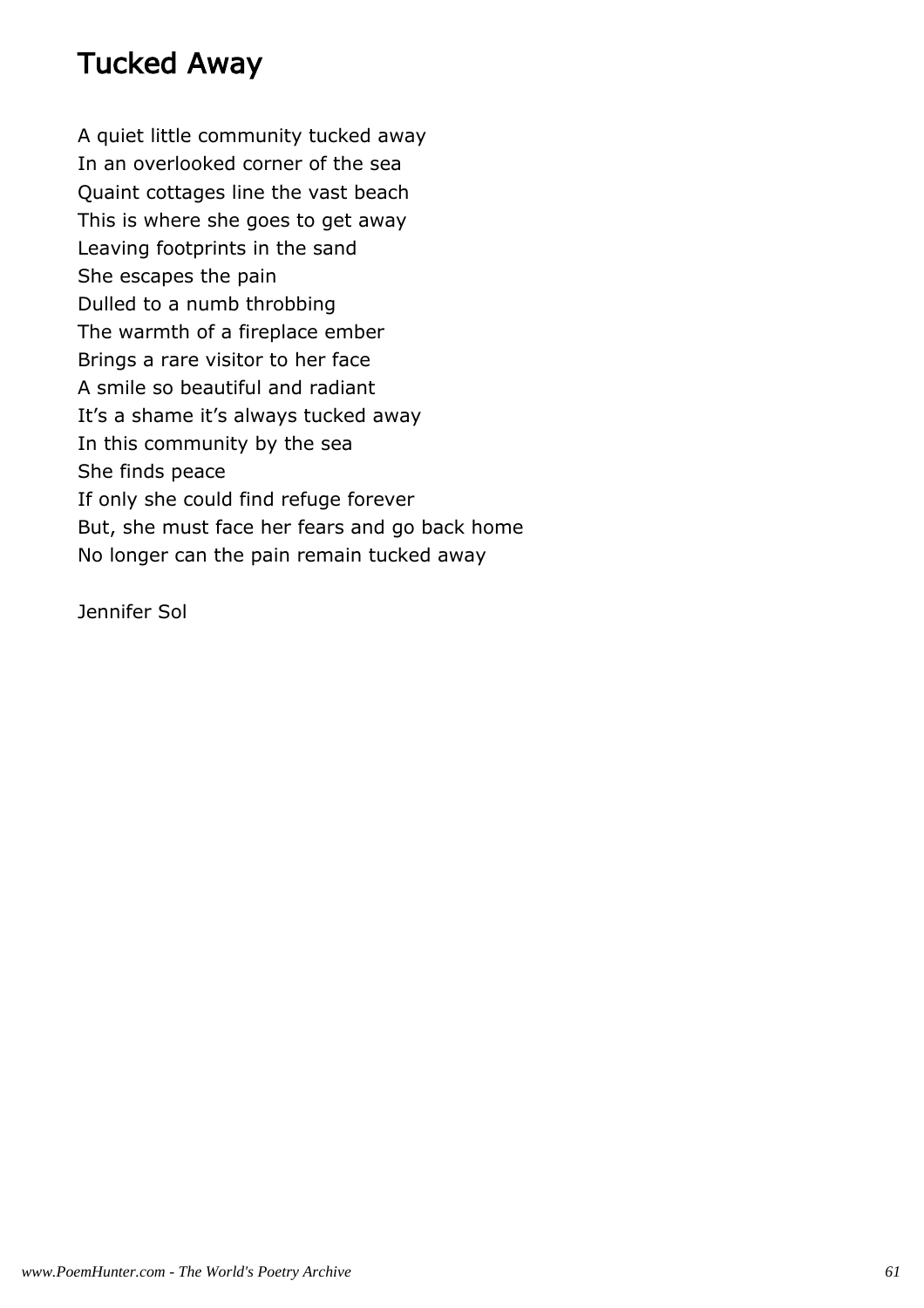# Venomous Snake

Our conversations now are like pictures hung askew We are balancing on a tight-rope of meaningless words One slip and we're gone, falling into the truth That we so desperately want to avoid It's painful for us both, each word out of our mouths Is laced with pain and desperation for silence A curtain of silence befalls us, we fidget nervously One wrong move and we interrupt the peace The silence deafens me, filling my ears with horrible sounds It is a web being woven between us two barricading me from you I try to reach out with words to bring laughter, the web stifles me I stretch out my hand and the look of love in your eyes slaps it back That look is a venomous snake ready to strike The poison seeps into my veins slowly, spreading the pain softly I glance behind me and see her, the one your look was for My moment with you deflates like a weary balloon And as a third wheel I roll away, as far as I can to escape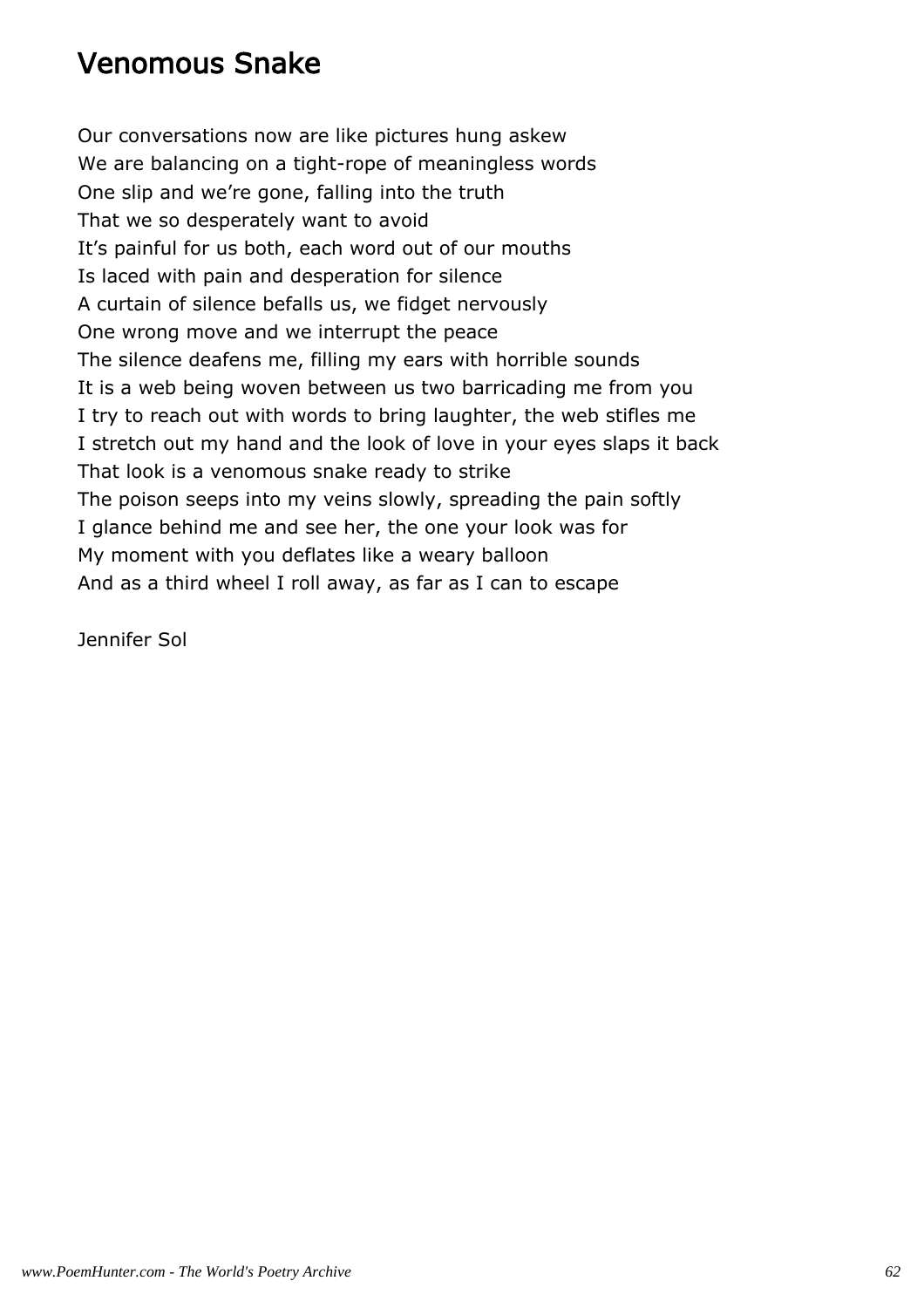# Wild Painting

What is poetry A flow of words Rushing like a river Lining on white paper Speaking to the heart Feeding the soul Being open is the key Open yourself And the door swings wide A warm embrace Triggering emotions You never knew you had Let it run free In fields of green Wild and untamed Attempt to change And the door slams Locking you out Conformity Is not tolerated In the restless Hands of the beholder Dig deep Into the words Reach inside Find your true self Reveal The contents of your soul Pour it out of a pitcher Splash the world Leaving your mark In black and white Rainbow colors A wild painting Strokes of pain Waves of love Marks of hate It is what it is Free of rules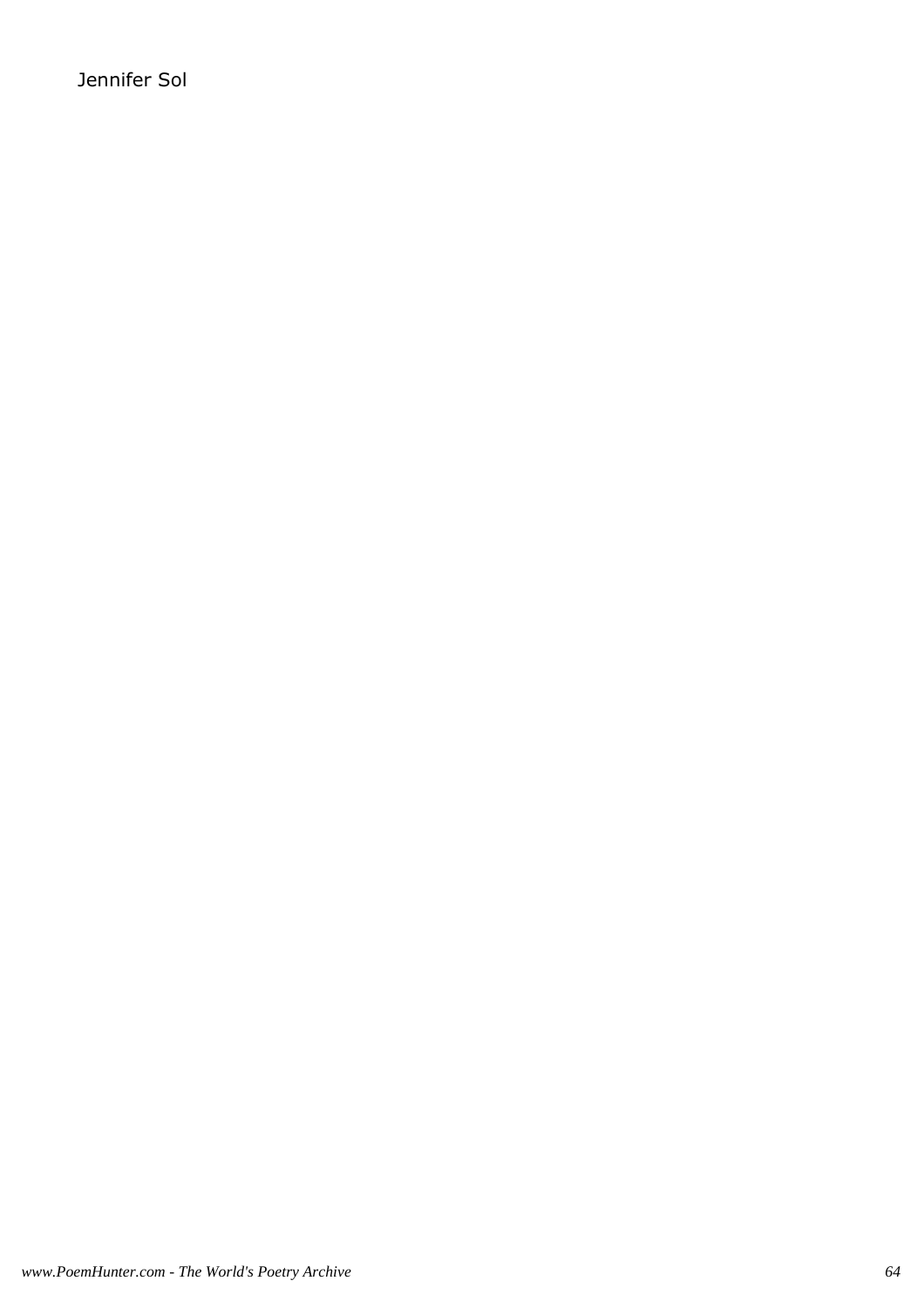# Words

Oh, how I long to write But the words will not come So much pain inside Fighting to break free Where are my words They are stuck in my throat Coming no farther I want to spill my hurt In a flow of words But they escape me Letters combining Molding into pictures Portraying my broken heart It came so easily once Ah, but the words run away Fearful of being put on paper Terrified that they will show Just how anguished I really am Words of pain, of love Hiding from my view They will not flow freely I must delve deep To find them and tempt Them out into the open Each word pulled from The darkest of caves It is like a broken bone Pain accompanies every move With every word out of his mouth I only love him more This love, not even paper and pen Can display Oh, how I long to write But the words escape me now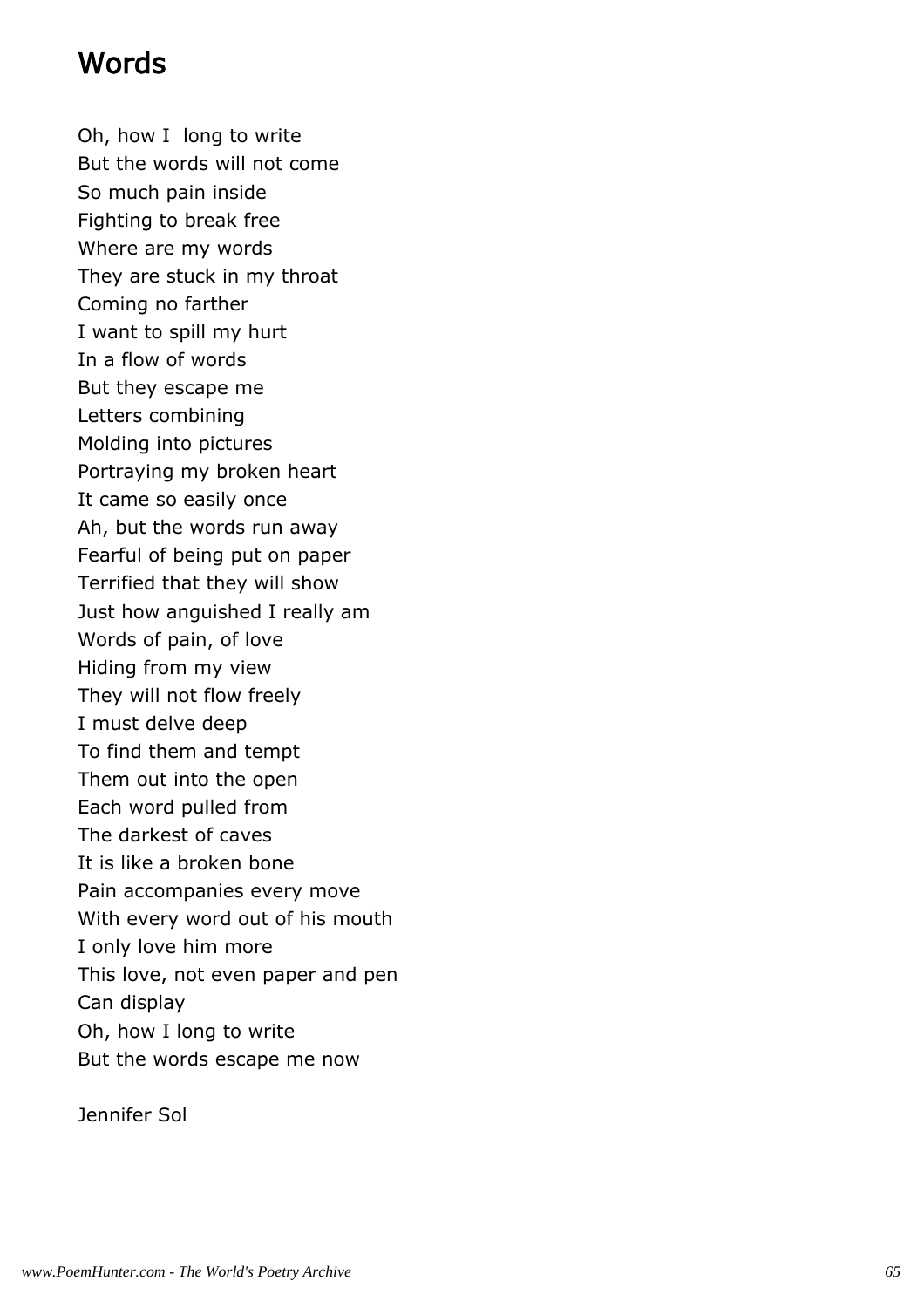# You

Your hand on my waist Music pulsating Hips moving Friends dancing Teens yelling Teachers watching

But all I hear All I see All I feel All I smell Is you You You You

Swaying to the music Your arms around me Holding me tight Disapproving glances From jealous friends "Leave room for Jesus"

But all I hear All I see All I feel All I smell Is you You You You

Music fading Your hand on my waist Cool night air "Move into the light" Our ride is here Waving friends